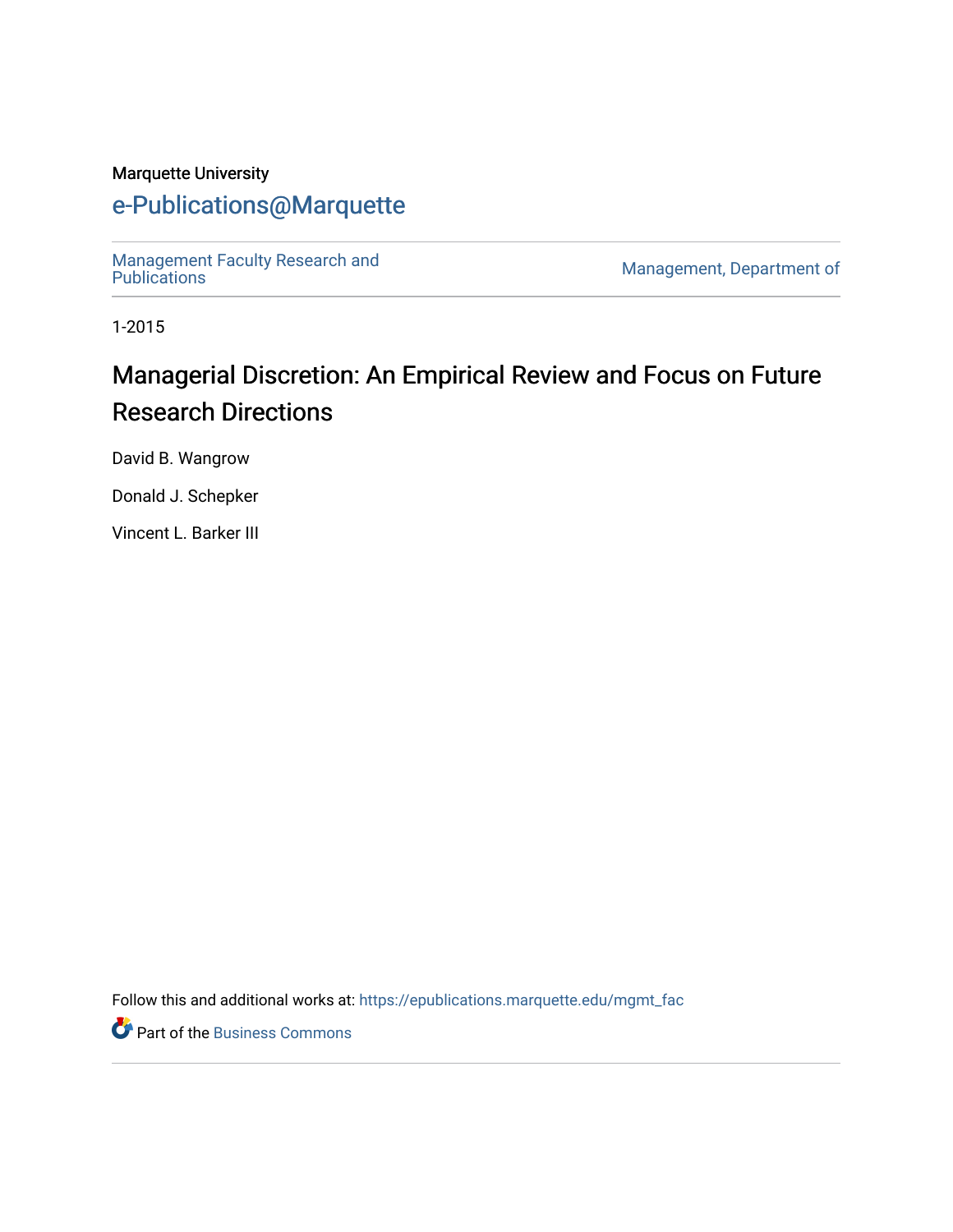**Marquette University**

# **e-Publications@Marquette**

## *Management Faculty Research and Publications/College of Business*

*This paper is NOT THE PUBLISHED VERSION;* **but the author's final, peer-reviewed manuscript.** The published version may be accessed by following the link in the citation below.

*Journal of Management*, Vol. 41, No. 1 (January 2015) : 99-135. [DOI.](https://journals.sagepub.com/doi/10.1177/0149206314554214) This article is © SAGE Publications and permission has been granted for this version to appear in [e-Publications@Marquette.](http://epublications.marquette.edu/) SAGE Publications does not grant permission for this article to be further copied/distributed or hosted elsewhere without the express permission from SAGE Publications.

# Managerial Discretion: An Empirical Review and Focus on Future Research Directions

David B. Wangrow: University of Kansas

Donald J. Schepker: University of South Carolina

Vincent L. Barker, III: University of Kansas

## Abstract

Scholars have long been interested in when and to what degree managers are able to exert control over their organizations. In this review, we examine managerial discretion, or the latitude of action available to managers. Since its introduction, scholars have attempted to explain when managers will have discretion, what discretion means for organizational outcomes, and how discretion may differentially influence organizational outcomes when it enables or constrains leaders. Our review indicates that while a significant number of studies have examined discretion, few have attempted to validate the prescriptions of the managerial discretion construct. Furthermore, studies to date have primarily focused on the industry task environment as a measure of discretion, with less attention focused on the manager's characteristics and the internal organization. We then assess construct validity and the measurement of managerial discretion, offering recommendations to future researchers for improving the operationalization of this construct. Finally, we consider how discretion forces may interact as either complements or substitutes and how such interactions may have both organizational- and individual-level consequences.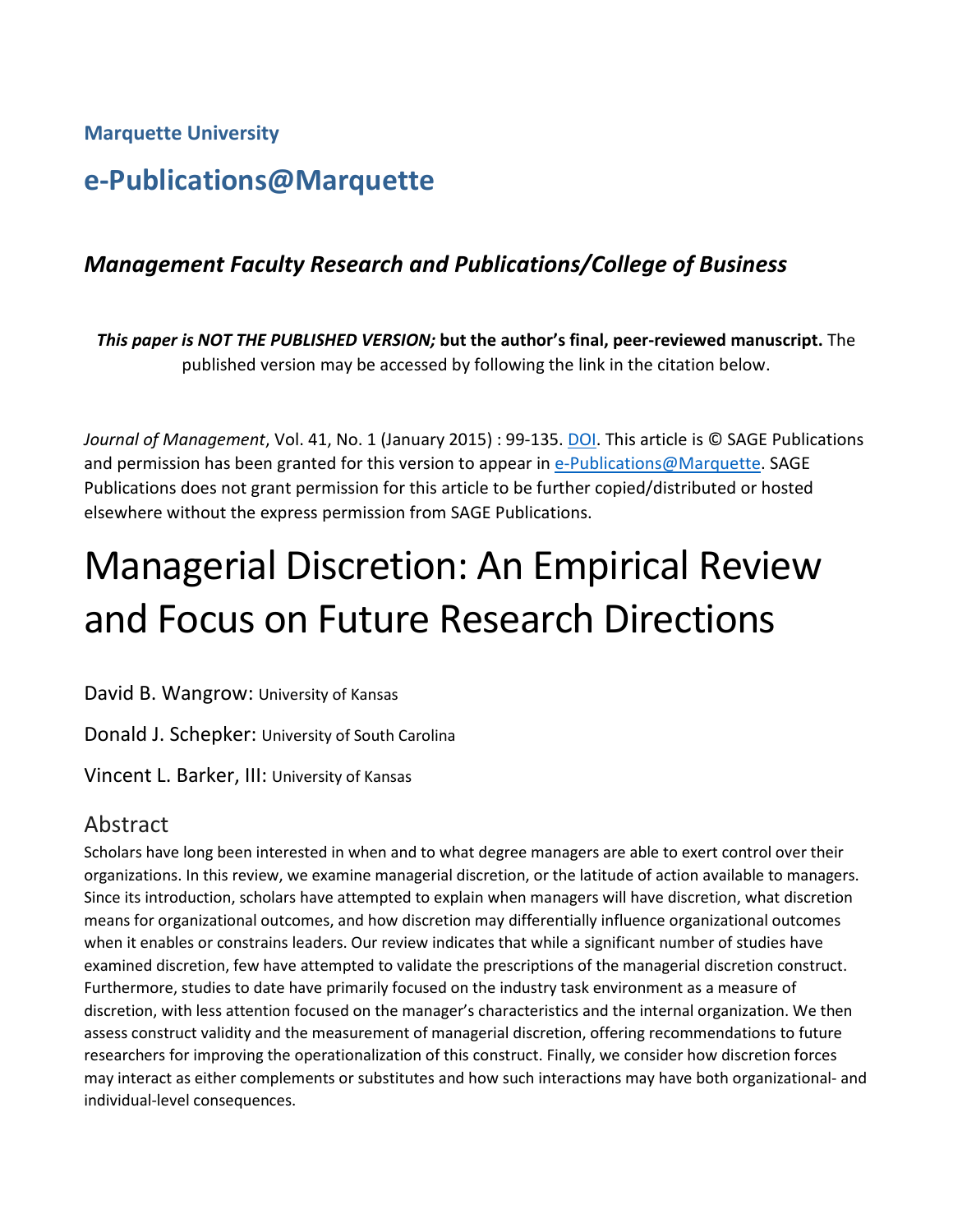#### **Keywords** [managerial discretion,](https://journals.sagepub.com/keyword/Managerial+Discretion) [executive discretion,](https://journals.sagepub.com/keyword/Executive+Discretion) [CEOs,](https://journals.sagepub.com/keyword/Ceos) [top management team,](https://journals.sagepub.com/keyword/Top+Management+Team) [latitude of](https://journals.sagepub.com/keyword/Latitude+Of+Action)  [action,](https://journals.sagepub.com/keyword/Latitude+Of+Action) [discretionary forces](https://journals.sagepub.com/keyword/Discretionary+Forces)

How and when do leaders matter? Management scholars have long attempted to identify when managers can alter firm decisions, actions, and performance. While management theorists have long implicitly understood the role of constraints in the ability of firms and managers to undertake decisions (see, e.g., [Hannan & Freeman,](https://journals.sagepub.com/doi/10.1177/0149206314554214)  [1977;](https://journals.sagepub.com/doi/10.1177/0149206314554214) [Lieberson & O'Connor, 1972;](https://journals.sagepub.com/doi/10.1177/0149206314554214) [Salancik & Pfeffer, 1977\)](https://journals.sagepub.com/doi/10.1177/0149206314554214), it was not until [Hambrick and Finkelstein's](https://journals.sagepub.com/doi/10.1177/0149206314554214)  [\(1987\)](https://journals.sagepub.com/doi/10.1177/0149206314554214) conceptualization of "managerial discretion" that scholars formally developed a model for what factors may provide executives with the ability to influence firm outcomes. Managerial discretion can be defined as the latitude of managerial action available to a decision maker (e.g., a top manager) in a given situation (Hambrick & Finkelstein). Higher discretion enables leaders with a wider range of options [\(J. T. Campbell, Campbell, Sirmon,](https://journals.sagepub.com/doi/10.1177/0149206314554214)  [Bierman, & Tuggle, 2012\)](https://journals.sagepub.com/doi/10.1177/0149206314554214) and a greater latitude of action [\(Hambrick & Abrahamson, 1995\)](https://journals.sagepub.com/doi/10.1177/0149206314554214). Because top managers are appointed to executive positions with the goals of sustaining and improving organizational performance and effectiveness [\(Barker, Patterson, & Mueller, 2001\)](https://journals.sagepub.com/doi/10.1177/0149206314554214), it is critical to understand what constrains leaders and, alternatively, to understand what enables them to influence organizational outcomes.

In this review, we seek to examine how research has advanced the concept of managerial discretion and explore both its antecedents and consequences. [Hambrick and Finkelstein \(1987\)](https://journals.sagepub.com/doi/10.1177/0149206314554214) argued that managerial discretion comes from sources at three levels: the environment, the organization, and the individual. A majority of managerial discretion research focuses on the role of the task environment, or industry characteristics, in creating managerial discretion. Indeed, only one literature review to date has examined managerial discretion [\(Boyd & Gove, 2006\)](https://journals.sagepub.com/doi/10.1177/0149206314554214). That review focuses solely on the measurement of discretion based upon [Dess and Beard's](https://journals.sagepub.com/doi/10.1177/0149206314554214)  [\(1984\)](https://journals.sagepub.com/doi/10.1177/0149206314554214) depiction of the task environment. We seek to more broadly examine managerial discretion research to advance understanding of discretion's antecedents. Additionally, our review illustrates that research on the direct consequences of managerial discretion primarily focuses on executive compensation and firm performance. Since much of the research looking at the consequences of managerial discretion also focuses on the task environment, we feel there is tremendous opportunity to better understand the consequences from discretionary forces within an organization and from an executive's psychological attributes.

Coming more than 25 years after [Hambrick and Finkelstein's \(1987\)](https://journals.sagepub.com/doi/10.1177/0149206314554214) introduction of managerial discretion, we illustrate how the concept has progressed, been measured in studies, and where future research should address gaps in the field's knowledge. We provide several contributions to the managerial discretion literature. First, we illustrate where research has identified value in the managerial discretion construct, while also illustrating where the initial construct remains untested. Second, we highlight opportunities for future research to extend the concept that will allow research on managerial discretion to continue progressing and provide greater influence. In particular, little research has focused on microconcepts, such as executive personality or cognition. Consideration of such topics may explain why some top executives perceive and act on opportunities or threats to the firm while others do not.

In the remainder of this review, we provide background on managerial discretion and its theoretical underpinnings. Next, we summarize our review methodology. While many of managerial discretion's concepts are applicable to divisional general managers and, in some cases, functional and middle managers, we focus on CEOs and top management team (TMT) members since almost all discretion research has been focused on top executives. We then review how managerial discretion has been used as an independent variable, as a dependent variable, and as a moderator and mediator to examine relationships between top managers and firm-level outcomes. Finally, we conclude with an analysis of gaps in managerial discretion research and recommend future research directions.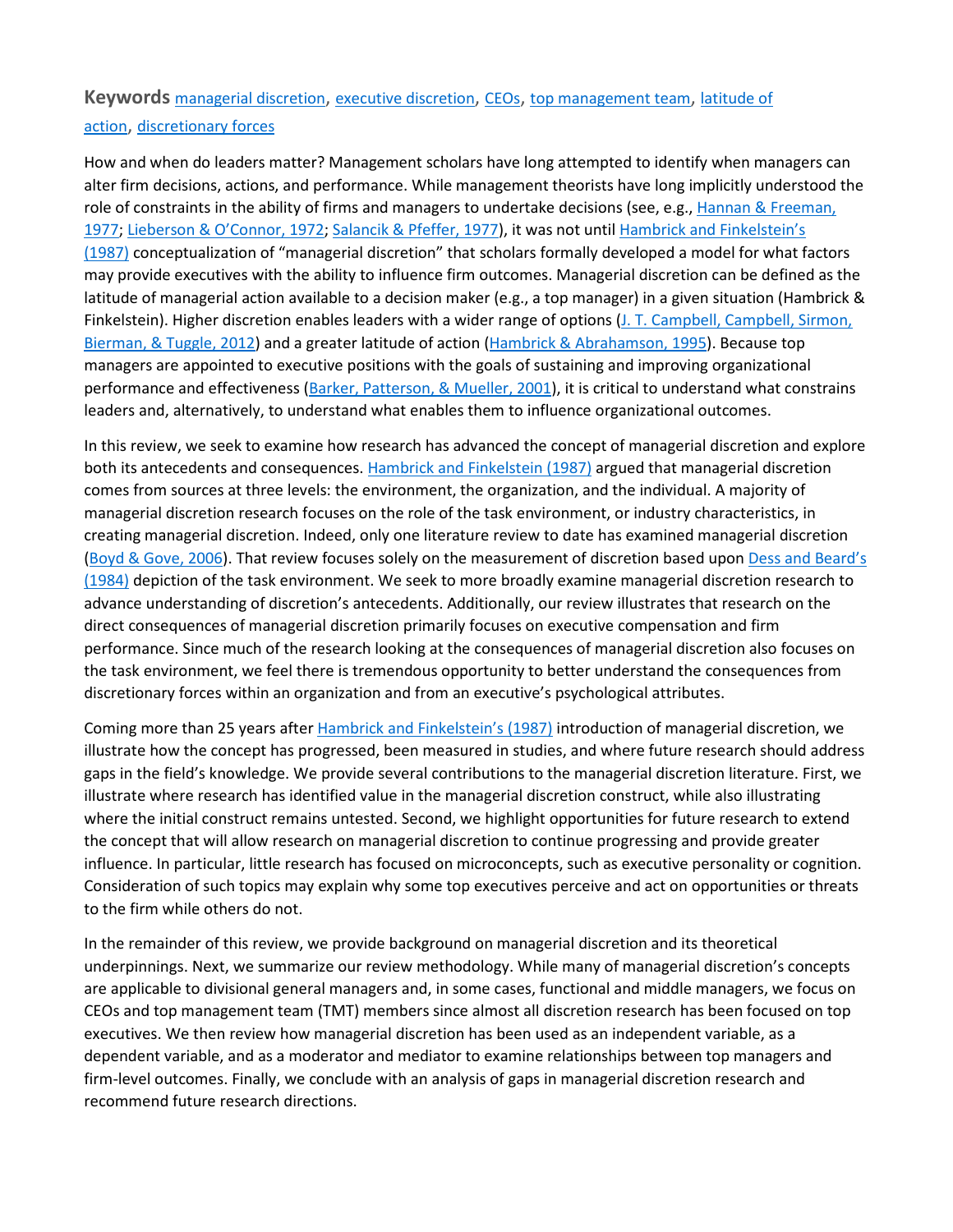## Historical Background of the Managerial Discretion Construct

As noted earlier, managerial discretion is the latitude of action, or potential strategic options, afforded to executives. While [Hambrick and Finkelstein \(1987\)](https://journals.sagepub.com/doi/10.1177/0149206314554214) developed the seminal managerial discretion model employed in management research, the concept existed in several forms for many years prior to their article. Sociology, for instance, offers a comparable view of managerial discretion. Lieberson and O'Connor [\(1972\)a](https://journals.sagepub.com/doi/10.1177/0149206314554214)rgued that the leadership effect in organizations accounts for variance in organizational performance, but that organizational progress and success over time are shaped by the leader's traits and constrained by the organization's characteristics and environment. In their study, Lieberson and O'Connor empirically examined positions in prior research arguing that in complex organizations there are a multitude of forces that constrain or magnify a leader's effect [\(Guest, 1962;](https://journals.sagepub.com/doi/10.1177/0149206314554214) [Thompson, 1967\)](https://journals.sagepub.com/doi/10.1177/0149206314554214). They found that managers act in a substantially differing role in affecting organizational performance across industries and organizations, with the quality of management having less effect on established companies and a greater effect in new or recently merged organizations.

Managerial discretion acts as a bridge between two previously conflicting organizational theories: population ecology and strategic choice [\(Hambrick & Finkelstein, 1987\)](https://journals.sagepub.com/doi/10.1177/0149206314554214). Population ecology theorists argue that organizations are inertial and limited by internal and external pressures [\(Hannan & Freeman, 1977\)](https://journals.sagepub.com/doi/10.1177/0149206314554214). Internal pressures include nontransferable personnel and investments in plant and equipment, while external pressures include legal and fiscal entry and exit barriers, constraints on available information, and a need for legitimacy within the organization's domain. Conversely, strategic choice theorists argue that management's chosen strategies shape organizational outcomes [\(Andrews, 1971\)](https://journals.sagepub.com/doi/10.1177/0149206314554214). Managers determine long-term goals and objectives and implement courses of action (such as diversifying or discontinuing current activities) to pursue these goals and objectives [\(Chandler, 1962\)](https://journals.sagepub.com/doi/10.1177/0149206314554214). Decision makers (i.e., the dominant coalition) have a "strategic choice" to implement structural change, determine the environmental domain in which to compete, and alter performance standards [\(Child, 1972\)](https://journals.sagepub.com/doi/10.1177/0149206314554214).

[Hambrick and Finklestein's \(1987\)](https://journals.sagepub.com/doi/10.1177/0149206314554214) managerial discretion model reconciles these conflicting views by recognizing that many forces act on a continuum. A manager's latitude of action can be constrained or enabled depending on the degree to which each force exists. For example, CEOs with an internal locus of control pursue more innovation and undertake greater risks, while CEOs with an external locus of control are more likely to follow competitors [\(Miller, Kets De Vries, & Toulouse, 1982\)](https://journals.sagepub.com/doi/10.1177/0149206314554214). Furthermore, strategic choice can be limited by inertial forces and the need for incremental action and internal consistency [\(Mintzberg, 1978\)](https://journals.sagepub.com/doi/10.1177/0149206314554214).

In their development of the managerial discretion construct, [Hambrick and Finkelstein \(1987\)](https://journals.sagepub.com/doi/10.1177/0149206314554214) focus on three forces that determine an executive's latitude of action: the task environment, internal organizational factors, and managerial characteristics. While all managers are decision makers and are influenced by such factors, a substantial majority of empirical work to support and advance the concept of managerial discretion has been focused on whether and how factors affect the CEO's latitude of action. Before analyzing this research, we briefly discuss the three managerial discretion forces and the factors within each force.

#### Task Environment

The task environment is characterized by factors in the organization's domain (e.g., industry) and how the organization functions within its domain. Since the task environment alters managerial discretion, managers have substantially differing roles in affecting organizational performance across industries. The task environment is expected to positively influence managerial discretion when product or service characteristics vary greatly across industry competitors, the market for the industry's products or services is growing, and demand for the industry's products or services is volatile. Conversely, the task environment may constrain discretion when an industry is highly concentrated, highly regulated, and powerful external forces, such as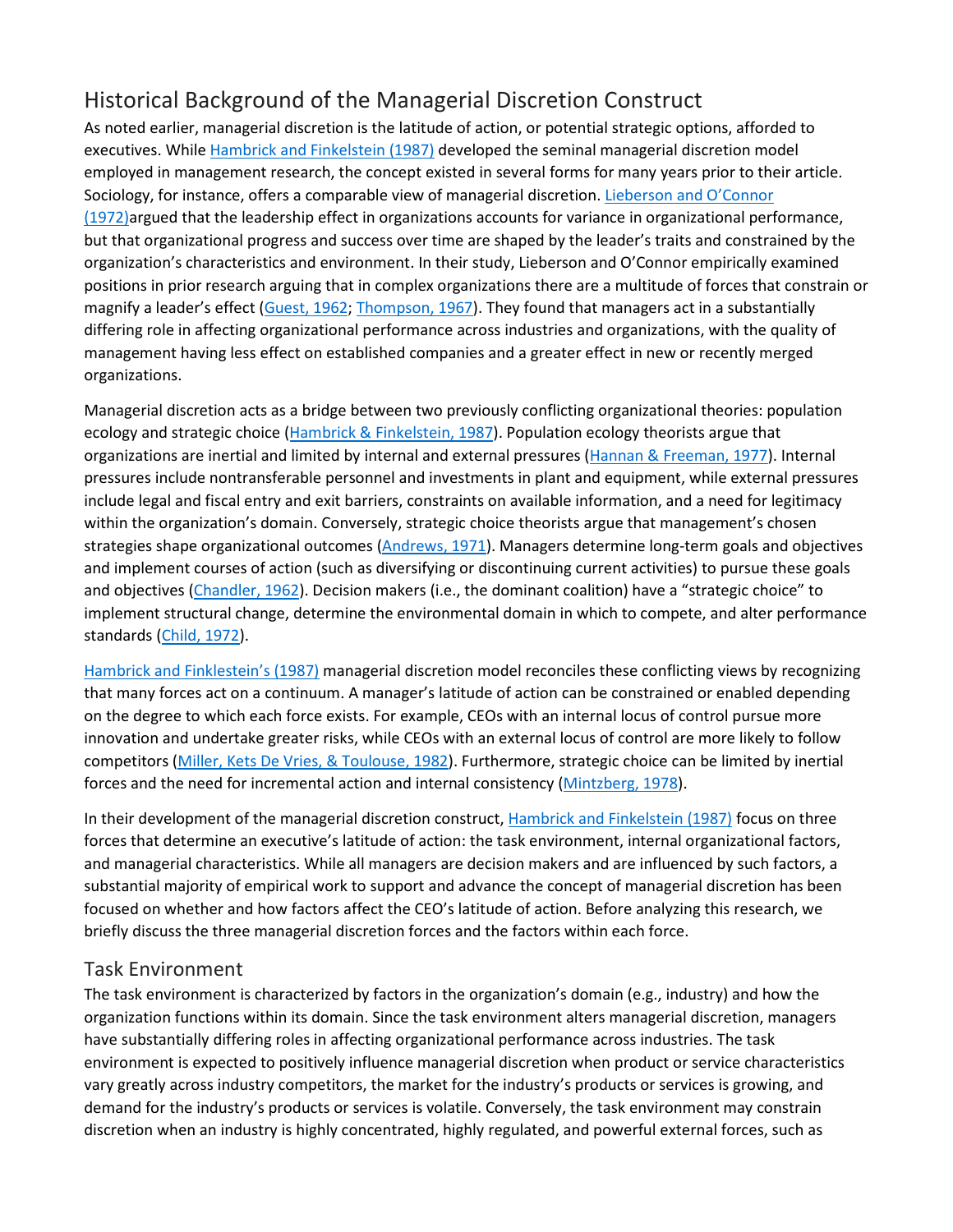competitors, suppliers, and buyers, exist [\(Hambrick & Finkelstein, 1987;](https://journals.sagepub.com/doi/10.1177/0149206314554214) [Pfeffer & Salancik, 1978;](https://journals.sagepub.com/doi/10.1177/0149206314554214) [Porter,](https://journals.sagepub.com/doi/10.1177/0149206314554214)  [1980;](https://journals.sagepub.com/doi/10.1177/0149206314554214) [Thompson, 1967\)](https://journals.sagepub.com/doi/10.1177/0149206314554214). Relatedly, [Dess and Beard \(1984\)](https://journals.sagepub.com/doi/10.1177/0149206314554214) introduced munificence, dynamism, and complexity as dimensions of the task environment relevant to industry firms. Many of the managerial discretion task environment factors closely resemble these three dimensions [\(Boyd & Gove, 2006\)](https://journals.sagepub.com/doi/10.1177/0149206314554214), and it is reasonable to conclude that industry munificence, dynamism, and complexity all potentially increase a manager's latitude of action.

#### Internal Organization

Internal organizational factors influenced by inertial forces, powerful internal stakeholders, and resource availability are the second force shaping discretion. The internal organization defines the degree to which the organization is amenable to a variety of possible actions and subsequently empowers the CEO to execute those actions [\(Hambrick & Finkelstein, 1987\)](https://journals.sagepub.com/doi/10.1177/0149206314554214). Inertial forces include an organization's size, age, and culture. Indeed, [Hannan and Freeman \(1984\)](https://journals.sagepub.com/doi/10.1177/0149206314554214) argue that highly inertial organizations change their core features at a much slower rate than environmental conditions in their domain change [\(Kelly & Amburgey, 1991\)](https://journals.sagepub.com/doi/10.1177/0149206314554214). Thus, an executive seeking to initiate change can be severely constrained by the ingrained culture of a larger or older organization as a result of standardized routines or more formally defined roles and control systems (Hannan & Freeman; [Quinn & Cameron, 1983\)](https://journals.sagepub.com/doi/10.1177/0149206314554214).

Relatedly, powerful internal stakeholders that are linked to the status quo may resist or even work against change. Individuals and groups may derive power from their ability to cope with contingencies related to the status quo and, thus, prioritize retaining the firm's existing structure [\(Pfeffer & Salancik, 1978;](https://journals.sagepub.com/doi/10.1177/0149206314554214) [Tushman &](https://journals.sagepub.com/doi/10.1177/0149206314554214)  [Romanelli, 1985\)](https://journals.sagepub.com/doi/10.1177/0149206314554214). Powerful stakeholders can perceive a potential loss of expert power and informational power in the organization's current strategy and domain [\(French & Raven, 1959\)](https://journals.sagepub.com/doi/10.1177/0149206314554214) but also may perceive a loss of legitimate, coercive, or referent power as a result of the executive's impending actions [\(Boeker, 1997;](https://journals.sagepub.com/doi/10.1177/0149206314554214) [Nutt,](https://journals.sagepub.com/doi/10.1177/0149206314554214)   $1989$ ).<sup>1</sup>

Capital intensity and resource availability can also constrain or enable a manager's latitude of action. Organizations that have made tremendous capital outlays are likely to be highly committed to their current course of actions [\(Hannan & Freeman, 1977\)](https://journals.sagepub.com/doi/10.1177/0149206314554214) and potentially tied closely to their current products and processes [\(Hambrick & Macmillan, 1985\)](https://journals.sagepub.com/doi/10.1177/0149206314554214). Conversely, executives in organizations with abundant transferable resources (e.g., cash reserves, unused debt capacity, and available managerial and technical talent) may pursue a broader array of options [\(Cyert & March, 1963;](https://journals.sagepub.com/doi/10.1177/0149206314554214) [Hambrick & Finkelstein, 1987\)](https://journals.sagepub.com/doi/10.1177/0149206314554214). Firms such as Google, Microsoft, and Intel currently have an abundance of available resources and are thus able to explore a wider range of strategic options. However, despite these firms having abundant available resources, executives in these firms likely confront bureaucracies and costs that constrain their discretion, illustrating the complex interaction of organizational discretionary forces.

#### Managerial Characteristics and Psychological Microfoundations

A top manager's psychological characteristics and their relationship with the firm can also limit or enhance the degree to which the executive can envision and create multiple courses of action across various contexts [\(Hambrick & Finkelstein, 1987\)](https://journals.sagepub.com/doi/10.1177/0149206314554214). In advancing strategic choice theory, [Child \(1997\)](https://journals.sagepub.com/doi/10.1177/0149206314554214) argued that executives in the same environmental situation will set different levels of discretion for themselves on the basis of their interpersonal linkage to the environment. A top manager's tolerance for ambiguity, locus of control, and ability to deal with cognitive complexity compose the psychology-based personal characteristics in this force. Attributes of the top manager's relationship with the firm, including his or her power base and commitment to the status quo, are also included in defining personal characteristics affecting discretion.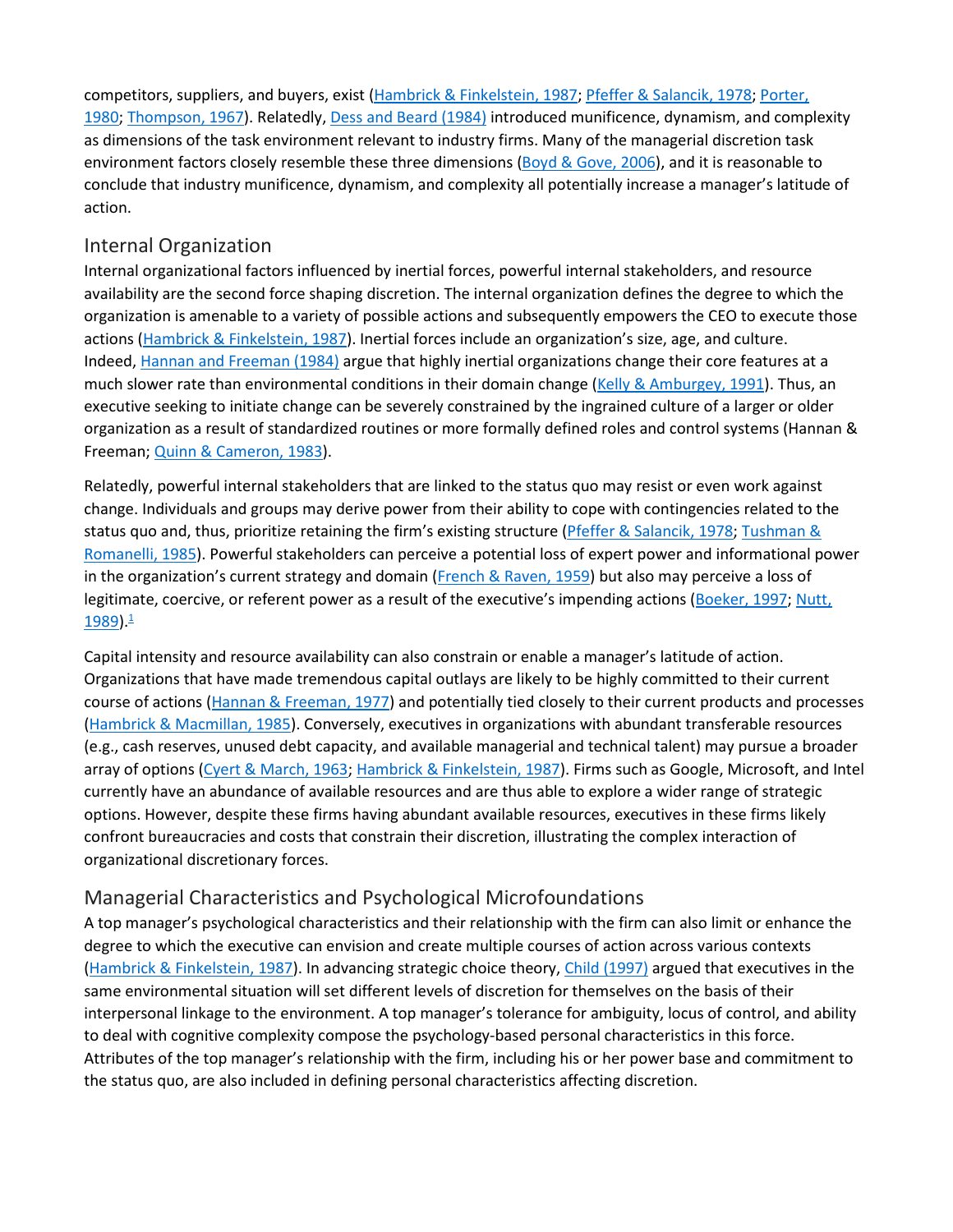The psychological microfoundations of managerial discretion are unique among the three factors influencing latitude of action because they are not determined by external forces. As an example, let us consider locus of control where the "external" person believes that events and outcomes are beyond their control and attributes subsequent performance to luck or destiny [\(Rotter, 1966\)](https://journals.sagepub.com/doi/10.1177/0149206314554214). In contrast, an "internal" person believes that events and outcomes are primarily under his or her own control [\(Hambrick & Finkelstein, 1987\)](https://journals.sagepub.com/doi/10.1177/0149206314554214). While we might expect that a CEO would always have an internal locus of control, multiple studies have found that this is not the case. [Miller et al. \(1982\)](https://journals.sagepub.com/doi/10.1177/0149206314554214) were among the first to link a CEO's behavior to performance, finding that more internal CEOs tended to pursue more innovation, take greater risks, and follow strategies different from industry competitors. More recently, [Carpenter and Golden \(1997\)](https://journals.sagepub.com/doi/10.1177/0149206314554214) found that top managers with an internal locus of control had more discretion and that top managers who exhibited greater discretion were able to increase their perceived power within the organization. Similar connections can be made between other psychological constructs and managerial characteristics that influence managerial discretion (such as domain-specific selfefficacy and confidence). In short, executives' characteristics will influence the degree to which they see the need for action and take such action.

Having reviewed the foundational theories and concepts from [Hambrick and Finkelstein's \(1987\)](https://journals.sagepub.com/doi/10.1177/0149206314554214) managerial discretion model, we now provide a comprehensive review of empirical studies examining one or more forces in the model.

## Review of Managerial Discretion Research

#### Method

The objective of our review was to examine articles that operationalized managerial discretion in top journals<sup>2</sup> or other highly cited articles. We sought articles that were empirical in nature and specific to CEO or TMT discretion. This review was limited to empirical studies to examine research designed to test the managerial discretion construct.

Using Google Scholar, we searched specifically for the term "managerial discretion" or variants of the term, such as "industry discretion," in each top journal. We searched for the 100 most relevant articles from each top journal that applied aspects of the [Hambrick and Finkelstein \(1987\)](https://journals.sagepub.com/doi/10.1177/0149206314554214) model or developed and examined additional factors affecting discretion, such as isomorphic pressure [\(Hambrick, Finkelstein, Cho, & Jackson, 2004\)](https://journals.sagepub.com/doi/10.1177/0149206314554214) and national culture [\(Crossland & Chen, 2013\)](https://journals.sagepub.com/doi/10.1177/0149206314554214).<sup>3</sup> This process yielded over 500 articles. To find highly cited articles not in the top journals, we used Google Scholar to search specifically for the 100 most cited articles citing Hambrick and Finkelstein. This process yielded an additional 21 articles.

All of the articles were then reviewed to determine whether they should be included in our literature review tables. First, we found that the managerial discretion term has been used in many articles as a convenient theoretical hook. Often managerial discretion is used as a passing term to justify why it is important to examine top managers or firm actions without directly examining the sources, consequences, or moderating and mediating effects of managerial discretion. Articles not really focused on managerial discretion were filtered out because they did not operationalize the managerial discretion construct. Second, since our objective was to include articles that were empirical in nature and specific to CEO or TMT discretion, we filtered out all articles that did not operationalize managerial discretion. Third, each remaining article was then reviewed in detail to determine whether the article substantially operationalized managerial discretion specific to the CEO or TMT, with substantial operationalization defined as empirical studies focused solely on one or more aspects of the managerial discretion construct, studies that operationalized two or more hypotheses developed from or prior to [Hambrick and Finkelstein \(1987\),](https://journals.sagepub.com/doi/10.1177/0149206314554214) or studies that developed and examined additional factors affecting discretion[.4](javascript:popRef() This process yielded the 45 articles that are included in our literature review.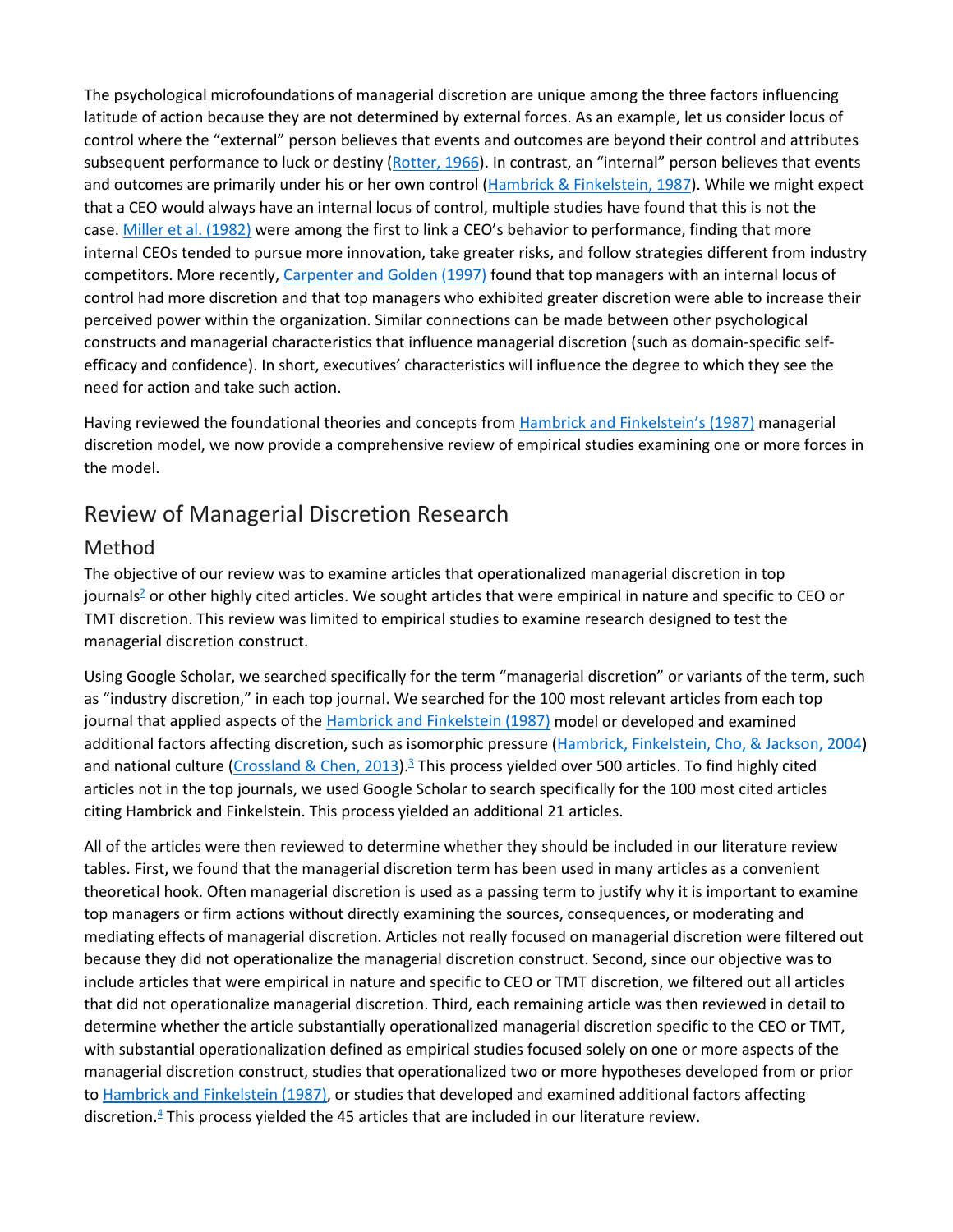Our review and synthesis of the empirical research on managerial discretion suggested that each of the 45 studies identified that operationalize managerial discretion could be classified into one or more of three distinct groups representing different approaches to modeling managerial discretion. Four articles modeled antecedents of managerial discretion, 26 used measures of managerial discretion as independent variables to show the consequences of managerial discretion, and 19 examined managerial discretion as a moderator or mediator variable between other executive-controlled antecedents and firm-level outcomes.

#### Studies Examining the Antecedents of Managerial Discretion

Determining whether the expected aspects of the three forces truly yield discretion is vital to validating the managerial discretion construct. [Table 1](https://journals.sagepub.com/doi/10.1177/0149206314554214) details the four studies that model managerial discretion as a dependent variable. Two studies used survey measurements of perceived managerial discretion as an outcome measure. In a food industry simulation, [Carpenter and Golden \(1997\)](https://journals.sagepub.com/doi/10.1177/0149206314554214) surveyed master of business administration students with 15 items on perceived discretion, finding an external locus of control to be negatively related to perceived discretion, while [Key \(2002\)](https://journals.sagepub.com/doi/10.1177/0149206314554214) surveyed managers in manufacturing and service industry firms, finding that an external locus of control was associated with lower perceived discretion only in low discretion situations. [Hambrick and Abrahamson \(1995\)](https://journals.sagepub.com/doi/10.1177/0149206314554214) measured discretion using a panel of academics and analysts rating the level of managerial discretion in 17 industries. These discretion ratings were compared with objective measures of the task environment leading to the finding that market growth, R&D intensity, and advertising intensity were positively related and capital intensity was negatively related to discretion at the industry level. Additionally, the authors did not find a relationship between two task environment factors (demand instability and regulation) and discretion.

| Managerial                                          | Author(s)                          | Methods or                                                                                                                                          | Independent                                                                                                                                                     | <b>Key Findings</b>                                                                                                                                                                                                                                                                                             |
|-----------------------------------------------------|------------------------------------|-----------------------------------------------------------------------------------------------------------------------------------------------------|-----------------------------------------------------------------------------------------------------------------------------------------------------------------|-----------------------------------------------------------------------------------------------------------------------------------------------------------------------------------------------------------------------------------------------------------------------------------------------------------------|
| Discretion                                          |                                    | <b>Measures Used</b>                                                                                                                                | Variables                                                                                                                                                       |                                                                                                                                                                                                                                                                                                                 |
| Force Used in                                       |                                    | to Represent                                                                                                                                        |                                                                                                                                                                 |                                                                                                                                                                                                                                                                                                                 |
| Study                                               |                                    | Discretion                                                                                                                                          |                                                                                                                                                                 |                                                                                                                                                                                                                                                                                                                 |
| Managerial<br>Characteristics                       | Carpenter &<br>Golden<br>(1997)    | Food industry<br>simulation<br>executed with<br><b>MBA</b> students<br>responding to<br>15 survey items<br>on perceived<br>managerial<br>discretion | Locus of<br>control,<br>manager's<br>perception of<br>discretion                                                                                                | A more external locus of control was associated<br>with managerial discretion perceptions in low<br>discretion situations. Individuals' perceptions of<br>discretion tended to affect the power others<br>attributed to them only in situations where the<br>managers were purported to have little discretion. |
| Task<br>Environment<br>and Internal<br>Organization | Hambrick &<br>Abrahamson<br>(1995) | Panel of<br>academics and<br>analysts rated<br>level of<br>discretion in 17<br>industries                                                           | Product<br>differentiability,<br>growth,<br>industry<br>structure,<br>demand<br>instability,<br>regulation,<br>power of<br>outside forces,<br>capital intensity | Three of six industry factors (R&D intensity,<br>advertising intensity, and market growth) were<br>positively related to discretion. Capital intensity<br>was negatively related to discretion. Two factors<br>(demand instability, regulation) were not related<br>to discretion.                              |
|                                                     | Hambrick,                          | Standard                                                                                                                                            | Six macrosocial                                                                                                                                                 | Isomorphism (the need to be like other firms in                                                                                                                                                                                                                                                                 |
|                                                     | Finkelstein,                       | deviation over                                                                                                                                      | factors                                                                                                                                                         | the industry) decreased over 40 years by finding                                                                                                                                                                                                                                                                |
|                                                     | Cho &                              | time of capital,                                                                                                                                    | characterizing                                                                                                                                                  | significant standard deviation increases for capital                                                                                                                                                                                                                                                            |

#### **Table 1** Articles Examining Antecedents of Managerial Discretion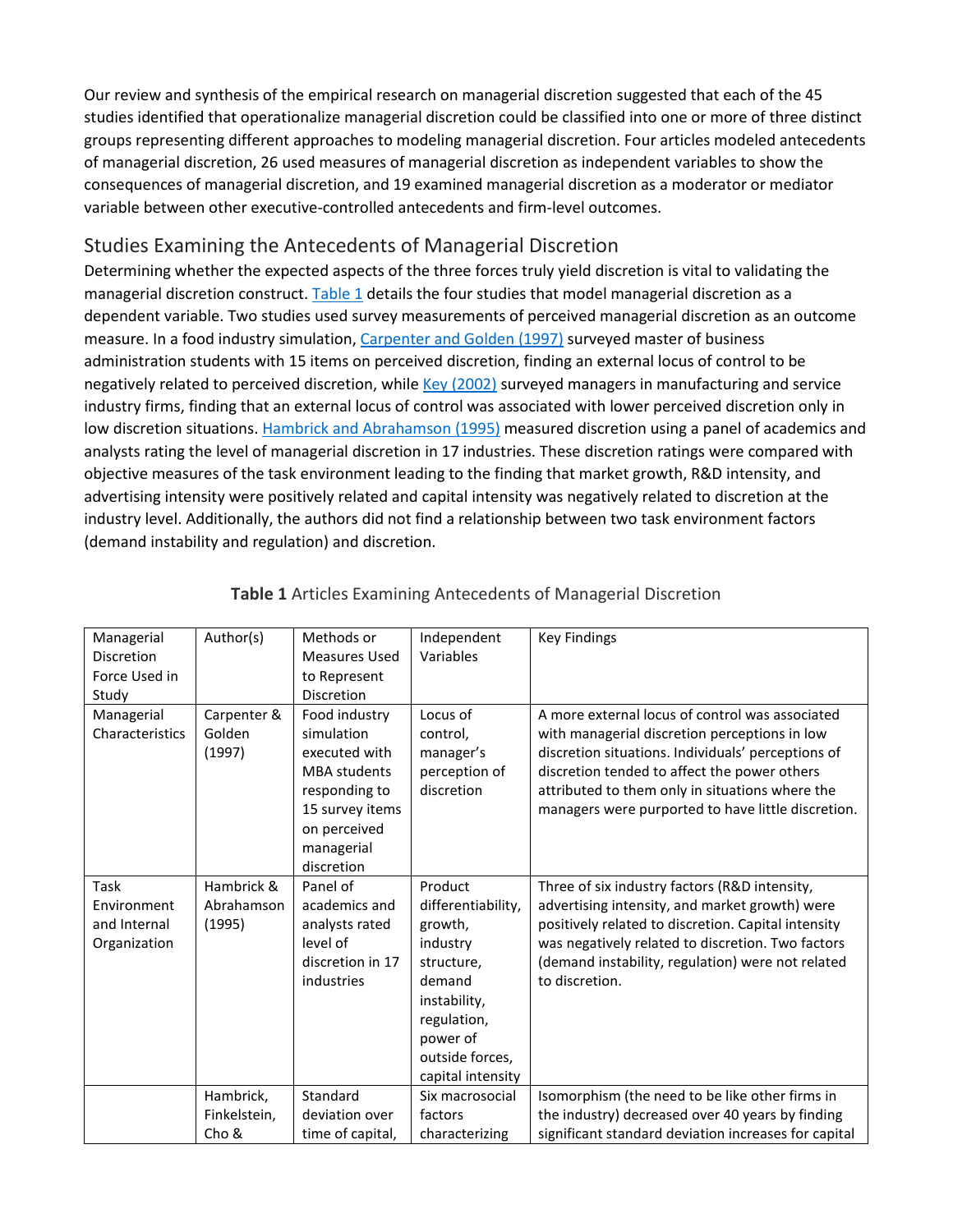|                                                                  | Jackson<br>(2004) | advertising,<br>and $R & D$<br>intensity for<br>the industry by<br>year                                                                   | isomorphic<br>pressure by<br>year                                                                                                           | intensity, advertising intensity, and R&D intensity.<br>Similar findings were noted for 18 additional<br>industries tested                                                                                                                                                                                                                                                                                    |
|------------------------------------------------------------------|-------------------|-------------------------------------------------------------------------------------------------------------------------------------------|---------------------------------------------------------------------------------------------------------------------------------------------|---------------------------------------------------------------------------------------------------------------------------------------------------------------------------------------------------------------------------------------------------------------------------------------------------------------------------------------------------------------------------------------------------------------|
| Internal<br>Organization<br>and<br>Managerial<br>Characteristics | Key (2002)        | Survey of<br>managers<br>focusing on<br>perceived<br>discretion<br>regarding<br>ethical<br>intentions of<br>other managers<br>in the firm | Individual and<br>organizational<br>demographic<br>variables, loss<br>of control, firm<br>having an<br>ethical<br>organizational<br>culture | Manager's external locus of control was negatively<br>related to perceived discretion. Presence of an<br>ethical culture was positively related to perceived<br>discretion. Individual and organizational<br>demographic variables did not predict perceived<br>discretion. Interaction of all independent variables<br>accounted for only 0.1% of additional variance of<br>perceived managerial discretion. |

Note: MBA = master of business administration.

[Hambrick et al. \(2004\)](https://journals.sagepub.com/doi/10.1177/0149206314554214) considered isomorphic pressure as an additional external factor, finding that decreased isomorphism in the steel industry increased discretion. They replicated these findings for the 20 largest firms from 18 additional industries.

[Figure 1](https://journals.sagepub.com/doi/10.1177/0149206314554214) summarizes findings of research on managerial discretion's antecedents. Given the small number of studies, it is not surprising that many of the factors in task environment and internal organization have not been studied or, in the cases of demand instability, regulation, and firm size, no support was found from a single study. Additionally, many psychological factors (including ambiguity tolerance, cognitive complexity, and aspiration level) and the manager's power base and political acumen have yet to be empirically examined. Furthermore, it is apparent that researchers have struggled to measure discretion. Two articles used survey methods to measure perceived managerial discretion, one article [\(Hambrick & Abrahamson, 1995\)](https://journals.sagepub.com/doi/10.1177/0149206314554214) used a panel of academics and analysts to measure discretion at the industry level, and one article [\(Hambrick et al., 2004\)](https://journals.sagepub.com/doi/10.1177/0149206314554214) measured discretion using industry task environment factors to build a composite measure of industry-level managerial discretion. In short, limited research has focused on examining the antecedents and measurement of the managerial discretion construct.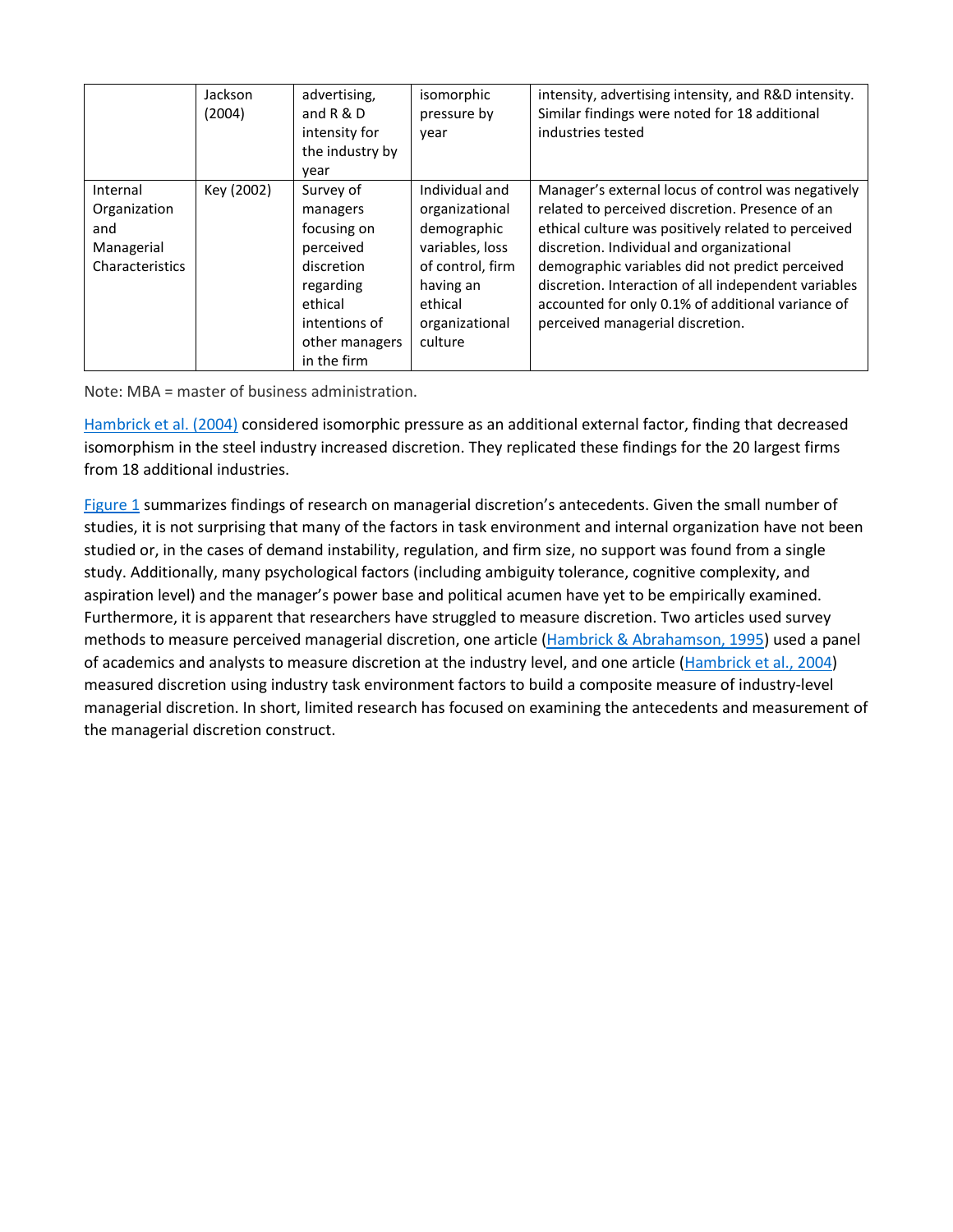#### **Task Environment**

- **Product Differentiability +** ٠
- Market Growth +
- Commoditizing Industry Structure -
- Demand Instability +
- Quasilegal Constraints/Regulation -
- Powerful Outside Forces -



- Cognitive Complexity +
- Locus of Control (general relationship)
- Internal Locus of Control +
- **External Locus of Control -**
- Power Base +
- Isomorphic Pressure -

**Figure 1** Summary of Results of the Antecedents of Managerial Discretion

*Note:* Factors in bold have been found to significantly affect managerial discretion; underlined factors have been empirically tested but no significant support has been found; italicized factors have not been empirically tested with managerial discretion as a dependent variable. Plus and minus signs indicate factors increasing and decreasing managerial discretion, respectively. Adapted from [Hambrick and Finkelstein \(1987\)](https://journals.sagepub.com/doi/10.1177/0149206314554214) and [Finkelstein,](https://journals.sagepub.com/doi/10.1177/0149206314554214)  [Hambrick, and Cannella \(2009\).](https://journals.sagepub.com/doi/10.1177/0149206314554214)

#### Studies Examining Consequences of Managerial Discretion

If leaders do indeed matter, then the discretion held by CEO and TMT members should affect performance and organizational effectiveness. [Table 2](https://journals.sagepub.com/doi/10.1177/0149206314554214) provides a summary of articles examining the consequences of managerial discretion, while [Figure 2](https://journals.sagepub.com/doi/10.1177/0149206314554214) illustrates how studies have examined managerial discretion's influence on various outcomes. We identified 25 studies that used managerial discretion as an independent variable and that utilized measures from the task environment, internal organization, or managerial characteristics to assess the effects of discretion. Of the 25 studies identified, 3 studies examined task environment and internal organization within the same study, while 1 study examined both task environment and managerial characteristics. Finally, 4 studies addressed an additional force and its effect on firm-level outcomes: the institutional environment, emphasizing how nationality-based factors enable or constrain managers.

| Table 2 Articles Examining the Consequences of Managerial Discretion |  |
|----------------------------------------------------------------------|--|
|                                                                      |  |

| Managerial        | Author(s)            | Method for                                       | <b>Dependent Variables</b>             | <b>Key Findings</b>                                                                                                                                   |
|-------------------|----------------------|--------------------------------------------------|----------------------------------------|-------------------------------------------------------------------------------------------------------------------------------------------------------|
| <b>Discretion</b> |                      | Measuring                                        |                                        |                                                                                                                                                       |
| Force Used in     |                      | Managerial                                       |                                        |                                                                                                                                                       |
| Study             |                      | <b>Discretion</b>                                |                                        |                                                                                                                                                       |
| Task              | Abrahamson           | Panel of                                         | Attentional                            | There are significant negative                                                                                                                        |
| Environment       | & Hambrick<br>(1997) | academics and<br>analysts rated 14<br>industries | homogeneity (from<br>content analysis) | correlations between industry discretion<br>and lexical commonality and lexical<br>density measures of attention<br>homogeneity. Industries with less |

#### **Internal Organization**

- Inertial Forces (size, age, culture, capital intensity) -
- Resource Availability +
- Powerful Inside Forces-
- $Slack +$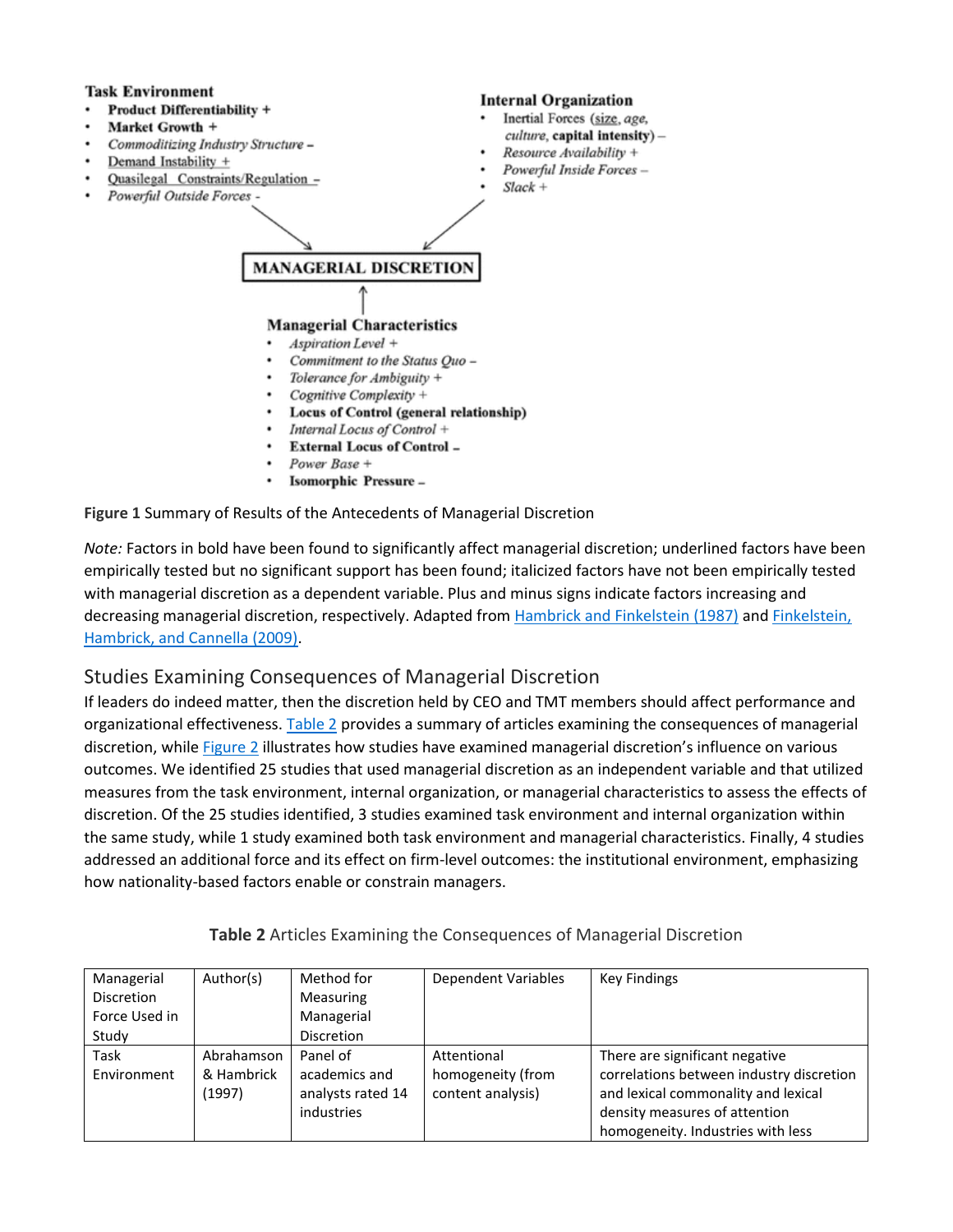|                                              |                                                                                                                                  |                                                                                                                          | discretion have more attentional<br>homogeneity among different firms' top<br>managers.                                                                                                                                                                                                                                                                                                                                                                                                                       |
|----------------------------------------------|----------------------------------------------------------------------------------------------------------------------------------|--------------------------------------------------------------------------------------------------------------------------|---------------------------------------------------------------------------------------------------------------------------------------------------------------------------------------------------------------------------------------------------------------------------------------------------------------------------------------------------------------------------------------------------------------------------------------------------------------------------------------------------------------|
| Datta &<br>Rajagopalan<br>(1998)             | Industry capital<br>intensity and<br>growth, product<br>differentiation                                                          | Organizational tenure,<br>executive age,<br>education level,<br>throughput functional<br>background, firm<br>performance | Advertising intensity was negatively<br>related with organizational tenure and<br>throughput background and positively<br>related to education level. Industry<br>growth rate was negatively related with<br>organizational tenure and age. Industry<br>capital intensity was shown to have a<br>weak relationship with throughput<br>background. Firms with greater<br>postsuccession performance<br>improvements appeared to match CEO<br>successor characteristics more closely to<br>industry conditions. |
| Finkelstein<br>& Boyd<br>(1998)              | Growth, R&D,<br>advertising and<br>capital intensity,<br>demand<br>instability,<br>concentration,<br>regulation                  | CEO compensation                                                                                                         | Managerial discretion is positively<br>related to CEO compensation. This<br>relationship was shown to be much<br>stronger for high performers versus low<br>performers.                                                                                                                                                                                                                                                                                                                                       |
| Finkelstein<br>(2009)                        | Growth, R&D,<br>advertising and<br>capital intensity,<br>demand<br>instability,<br>concentration,<br>regulation                  | CEO compensation,<br>performancecontingent<br>compensation                                                               | Discretion was modeled as a construct<br>using the independent variables as<br>indicators. For both compensation<br>dependent variables, discretion was<br>significantly related to compensation.<br>Concentration and demand instability<br>were the only two factors not<br>significantly related to discretion.                                                                                                                                                                                            |
| Graffin,<br>Carpenter,<br>& Boivie<br>(2011) | Growth, R&D,<br>advertising and<br>capital intensity,<br>demand<br>instability                                                   | Likelihood of a "noisy"<br>CEO succession                                                                                | Firm-related managerial discretion was<br>not significantly related to the likelihood<br>of a noisy CEO succession event.                                                                                                                                                                                                                                                                                                                                                                                     |
| Hambrick &<br>Quigley<br>(2014)              | Discretion ratings<br>for each industry<br>using Hambrick<br>and Abrahamson<br>(1995)                                            | CEO effect on variance<br>in ROA on the basis of<br>new method                                                           | Stronger CEO effect was shown overall<br>and for low, medium, and high industry<br>discretion subsamples using the CEO in<br>context method. CEO in context method<br>points to a much greater aggregate CEO<br>effect. Effects are strongest for CEOs in<br>high discretion industries and stronger in<br>medium discretion industries than in low<br>discretion industries.                                                                                                                                 |
| Keegan &<br>Kabanoff<br>(2008)               | Attentional<br>homogeneity<br>(using lexical<br>commonality and<br>density) used as<br>proxy for<br>industry-level<br>discretion | Debt usage, significant<br>account adjustments,<br>disciplining effect of<br>debt                                        | Industry-level discretion was negatively<br>associated with industry debt usage.<br>Firms in high discretion industries<br>perform significant account adjustments<br>more than firms in low discretion<br>industries. When industry-level<br>discretion is high, debt's disciplining<br>effects within an industry decrease.                                                                                                                                                                                 |
| Peteraf &<br>Reed (2007)                     | Data on airline<br>cost function                                                                                                 | Cost function of various<br>airlinespecific factors                                                                      | Managerial behavior changed when<br>regulations were lifted; managers                                                                                                                                                                                                                                                                                                                                                                                                                                         |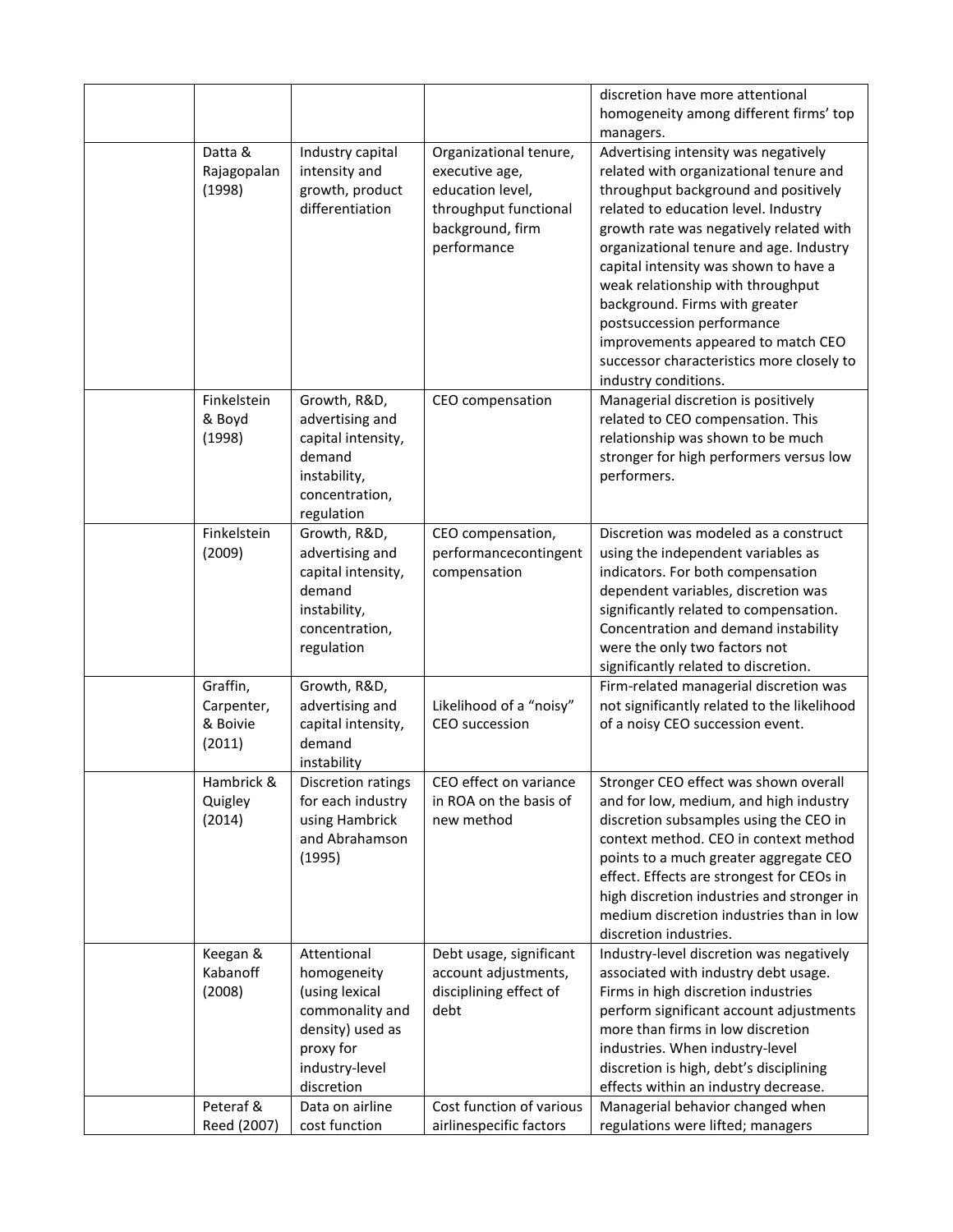|                          |                                             | separated into<br>regulated and<br>deregulated<br>periods                                                                                         |                                                                                         | choose more efficient strategies without<br>regulation. Regulation restricted<br>managerial choice of network structure<br>in the presence of economies of network<br>density and forced executives to choose<br>strategies that had wasteful levels of<br>quality in the form of costly meals and<br>amenities.                                                                                                                                                                                                                                                                                                                                                                                                                       |
|--------------------------|---------------------------------------------|---------------------------------------------------------------------------------------------------------------------------------------------------|-----------------------------------------------------------------------------------------|----------------------------------------------------------------------------------------------------------------------------------------------------------------------------------------------------------------------------------------------------------------------------------------------------------------------------------------------------------------------------------------------------------------------------------------------------------------------------------------------------------------------------------------------------------------------------------------------------------------------------------------------------------------------------------------------------------------------------------------|
|                          | Sahaym,<br>Treviño, &<br>Steensma<br>(2012) | Composite<br>industry measure<br>of task<br>environment<br>variables: growth,<br>product<br>differentiation,<br>capital intensity,<br>structure   | Industry exports<br>measured as export<br>intensity                                     | Higher managerial discretion leads to<br>greater industry exports. When<br>innovations or uncertainty are high, the<br>effect of managerial discretion on<br>industry exports is stronger. The<br>relationship between managerial<br>discretion and exports are weakest for<br>industries where levels of innovation<br>and uncertainty are low.                                                                                                                                                                                                                                                                                                                                                                                       |
| Internal<br>Organization | Boyd &<br>Salamin<br>(2001)                 | Strategic<br>orientation from<br>interviews and<br>archival sources                                                                               | Compensation plan                                                                       | Strategic orientation affects the pay of<br>all employees, not just top managers.<br>Base pay is higher with change-oriented<br>strategies. Bonus pay and bonus pay-to-<br>base pay ratio are also higher with<br>changed-oriented strategies but only at<br>upper levels of hierarchy.                                                                                                                                                                                                                                                                                                                                                                                                                                                |
|                          | Kim (2013)                                  | CEO duality;<br>percent of inside<br>directors                                                                                                    | Entry by an<br>independent power<br>producer into the<br>renewable generation<br>market | Weak support for CEO duality increasing<br>likelihood of market entry. CEO duality<br>(greater discretion) with a higher<br>presence of independent power<br>producers in the market significantly<br>increases the likelihood of market entry.<br>Percent of inside directors (alone or with<br>a higher presence of independent power<br>producers) did not significantly affect<br>the likelihood of market entry.                                                                                                                                                                                                                                                                                                                  |
|                          | Quigley &<br>Hambrick<br>(2012)             | Each firm-year<br>can be low<br>discretion<br>(predecessor CEO<br>as board chair) or<br>higher discretion<br>(departure of CEO<br>as board chair) | Strategic change; firm<br>performance                                                   | Predecessor retention suppresses<br>strategic change, which leads to<br>diminished performance changes. When<br>the predecessor CEO leaves as board<br>chair, strategic change increases,<br>resulting in greater performance<br>changes. Predecessor retention as chair<br>was significantly negatively related to<br>resource reallocation, divestitures, and<br>TMT departures. The 1st year that the<br>successor CEO is free of the predecessor<br>is positively related to resource<br>reallocation, divestitures, and TMT<br>turnover. Performance tends to be in<br>line with presuccession performance<br>when the predecessor is board chair, but<br>there are large changes in performance<br>once the predecessor departs. |
|                          | Roth &<br>O'Donnell<br>(1996)               | Lateral<br>centralization:<br>directly stated to                                                                                                  | Subsidiary senior<br>management pay mix,<br>competitive positioning                     | Subsidiaries with increasing degrees of<br>lateral decentralization (greater<br>discretion) have higher levels of                                                                                                                                                                                                                                                                                                                                                                                                                                                                                                                                                                                                                      |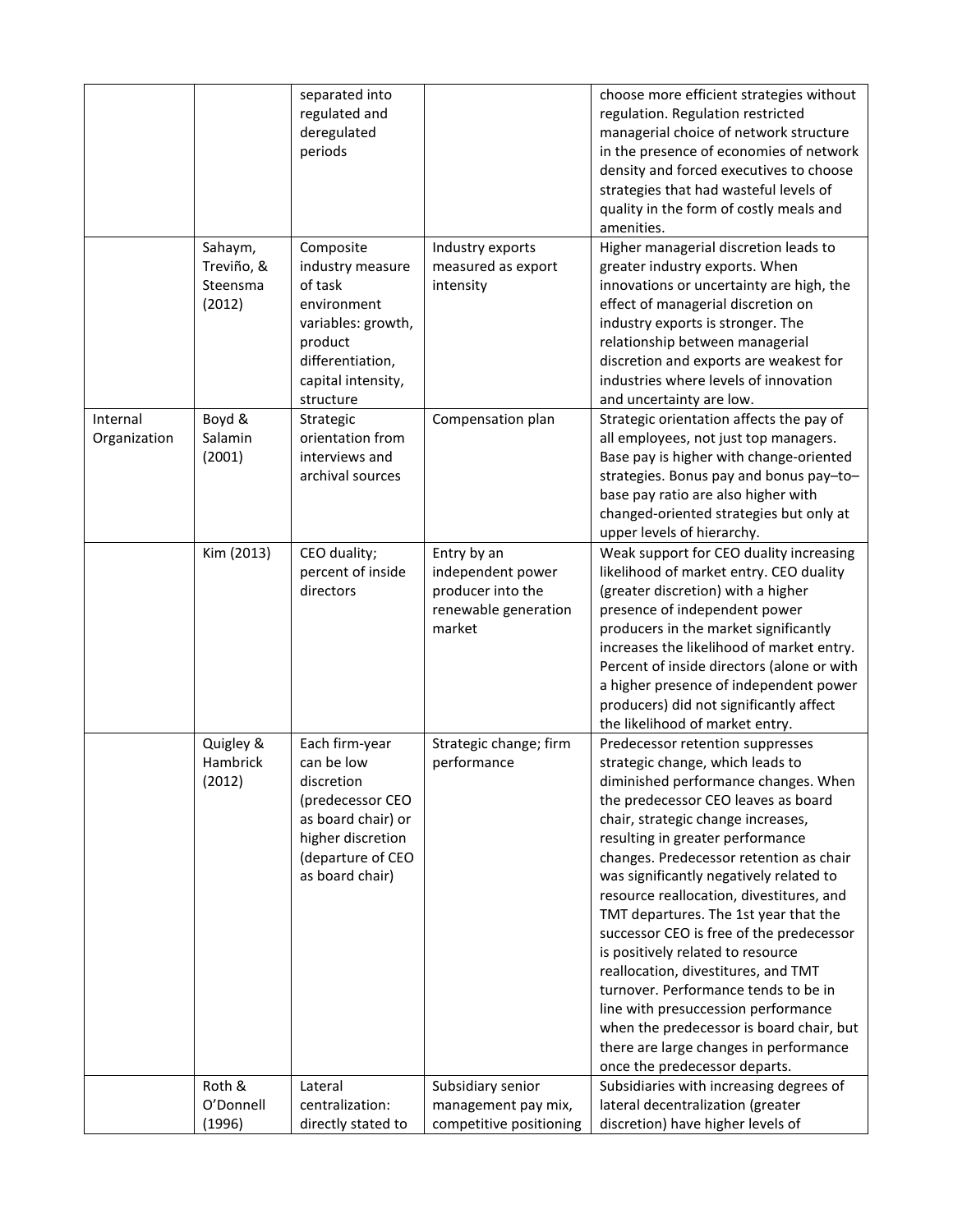|                               |                                                    | increase<br>managerial<br>discretion of<br>subsidiary<br>management                                                                                                                                            | of executives' pay,<br>salary adjustment<br>criteria                                                 | incentive-based compensation or a<br>greater mix of senior management pay.<br>Market positioning of subsidiary's<br>executives' salaries is positively related<br>to lateral decentralization.                                                                                                                                                                                                                                                                                                                                                                                                                                                                                                                                                                                                                         |
|-------------------------------|----------------------------------------------------|----------------------------------------------------------------------------------------------------------------------------------------------------------------------------------------------------------------|------------------------------------------------------------------------------------------------------|------------------------------------------------------------------------------------------------------------------------------------------------------------------------------------------------------------------------------------------------------------------------------------------------------------------------------------------------------------------------------------------------------------------------------------------------------------------------------------------------------------------------------------------------------------------------------------------------------------------------------------------------------------------------------------------------------------------------------------------------------------------------------------------------------------------------|
|                               | Singh &<br>Harianto<br>(1989)                      | Nonmanagement-<br>owned stock<br>constraining<br>management's<br>ability to<br>influence a board                                                                                                               | Likelihood of adopting<br>a golden parachute                                                         | Higher concentration of stock ownership<br>in nonmanagement hands (decreased<br>discretion) reduces the likelihood that a<br>board adopts a golden parachute.                                                                                                                                                                                                                                                                                                                                                                                                                                                                                                                                                                                                                                                          |
|                               | Werner &<br>Tosi (1995)                            | Firm ownership<br>structure;<br>management<br>controlled<br>(highest<br>discretion<br>structure),<br>designated for<br>firms not having<br>greater than 5%<br>ownership by an<br>individual or<br>organization | Pay-level policy, pay<br>differentiation                                                             | Base pay and bonus of managers in<br>owner-controlled and ownermanaged<br>firms (lower discretion) was significantly<br>lower than in management-controlled<br>firms. Change in performance was<br>related to the change in base salary and<br>bonus for ownercontrolled firms but not<br>for management-controlled firms.<br>Change in size was not significantly<br>related to change in base and bonus for<br>any organizational structure.<br>Managementcontrolled firms made<br>greater use of long-term incentives.<br>Owner-managed firms have significantly<br>greater percentages of bonus-eligible<br>employees than management-controlled<br>firms. Management-controlled firms had<br>significantly higher bonus pay-to-base<br>pay ratio and bonus pay than<br>ownercontrolled or owner-managed<br>firms. |
| Managerial<br>Characteristics | McClelland,<br>Liang, &<br><b>Barker</b><br>(2010) | Dummy variables<br>for low and high<br>discretion;<br>groupings<br>selected based on<br>previous research<br>and validated<br>using R&D,<br>advertising and<br>capital intensity,<br>growth                    | CEO CSQ; future firm<br>performance                                                                  | CEO CSQ associated with industry-level<br>managerial discretion but only in low<br>discretion industries. CEO CSQ<br>associated with lower future accounting<br>performance in high discretion<br>industries. No support found for lower<br>industry discretion moderating the<br>relationship between CEO CSQ and<br>accounting performance. For market<br>performance (Tobin's Q), CEO CSQ in low<br>discretion industries has a positive<br>moderating effect, while CEO CSQ in<br>high discretion industries has a negative<br>moderating effect.                                                                                                                                                                                                                                                                  |
|                               | Miller, Kets<br>De Vries, &<br>Toulouse<br>(1982)  | Via interview to<br>obtain a locus of<br>control score for<br>CEO (24 of 33<br>firms) and TMT<br>(all 33 firms)                                                                                                | Aggregate innovation,<br>risk taking,<br>proactiveness, and<br>planning horizon all via<br>interview | Innovation, risk taking, proactiveness,<br>and planning horizon in all firms were<br>significantly correlated to an internal<br>locus of control (greater discretion).<br>Innovation and internal locus of control<br>were not significantly correlated for<br>lower tenure executives. For executives<br>in small firms, locus of control was<br>significantly correlated with innovation,                                                                                                                                                                                                                                                                                                                                                                                                                            |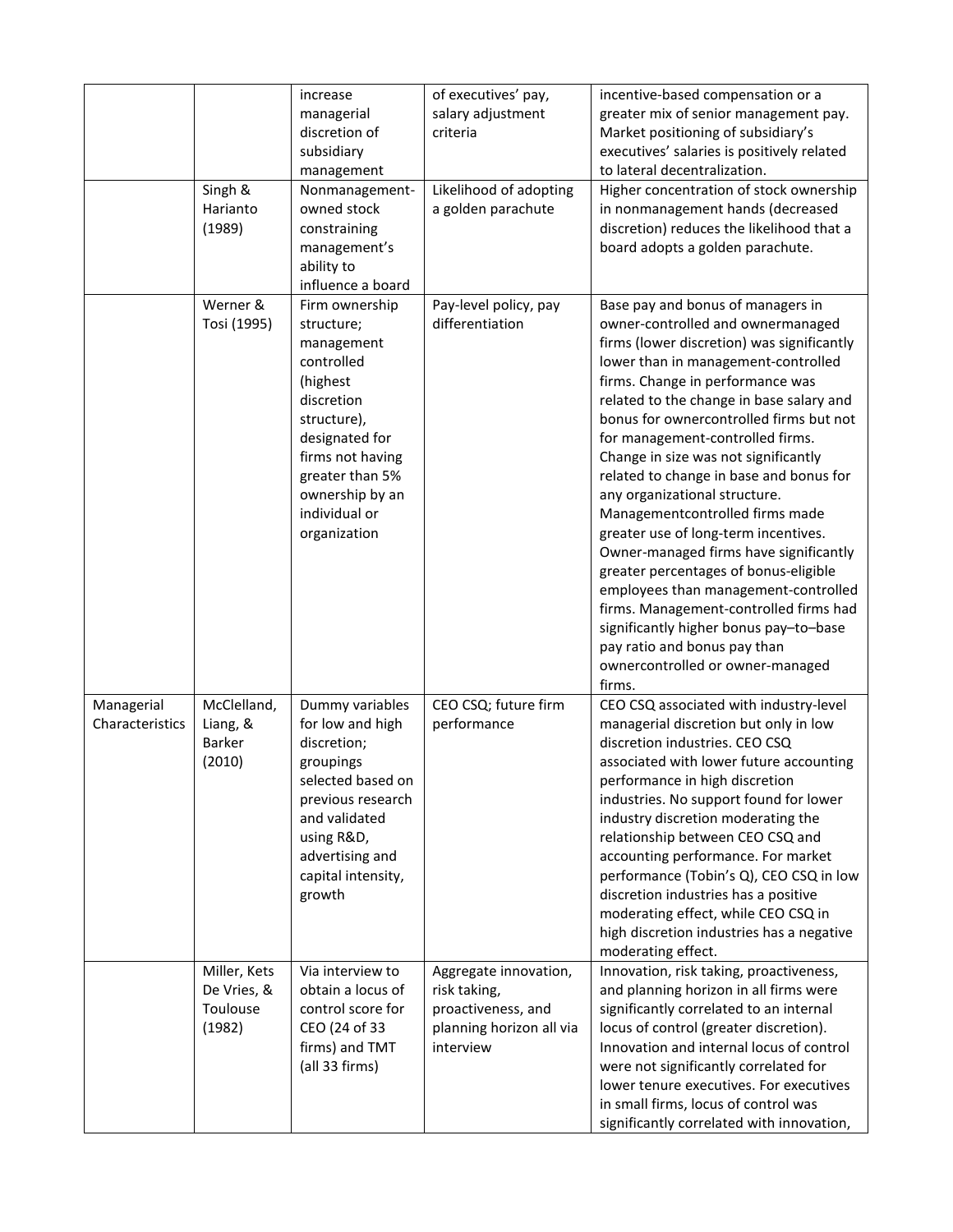|                                                             | Roth (1992)                                | Decision-making                                                                                                                                                            | ROA and sales growth                                                                                     | risk taking, proactiveness, and having a<br>planning horizon. However, executives'<br>locus of control was significantly<br>correlated only with proactiveness in<br>large firms.<br>Risk-taking behavior by TMT members                                                                                                                                                                                                                                                                                      |
|-------------------------------------------------------------|--------------------------------------------|----------------------------------------------------------------------------------------------------------------------------------------------------------------------------|----------------------------------------------------------------------------------------------------------|---------------------------------------------------------------------------------------------------------------------------------------------------------------------------------------------------------------------------------------------------------------------------------------------------------------------------------------------------------------------------------------------------------------------------------------------------------------------------------------------------------------|
|                                                             |                                            | factors; risk<br>taking; openness                                                                                                                                          |                                                                                                          | significantly related to ROA more in a<br>multidomestic strategy than a global<br>strategy. No support for openness in<br>decision making having a greater impact<br>on firm performance between business<br>units following a multidomestic strategy<br>versus a global strategy.                                                                                                                                                                                                                            |
| Task<br>Environment<br>and<br>Managerial<br>Characteristics | Adams,<br>Almeida, &<br>Ferreira<br>(2005) | CEO power to<br>influence<br>decisions via<br>three dummy<br>measures;<br>industry<br>discretion via<br>Hambrick and<br>Abrahamson<br>(1995)                               | Variability of stock<br>returns, Tobin's Q, and<br>ROA for 1992 to 1999                                  | Retention of the CEO title by one of the<br>founders is the most consistent variable<br>affecting performance variability, but<br>there is some evidence that the other<br>two measures of CEO power (CEO's<br>concentration of titles and CEO as the<br>only board insider) are positively related<br>to performance variability. All three<br>measures of CEO power have a stronger<br>positive effect on performance<br>variability in high discretion industries.                                         |
| Task<br>Environment<br>and Internal<br>Organization         | Papadakis &<br><b>Bourantas</b><br>(1998)  | Environmental<br>dynamism via<br>CEO/TMT survey<br>responses on<br>frequency of<br>environmental<br>changes; firm size                                                     | Firms' innovation<br>position in industry                                                                | Environmental dynamism significantly<br>related to major product innovation.<br>Both environmental dynamism and firm<br>size related to incremental product<br>innovation.                                                                                                                                                                                                                                                                                                                                    |
|                                                             | Rajagopalan<br>&<br>Finkelstein<br>(1992)  | Strategic<br>orientation via<br>CEO survey:<br>innovation,<br>efficiency,<br>domain<br>expansion;<br>uncertainty<br>deemed lower<br>prior to 1978 and<br>higher after 1983 | CEO compensation,<br>CEO salary, CEO annual<br>bonus, and average<br>executive team cash<br>compensation | Prospector firms, presumed to have the<br>highest discretion, had higher executive<br>pay. Defenders have higher overall<br>executive pay than reactors. Prospectors<br>have higher outcome-based<br>compensation than other typologies and<br>have a greater proportion of<br>compensation based on outcomes.<br>During periods of uncertainty,<br>executives have higher overall<br>compensation, more outcome-based<br>compensation, and a higher proportion<br>of cash compensation based on<br>outcomes. |
|                                                             | Wasserman,<br>Anand, &<br>Nohria<br>(2010) | Opportunity<br>scarcity; industry<br>growth; resource<br>availability                                                                                                      | CEO effect based on<br>Tobin's Q                                                                         | In industries more highly concentrated<br>or constrained by external relationships,<br>companies have fewer opportunities to<br>act and, thus, the CEO impact is larger.<br>When industry growth is low,<br>opportunities are scarce and the CEO<br>effect is high. CEOs have less impact on<br>performance when opportunities are<br>plentiful and when debt levels and<br>servicing requirements are high. When                                                                                             |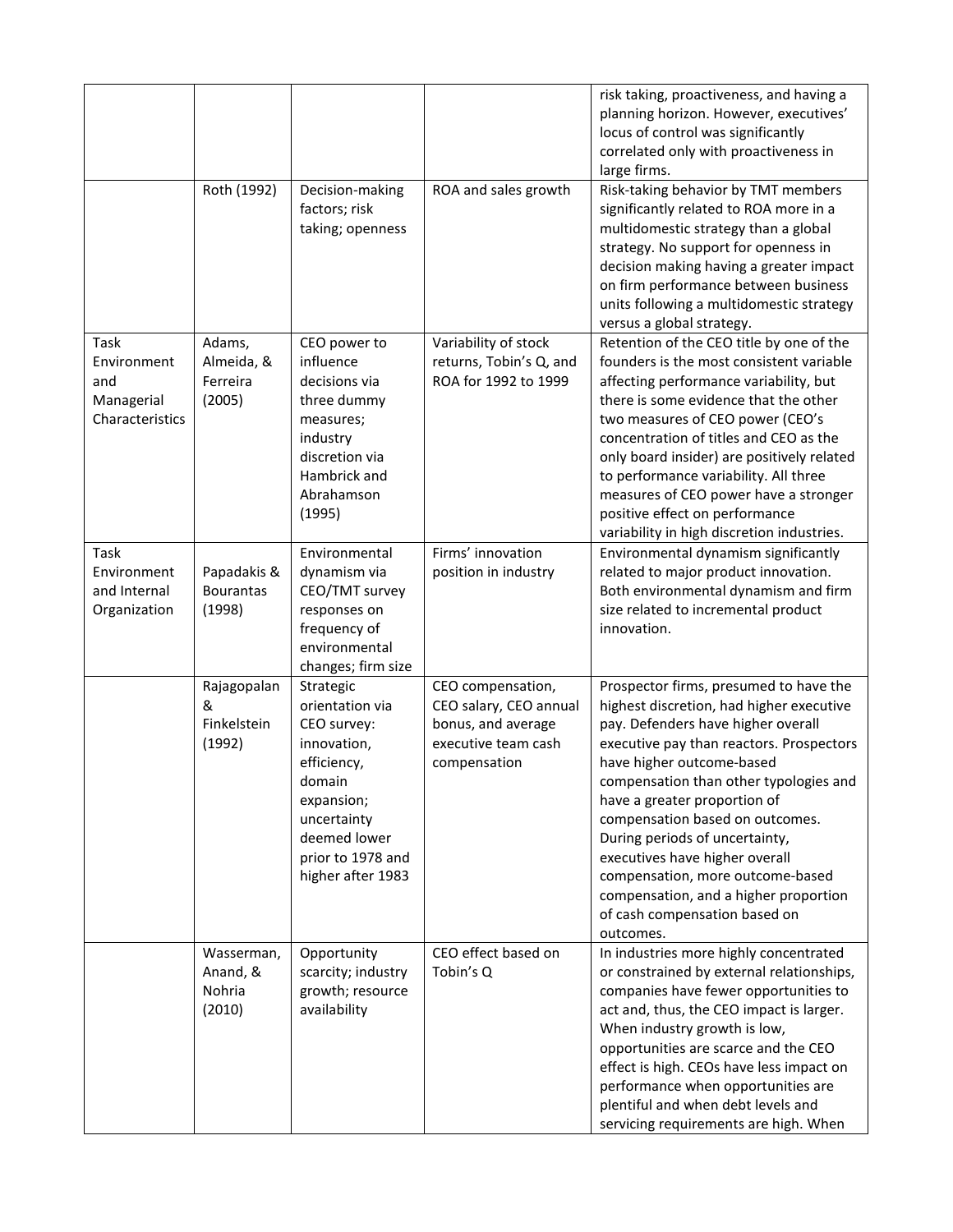|                              |                                   |                                                                                                                                                                            |                                                                     | slack is high, CEOs can proactively take<br>advantage of opportunities that may<br>change company performance.                                                                                                                                                                                                                                                                                                                                                                                                            |
|------------------------------|-----------------------------------|----------------------------------------------------------------------------------------------------------------------------------------------------------------------------|---------------------------------------------------------------------|---------------------------------------------------------------------------------------------------------------------------------------------------------------------------------------------------------------------------------------------------------------------------------------------------------------------------------------------------------------------------------------------------------------------------------------------------------------------------------------------------------------------------|
| Institutional<br>Environment | Crossland &<br>Hambrick<br>(2007) | Three countries<br>classified using<br>Hofstede's<br>typology<br>emphasizing<br>individualism<br>versus<br>collectivism and<br>uncertainty<br>avoidance                    | Firm performance via<br>ROA, ROS, sales<br>growth, market to book   | Performance variance explained by the<br>CEO was consistently greater in the U.S.<br>sample than in the German or Japanese<br>samples. Countries with lower<br>constraints, presumed to impart greater<br>discretion upon executives, increase the<br>CEO's effect on firm performance<br>outcomes.                                                                                                                                                                                                                       |
|                              | Crossland &<br>Hambrick<br>(2011) | Country-level<br>rating of<br>managerial<br>discretion via<br>surveys from<br>expert panel                                                                                 | Firm performance via<br>ROA, ROIC, ROS, MTB                         | National-level of discretion was a<br>significant predictor of national-level<br>CEO effects (i.e., the amount of variance<br>in firm performance attributable to CEO-<br>level factors), suggesting that nations<br>with a greater level of discretion have<br>firms with greater CEO effects.                                                                                                                                                                                                                           |
|                              | Gedajlovic &<br>Shapiro<br>(1998) | Ownership<br>concentration;<br>nationality-based<br>constraints                                                                                                            | Firm profitability                                                  | For U.S. and German firms, typified by<br>external constraints, ownership<br>concentration was related to<br>profitability. In France (typified by<br>internal constraints), United Kingdom<br>(typified by external constraints), and<br>Canada (typified by both internal and<br>external constraints), no relationship<br>was found between ownership<br>concentration and profitability                                                                                                                               |
|                              | Makhija &<br>Stewart<br>(2002)    | Survey results<br>from four<br>questions on<br>perceptions of<br>government<br>control;<br>discretion<br>deemed low for<br>United States and<br>high for Czech<br>Republic | Organizational<br>accountability;<br>decision-making<br>orientation | Managers in more free market-oriented<br>countries perceive more outcome<br>accountability, are more comfortable<br>with uncertainty, and have a stronger<br>sense of power over decision outcomes<br>than managers in planned institutional<br>environments. A decision-making<br>orientation that reflects a greater<br>comfort with uncertainty and a sense of<br>power over decision outcomes leads to<br>greater risk taking, while greater<br>perceived organizational accountability<br>leads to less risk taking. |

Note: ROA = return on assets; TMT = top management team; CSQ = commitment to the status quo; ROS = return on sales; ROIC = return on invested capital; MTB = manage to budget.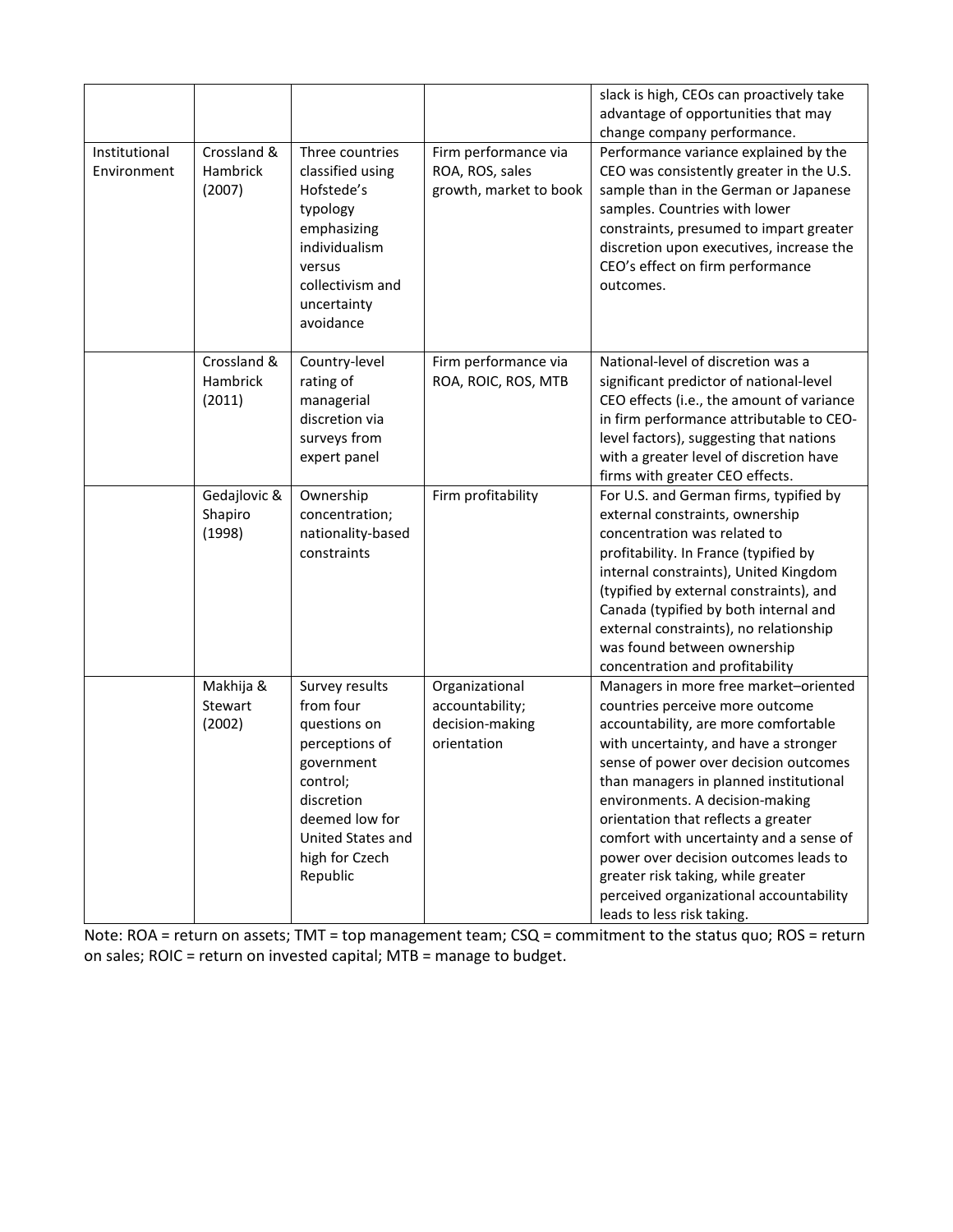

**Figure 2** Summary of the Consequences of Managerial Discretion

*Note:* Plus and minus signs indicate outcomes increased and decreased by managerial discretion, respectively.

The managerial discretion model argues that when a CEO's ability to influence decisions is high, his or her effect on firm-level outcomes is greater. Several studies find support for this notion. For instance, [Hambrick and](https://journals.sagepub.com/doi/10.1177/0149206314554214)  [Quigley \(2014\)](https://journals.sagepub.com/doi/10.1177/0149206314554214) devise a new method to predict CEO effects on firm performance and divide their sample into high, medium, and low discretion industries. The authors find that in industries with greater discretion, CEOs have a greater effect on performance, with their "CEO in context" method pointing to a much greater aggregate CEO effect than shown previously. These results are consistent with prior studies examining the relationship between discretion from CEO power and performance variability, finding that discretion from CEO power is positively related to performance variability (e.g., [Adams, Almeida, & Ferreira, 2005\)](https://journals.sagepub.com/doi/10.1177/0149206314554214). Using nation-level measures of discretion, [Crossland and Hambrick \(2007\)](https://journals.sagepub.com/doi/10.1177/0149206314554214) find that CEOs in countries with fewer institutional constraints have a greater effect on firm performance. In a follow-up study, the authors find that national-level discretion is a predictor of national-level CEO effects, whereby nations with greater discretion have greater CEO effects [\(Crossland & Hambrick, 2011\)](https://journals.sagepub.com/doi/10.1177/0149206314554214). Alternatively, [Wasserman, Anand, and Nohria \(2010\)](https://journals.sagepub.com/doi/10.1177/0149206314554214) find that a scarcity of opportunities to act, due to high industry concentration or low industry growth, increases a CEO's effect on Tobin's Q. In short, studies provide greater support for the notion that discretion increases CEO effects on firm performance; however, this may be based on how the level of discretion is measured. Despite these findings, only one study has explored how managerial characteristics influence CEO effects on firm performance.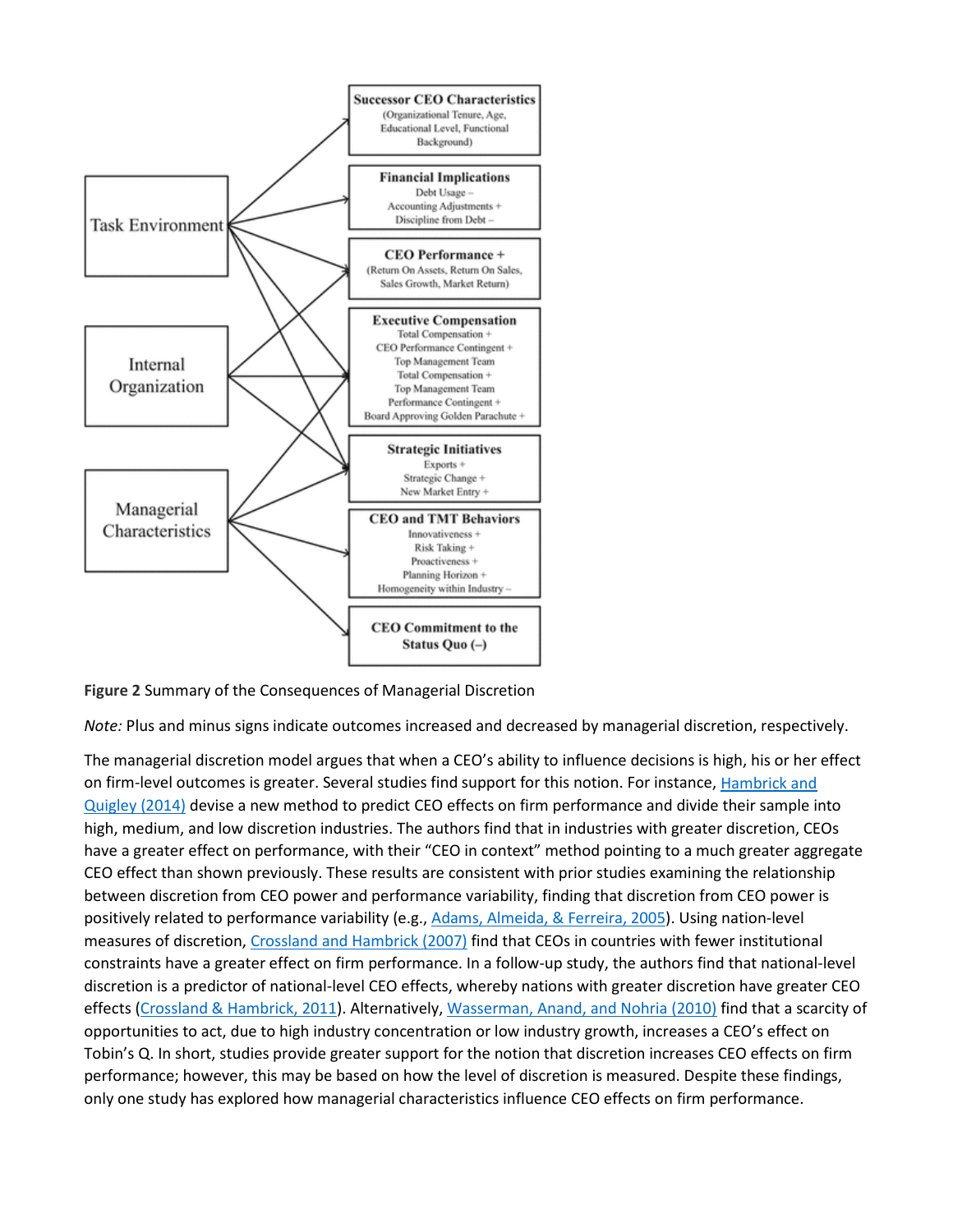The second most commonly studied outcome of managerial discretion is compensation. Using a variety of task environment factors as proxies for discretion, studies show that higher discretion yields greater CEO compensation [\(Finkelstein, 2009;](https://journals.sagepub.com/doi/10.1177/0149206314554214) [Rajagopalan & Finkelstein, 1992\)](https://journals.sagepub.com/doi/10.1177/0149206314554214), and such effects are stronger for high performing CEOs [\(Finkelstein & Boyd, 1998\)](https://journals.sagepub.com/doi/10.1177/0149206314554214). Examining internal factors, [Roth and O'Donnell \(1996\)](https://journals.sagepub.com/doi/10.1177/0149206314554214) find that decentralized foreign subsidiaries have a higher degree of incentive pay, while [Werner and Tosi \(1995\)](https://journals.sagepub.com/doi/10.1177/0149206314554214) find that owner-controlled and owner-managed firms have lower base and bonus pay for executives. Finally, a firm's strategic orientation has been shown to affect the pay of all employees, as firms with change-oriented strategies have higher base and bonus pay [\(Boyd & Salamin, 2001\)](https://journals.sagepub.com/doi/10.1177/0149206314554214). These findings are significant, as greater discretion indicates a need for a higher quality manager to choose proper strategic choices, increasing the level of compensation that executives receive.

A third important set of outcomes examined relates to firm strategic behavior. In an early study, Miller and [colleagues \(1982\)](https://journals.sagepub.com/doi/10.1177/0149206314554214) find that innovation, risk taking, proactiveness, and planning horizon were all correlated to an internal locus of control, a managerial characteristic that increases discretion. [Kim \(2013\)](https://journals.sagepub.com/doi/10.1177/0149206314554214) finds that CEO duality, a measure of CEO power that increases discretion, increases the likelihood of market entry. [McClelland, Liang,](https://journals.sagepub.com/doi/10.1177/0149206314554214)  [and Barker \(2010\)](https://journals.sagepub.com/doi/10.1177/0149206314554214) find that discretion significantly influences a CEO's commitment to the status quo. Industry factors (low discretion industries), internal factors (smaller organizations), and managerial demographics (older executives) all lead to greater commitment to the status quo. Examining an institutional measure of discretion, [Makhija and Stewart \(2002\)](https://journals.sagepub.com/doi/10.1177/0149206314554214) find that managers in free market–oriented countries engage in greater risk taking. Consistent with these studies, results from [Quigley and Hambrick \(2012\)](https://journals.sagepub.com/doi/10.1177/0149206314554214) show that an internal factor relating to a powerful force, the retention of a prior CEO on the board, limits the amount of strategic change that happens under a new CEO. The retention of the predecessor as board chair results in less resource reallocation, fewer divestitures, and fewer TMT departures, suggesting that allowing a prior CEO to remain as board chair significantly decreases the discretion of a new CEO. In short, findings suggest that proxies for discretion are related to the level of organizational risk taking, innovation, and strategic change.

Our review of the literature on the consequences of discretion suggests that the four factors of discretion tested strongly relate to CEO effects on performance outcomes, the level and mix of CEO compensation, and firm strategic behavior. Despite these studies, only a small number of studies examine alternative consequences, such as level of debt usage [\(Keegan & Kabanoff, 2008\)](https://journals.sagepub.com/doi/10.1177/0149206314554214), corporate governance [\(Singh & Harianto, 1989\)](https://journals.sagepub.com/doi/10.1177/0149206314554214), industry attention patterns [\(Abrahamson & Hambrick, 1997\)](https://journals.sagepub.com/doi/10.1177/0149206314554214), CEO characteristics [\(Datta & Rajagopalan, 1998\)](https://journals.sagepub.com/doi/10.1177/0149206314554214), and efficiency of organizational strategies [\(Peteraf & Reed, 2007\)](https://journals.sagepub.com/doi/10.1177/0149206314554214). Future research could focus on new, significant organizational decisions likely to be affected by the level of discretion.

We also found that over half of the 25 studies examining discretion's consequences used archival data to measure discretion. Nine of these studies used a combination of measures from the [Hambrick and Finkelstein](https://journals.sagepub.com/doi/10.1177/0149206314554214)  [\(1987\)](https://journals.sagepub.com/doi/10.1177/0149206314554214) task environment force. With a small set of studies using other measurement methodologies, such as attentional homogeneity via content analysis [\(Abrahamson & Hambrick, 1997\)](https://journals.sagepub.com/doi/10.1177/0149206314554214) or industry changes from a deregulating event [\(Peteraf & Reed, 2007\)](https://journals.sagepub.com/doi/10.1177/0149206314554214), a reasonably robust set of measures exists for the task environment force. However, all but 2 studies examining the consequences of managerial discretion from organizational forces use archival data to measure discretion. This has limited our understanding of how organizational forces of discretion affect outcomes since only readily available factors (e.g., CEO duality) have been examined. Challenges associated with using nonarchival methods also seem to have limited the study of the consequences of an executive's psychological traits, as only 4 of the 25 studies have measured managerial discretion using executives' psychological traits. Future research using alternative methods (e.g., surveys, interviews, and content analysis) would greatly enhance our understanding of how organizational culture and powerful inside forces may constrain an executive and our understanding of the consequences of discretion.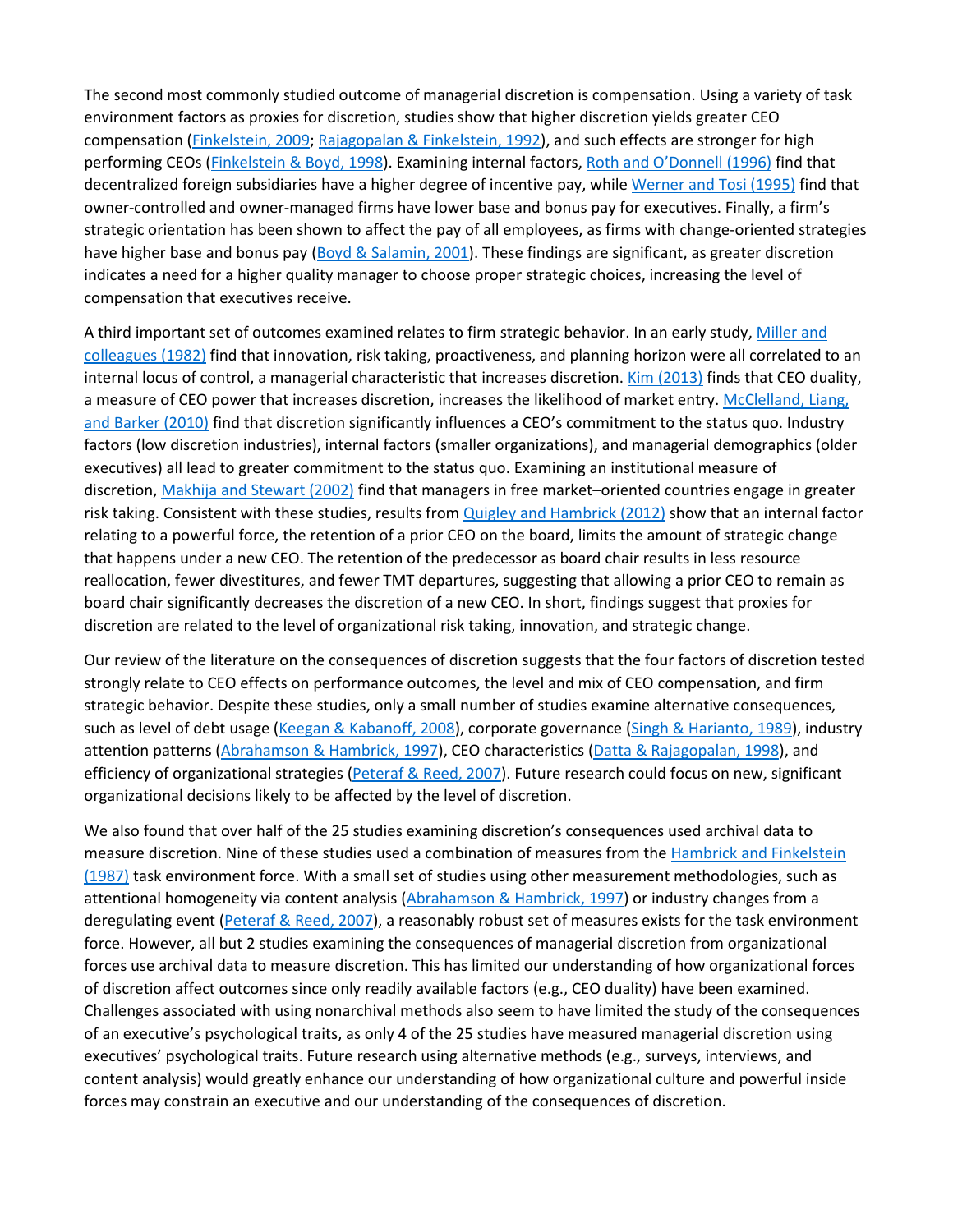## Studies Examining Managerial Discretion as a Mediator or Moderator

While discretion is theorized to directly affect a number of outcomes, many studies have focused on discretion as an important moderator or mediator between strategy variables and firm outcomes. [Table 3p](https://journals.sagepub.com/doi/10.1177/0149206314554214)resents the 19 studies we have identified that utilize managerial discretion as either a moderator or mediator, while Figure [3](https://journals.sagepub.com/doi/10.1177/0149206314554214) pictorially identifies how studies have theorized that discretion may mediate or moderate important outcomes. Within these 19 studies, only 4 have utilized managerial discretion as a mediating variable, while the other 15 have used discretion as a moderator.

| Managerial<br>Discretion<br>Force Used<br>in Study | Author(s)                                        | Managerial<br>Discretion and<br>Measure<br>Usage                                                                                                                                            | Independ<br>ent<br>Variables                                          | Dependent<br>Variables                                                                                    | <b>Key Findings</b>                                                                                                                                                                                                                                                                                                                                                                                                                                                                                                                      |
|----------------------------------------------------|--------------------------------------------------|---------------------------------------------------------------------------------------------------------------------------------------------------------------------------------------------|-----------------------------------------------------------------------|-----------------------------------------------------------------------------------------------------------|------------------------------------------------------------------------------------------------------------------------------------------------------------------------------------------------------------------------------------------------------------------------------------------------------------------------------------------------------------------------------------------------------------------------------------------------------------------------------------------------------------------------------------------|
| Task<br>Environme<br>nt                            | Datta,<br>Guthrie,<br>& Wright<br>(2005)         | Moderator:<br>industry<br>capital<br>intensity,<br>growth,<br>product<br>differentiation<br>, dynamism                                                                                      | <b>HPWS</b>                                                           | Labor<br>productivity<br>(log of firm<br>sales to total<br>employees)                                     | Industry capital intensity, growth, and product<br>differentiation all found to positively strengthen<br>the relationship between HPWS and labor<br>productivity. No significant effect was found for<br>industry dynamism as a moderator between<br>HPWS and labor productivity.                                                                                                                                                                                                                                                        |
|                                                    | Goll,<br>Johnson,<br>&<br>Rasheed<br>(2008)      | Moderator:<br>airline<br>prederegulatio<br>n and<br>postderegulati<br>on                                                                                                                    | TMT age,<br>tenure,<br>educatio<br>n level,<br>functiona<br>diversity | <b>Business</b><br>strategy<br>(differentiati<br>on, cost<br>leader,<br>breadth of<br>strategic<br>scope) | Environment exerts a moderating influence on<br>the TMT demographics-strategy relationship in<br>the deregulated industry but not the regulated<br>industry. Younger and less tenured managers<br>place marginally greater emphasis on<br>differentiation during deregulation but also<br>emphasize a low-cost strategy. Better educated<br>executives place more emphasis on<br>differentiation in the deregulated environment.<br>TMTs with greater functional diversity emphasize<br>low-cost strategies in deregulated environments. |
|                                                    | Haleblian<br>&<br>Finkelstei<br>n (1993)         | Moderator:<br>industry's<br>average<br>advertising<br>and R&D<br>intensity and<br>annual sales<br>growth;<br>standard<br>deviation of<br>annual sales<br>growth;<br>degree of<br>regulation | TMT size,<br><b>CEO</b><br>dominan<br>ce                              | Firm<br>performanc<br>e                                                                                   | Team size and CEO dominance significantly<br>related to firm performance when discretion in<br>the task environment is high but not when<br>discretion is low.                                                                                                                                                                                                                                                                                                                                                                           |
|                                                    | Hambric<br>k,<br>Geletkan<br>ycz, &<br>Fredricks | Moderator:<br>three high<br>discretion and<br>three low<br>discretion<br>industries                                                                                                         | Organiza<br>tional<br>performa<br>nce,<br>organizat<br>ion and        | <b>CSQ</b><br>measured<br>using<br>executive<br>surveys                                                   | Strong current performance was positively<br>related to CSQ for leadership and strategy.<br>Executives in high discretion situations, but not<br>those in low discretion situations, interpret poor<br>performance as a signal that an organization<br>needs to change. Current performance and CSQ                                                                                                                                                                                                                                      |

#### **Table 3** Articles Using Managerial Discretion as a Mediator or Moderator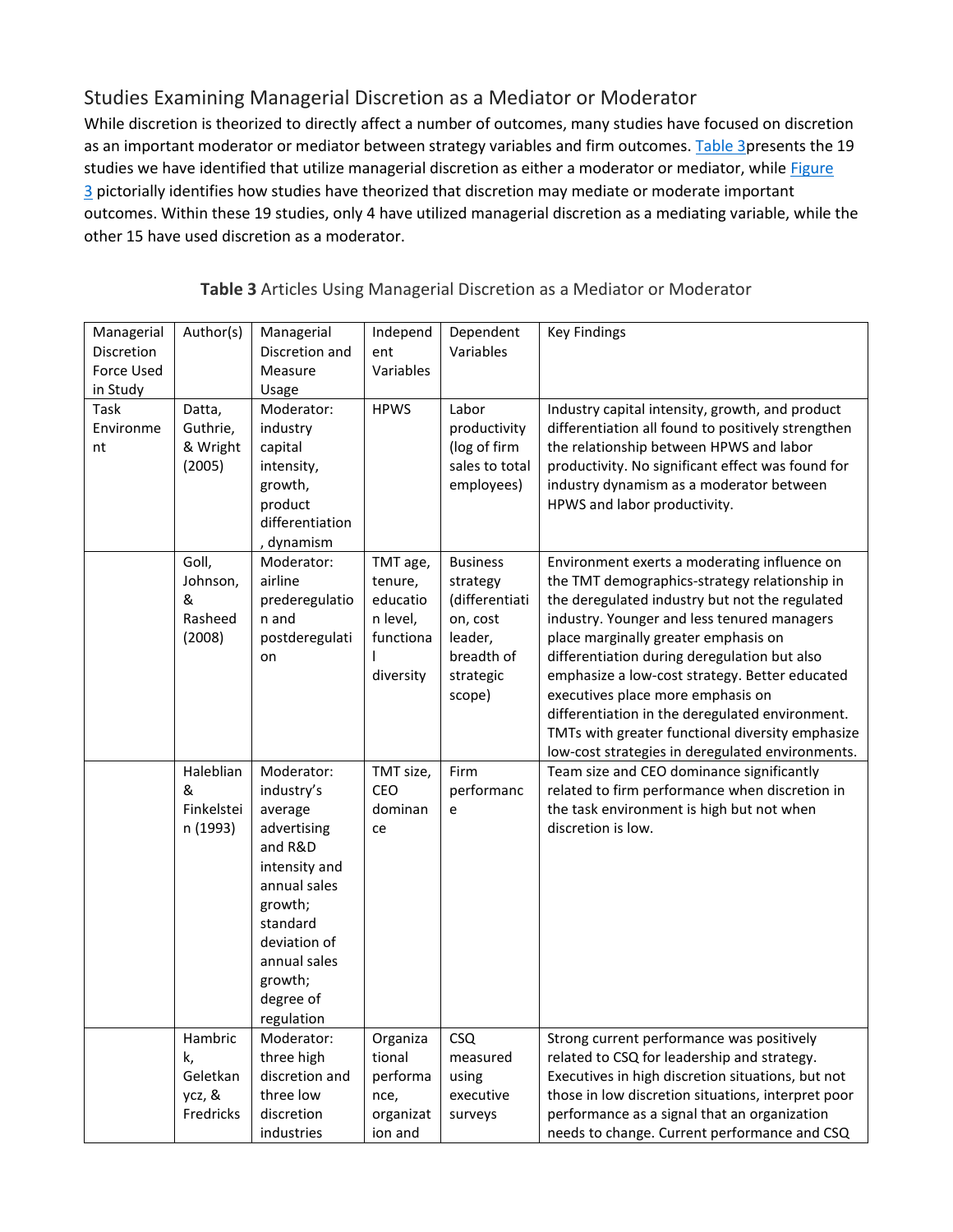|             | on<br>(1993)   |                 | industry   |                  | are more strongly related in high discretion<br>industries than in low discretion industries. |
|-------------|----------------|-----------------|------------|------------------|-----------------------------------------------------------------------------------------------|
|             |                |                 | tenure     |                  | Administrative effect on sales varies only on the                                             |
|             | Lieberso       | Moderator:      | Year       | Sales, net       |                                                                                               |
|             | n &            | variance        | effect,    | earnings,        | degree of industry concentration. Profit margins                                              |
|             | O'Conno        | explained by    | industry   | profit           | affected by management when: industries have                                                  |
|             | r (1972)       | administration  | effect,    | margin           | low labor intensity or where worker pay is a                                                  |
|             |                | after year and  | company    |                  | smaller part of total employment costs, industry                                              |
|             |                | company         | effect,    |                  | is growing, advertising is important, consumers                                               |
|             |                | effects are     | administr  |                  | form a sizable market, TMT is larger                                                          |
|             |                | removed         | ation      |                  |                                                                                               |
|             |                |                 | effect     |                  |                                                                                               |
|             | Magnan         | Moderator:      | Bank       | <b>Total CEO</b> | Managerial discretion positively influences the                                               |
|             | & St.          | sum of five     | performa   | compensati       | strength of the relationship between bank                                                     |
|             | Onge           | binary          | nce:       | on               | performance and executive compensation. Each                                                  |
|             | (1997)         | variables for   | ROA,       |                  | individual dimension of managerial discretion                                                 |
|             |                | distinct        | stock      |                  | moderates the relationship between bank                                                       |
|             |                | dimensions of   | market     |                  | performance and executive compensation.                                                       |
|             |                | discretion      | return     |                  |                                                                                               |
|             | <b>Messers</b> | Moderator:      | <b>TMT</b> | Firm             | Industry sales growth positively moderated the                                                |
|             | mith,          | industry        | turnover   | performanc       | relationship between TMT turnover and firm                                                    |
|             | Lee,           | instability;    |            | e                | performance, contrary to predictions. No                                                      |
|             | Guthrie,       | industry        |            |                  | significant moderating effects from industry                                                  |
|             | & Li           | munificence     |            |                  | complexity or instability were found.                                                         |
|             | (2013)         | and             |            |                  |                                                                                               |
|             |                | complexity      |            |                  |                                                                                               |
| Internal    | J. T.          | Moderator:      | CEO        | Shareholder      | Abnormal shareholder returns from the                                                         |
| Organizatio | Campbell       | spline function | discretio  | value            | announcement of a new SEC proxy access rule                                                   |
|             |                |                 |            |                  |                                                                                               |
| n           |                | used to         | n          | change on        | were positive and significant for low and high                                                |
|             | Campbell       | classify firms  |            | the day of       | discretion but significantly larger for firms in high                                         |
|             | , Sirmon,      | between low     |            | the              | discretion industries.                                                                        |
|             | Bierman,       | and high        |            | announcem        |                                                                                               |
|             | & Tuggle       | discretion      |            | ent of a new     |                                                                                               |
|             | (2012)         | based on net    |            | SEC proxy        |                                                                                               |
|             |                | PP&E/           |            | access rule      |                                                                                               |
|             |                | employees       |            |                  |                                                                                               |
|             | Preston,       | Mediator: CIO   | Organiza   | IT               | CIO strategic decision-making authority found to                                              |
|             | Chen, &        | and other TMT   | tional     | contribution     | significantly mediate the relationship between                                                |
|             | Leidner        | member          | decision-  | via survey       | organizational climate, organizational support                                                |
|             | (2008)         | responses on    | making     | responses        | for IT, CIO structural power, CIO strategic                                                   |
|             |                | CIO strategic   | climate,   | from TMT         | effectiveness, and CIO's partnership with other                                               |
|             |                | decision-       | support    | members          | TMT members and IT's contribution to firm                                                     |
|             |                | making          | for IT;    |                  | performance.                                                                                  |
|             |                | authority       | <b>CIO</b> |                  |                                                                                               |
|             |                |                 | effective  |                  |                                                                                               |
|             |                |                 | ness,      |                  |                                                                                               |
|             |                |                 | structura  |                  |                                                                                               |
|             |                |                 | I power;   |                  |                                                                                               |
|             |                |                 | CIO/TMT    |                  |                                                                                               |
|             |                |                 | partners   |                  |                                                                                               |
|             |                |                 | hip        |                  |                                                                                               |
|             | Quigley        | Mediator:       | Predeces   | Strategic        | Predecessor retention suppresses strategic                                                    |
|             | &              | each year can   | sor CEO    | change; firm     | change, leading to diminished performance                                                     |
|             | Hambric        | be low          | retained,  | performanc       | changes. When the predecessor CEO leaves as                                                   |
|             | k (2012)       | discretion      | 1st free   | e                | board chair, strategic change increases, resulting                                            |
|             |                | (predecessor    |            |                  | in greater performance changes. Predecessor                                                   |
|             |                |                 | year       |                  |                                                                                               |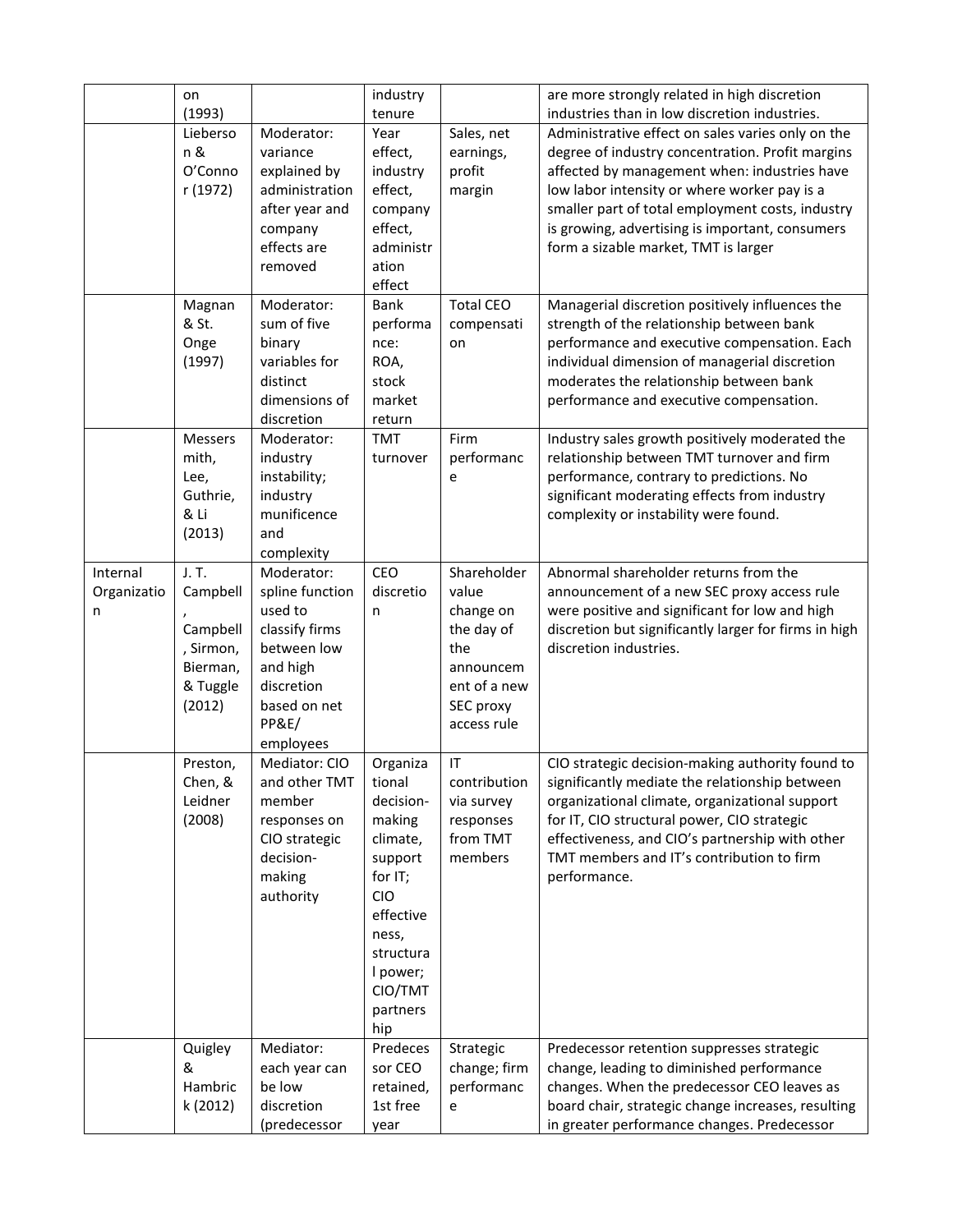|                                   |                                                                | CEO as board<br>chair) or<br>higher<br>discretion<br>(departure of<br>CEO as board<br>chair)                                                                                                                             |                                                                                                                    |                                                                   | retention as chair was significantly negatively<br>related to resource reallocation, divestitures,<br>and TMT departures. The 1st year that the<br>successor CEO is "free" of the predecessor is<br>positively related to resource reallocation,<br>divestitures, and TMT turnover. Performance<br>tends to be in line with presuccession<br>performance when the predecessor is board<br>chair, but large changes in performance occur<br>once the predecessor departs.                                                                                                                                                                         |
|-----------------------------------|----------------------------------------------------------------|--------------------------------------------------------------------------------------------------------------------------------------------------------------------------------------------------------------------------|--------------------------------------------------------------------------------------------------------------------|-------------------------------------------------------------------|--------------------------------------------------------------------------------------------------------------------------------------------------------------------------------------------------------------------------------------------------------------------------------------------------------------------------------------------------------------------------------------------------------------------------------------------------------------------------------------------------------------------------------------------------------------------------------------------------------------------------------------------------|
|                                   | Rajagopa<br>lan<br>(1997)                                      | Moderator:<br>survey of<br>senior<br>executives on<br>strategic<br>orientation                                                                                                                                           | Annual<br>bonus<br>plan,<br>long-<br>term<br>performa<br>nce plan,<br>stock<br>option<br>plan                      | Return on<br>capital,<br>stock price<br>return                    | Strong support for incentive plans including cash<br>and stock rewards associated with better firm<br>performance for prospectors. Most annual<br>bonus or long-term plans did not show<br>association with better firm performance for<br>defenders.                                                                                                                                                                                                                                                                                                                                                                                            |
| Managerial<br>Characteris<br>tics | <b>Buchholt</b><br>z,<br>Amason,<br>&<br>Rutherfo<br>rd (1999) | Mediator:<br>survey<br>response from<br>CEO <sub>s</sub> on<br>discretion for<br>decisions<br>regarding<br>charitable<br>contributions;<br>validated<br>discretion<br>versus 14<br>other business<br>discretion<br>items | Firm<br>resource<br>s via<br>survey<br>validated<br>using<br>financial<br>performa<br>nce from<br>archival<br>data | Corporate<br>philanthrop<br>y measured<br>via survey<br>responses | Availability of firm resources significantly affects<br>the amount of corporate philanthropy. When<br>managerial discretion related to charitable<br>contributions was added, the results supported<br>full mediation of firm resources and corporate<br>philanthropy by managerial discretion. When the<br>TMT's values related to charitable contributions<br>was added, the effect of managerial values was<br>shown to be moderately significant while the<br>effect of managerial discretion was no longer<br>significant, supporting partial mediation of<br>managerial discretion and corporate<br>philanthropy by the values of the TMT. |
|                                   | Dollinger<br>, Golden,<br>& Saxton<br>(1997)                   | Moderator:<br>MBA student<br>survey<br>responses on<br>tolerance for<br>ambiguity and<br>locus of<br>control                                                                                                             | Firm<br>reputatio  <br>n                                                                                           | Approval of<br>alliance with<br>competitor<br>or supplier         | Individuals with high tolerance ambiguity or with<br>internal locus of control were more likely to<br>suppress both the most positive and most<br>negative reputation information in alliance<br>decision.                                                                                                                                                                                                                                                                                                                                                                                                                                       |
|                                   | Geletkan<br>ycz &<br>Hambric<br>k (1997)                       | Moderator:<br>intraindustry<br>and<br>extraindustry<br>ties                                                                                                                                                              | Absolute<br>differenc<br>es of<br>strategic<br>indicator<br>s for<br>each firm<br>versus<br>industry<br>means      | ROA, ROS                                                          | Weak support for moderating effects of hiring<br>executives in the same industry and no support<br>for trade association ties as a moderator<br>between strategic indicators and firm<br>performance. Hiring executives from outside the<br>firm's industry and TMTs serving on other firms'<br>boards found to moderate the relationship<br>between strategy and firm performance.<br>Directors outside the firm's industry had an<br>unexpected negative moderating effect on firm<br>performance. No significant moderating effect<br>found from professional association ties.                                                               |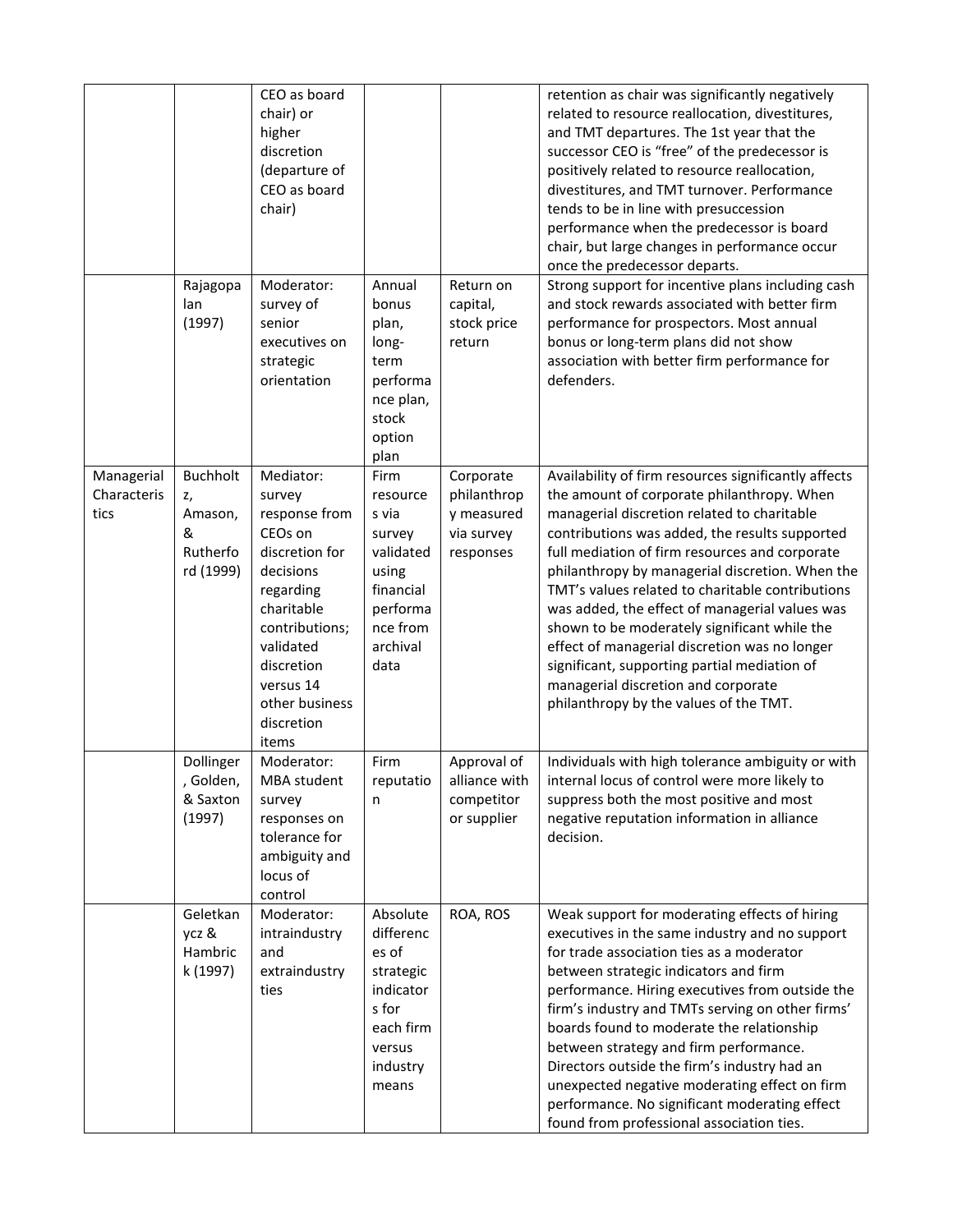| Task<br>Environme<br>nt and<br>Internal<br>Organizatio<br>n      | Finkelstei<br>n &<br>Hambric<br>k (1990)        | Moderator:<br>three sample<br>industries<br>(high,<br>medium, low)                                                                                                                                                                 | <b>TMT</b><br>member<br>tenure,<br>firm size,<br>immedia<br>te slack,<br>firm<br>performa<br>nce                                   | Strategic<br>persistence<br>and<br>conformity;<br>performanc<br>e conformity | The associations between team tenure and<br>strategic conformity and persistence are<br>stronger in the high discretion computer industry<br>than in the medium and low discretion<br>industries. The association between team tenure<br>and performance conformity was significantly<br>positive for the high discretion industry but<br>significantly negative for the medium discretion<br>industry.                                                                                                                                                          |
|------------------------------------------------------------------|-------------------------------------------------|------------------------------------------------------------------------------------------------------------------------------------------------------------------------------------------------------------------------------------|------------------------------------------------------------------------------------------------------------------------------------|------------------------------------------------------------------------------|------------------------------------------------------------------------------------------------------------------------------------------------------------------------------------------------------------------------------------------------------------------------------------------------------------------------------------------------------------------------------------------------------------------------------------------------------------------------------------------------------------------------------------------------------------------|
| Task<br>Environme<br>nt and<br>Managerial<br>Characteris<br>tics | Adams,<br>Almeida,<br>&<br>Ferreira<br>(2005)   | Moderator:<br>CEO power to<br>influence<br>decisions;<br>industry<br>discretion via<br>Hambrick and<br>Abrahamson<br>(1995)                                                                                                        | CEO<br>power to<br>influence<br>decisions                                                                                          | Variability of<br>stock<br>returns,<br>Tobin's Q,<br>and ROA                 | CEO title retention by one of the founders is the<br>most consistent variable affecting performance<br>variability, but there is some evidence that CEO's<br>concentration of titles and CEO as the only board<br>insider are also positively related to performance<br>variability. All three measures of CEO power<br>have a stronger positive effect on performance<br>variability in high discretion industries.                                                                                                                                             |
|                                                                  | McClella<br>nd,<br>Liang, &<br>Barker<br>(2010) | Moderator:<br>dummy<br>variables for<br>low and high<br>discretion;<br>groupings<br>selected on<br>the basis of<br>previous<br>research and<br>validated<br>using R&D,<br>advertising<br>and capital<br>intensity, sales<br>growth | Member<br>ship in a<br>low or<br>high<br>discretio<br>n<br>industry;<br>CEO CSQ<br>via<br>content<br>analysis<br>of CEO<br>letters | CEO CSQ;<br>future firm<br>performanc<br>e                                   | CEO CSQ associated with industry-level<br>managerial discretion but only in low discretion<br>industries. CEO CSQ is significantly associated<br>with lower future accounting performance in<br>high discretion industries. No support found for<br>lower industry discretion moderating the<br>relationship between CEO CSQ and accounting<br>performance. For market performance (Tobin's<br>Q), CEO CSQ in low discretion industries has a<br>positive moderating effect, while CEO CSQ in<br>high discretion industries has a negative<br>moderating effect. |
| Institutiona<br>Environme<br>nt                                  | Crosslan<br>d & Chen<br>(2013)                  | Moderator:<br>country-level<br>rating of<br>managerial<br>discretion via<br>surveys from<br>expert panel<br>of analysts                                                                                                            | Firm<br>performa<br>nce                                                                                                            | CEO<br>dismissal/<br>succession                                              | For the six countries used in this study, the<br>probability of dismissal due to poor performance<br>varied for the six countries. Probability of<br>dismissal due to poor performance was highest<br>in the United States, followed (in order) by<br>Canada, United Kingdom, France, Germany, and<br>Japan. When the six countries are aggregated,<br>the probability of dismissal when performance is<br>poor is significantly higher when managerial<br>discretion is high.                                                                                   |
|                                                                  | Crosslan<br>d &<br>Hambric<br>k (2011)          | Moderator:<br>country-level<br>rating of<br>managerial<br>discretion via<br>surveys from<br>expert panel                                                                                                                           | Individua<br>lism;<br>uncertai<br>nty<br>tolerance<br>; power<br>distance;<br>cultural<br>loosenes<br>s;<br>ownershi               | Firm<br>performanc<br>e                                                      | Discretion fully mediated the relationship<br>between uncertainty tolerance and CEO<br>effectiveness. The effects of individualism,<br>cultural looseness, ownership dispersion, and<br>legal origin on CEO effectiveness were partially<br>mediated by discretion. National level of<br>discretion was a significant predictor of national-<br>level CEO effects, suggesting that nations with a<br>greater level of discretion have firms with<br>greater CEO effects.                                                                                         |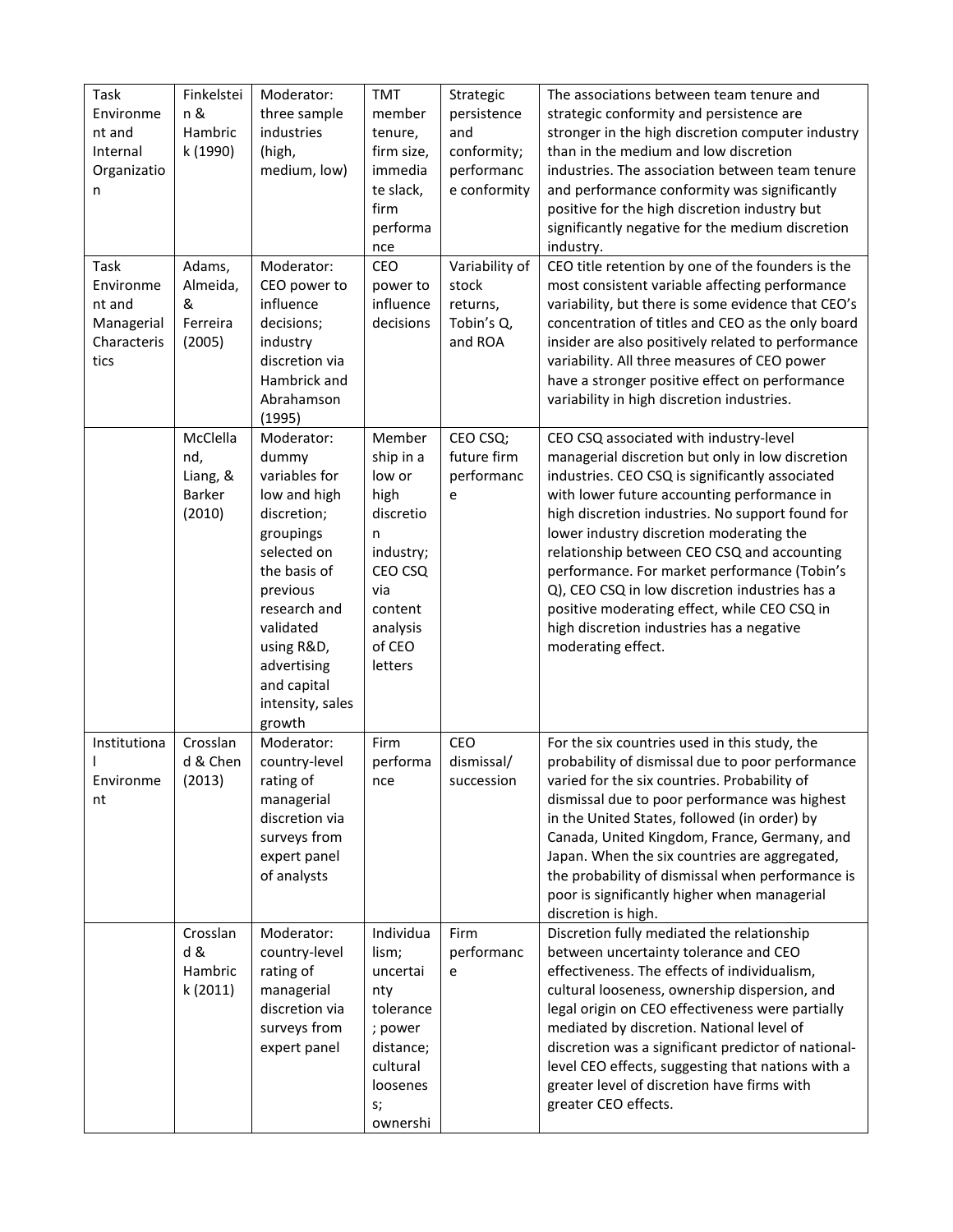|  | р           |  |  |  |
|--|-------------|--|--|--|
|  | dispersio   |  |  |  |
|  | n; legal    |  |  |  |
|  | origin;     |  |  |  |
|  | employe     |  |  |  |
|  |             |  |  |  |
|  | flexibility |  |  |  |

Note: HPWS = high performance work system; TMT = top management team; CSQ = commitment to status quo; ROA = return on assets; PP&E = property, plant, and equipment; SEC = Securities and Exchange Commission; CIO = chief information officer; IT = information technology; MBA = master in business administration; ROS = return on sales.



**Figure 3** Summary of Managerial Discretion as a Mediator or Moderator

*Note:* Factors in bold have been found to significantly support moderating or mediating effects; underlined factors have been empirically tested but no significant support has been found; italicized factors have not been empirically tested as moderators. Independent and dependent variables shown are those used in empirical studies where significant moderating or mediating effects were supported. Plus and minus signs indicate factors acting as positive and negative moderators, respectively. Moderating factors adapted from [Hambrick and](https://journals.sagepub.com/doi/10.1177/0149206314554214)  [Finkelstein \(1987\)](https://journals.sagepub.com/doi/10.1177/0149206314554214) and [Finkelstein, Hambrick, and Cannella \(2009\).](https://journals.sagepub.com/doi/10.1177/0149206314554214)

#### Discretion as a moderator

Studies utilizing managerial discretion as a moderator have examined a number of important outcomes largely related to firm performance and strategic changes. With regards to strategy, **Finkelstein and Hambrick** [\(1990\)](https://journals.sagepub.com/doi/10.1177/0149206314554214) find that TMT tenure is associated with strategic conformity and persistence; however, these relationships were stronger in a higher discretion industry than in a lower discretion industry, suggesting that high discretion industries enable TMTs to have a greater influence on strategy. Similar findings are echoed by [Hambrick, Geletkanycz, and Fredrickson \(1993\),](https://journals.sagepub.com/doi/10.1177/0149206314554214) who find that strong performance leads to a management commitment to the status quo in high discretion industries. Relatedly, [Goll, Johnson, and Rasheed \(2008\)f](https://journals.sagepub.com/doi/10.1177/0149206314554214)ound that the association of TMT demographics and the type of strategy firms pursued was contingent upon a firm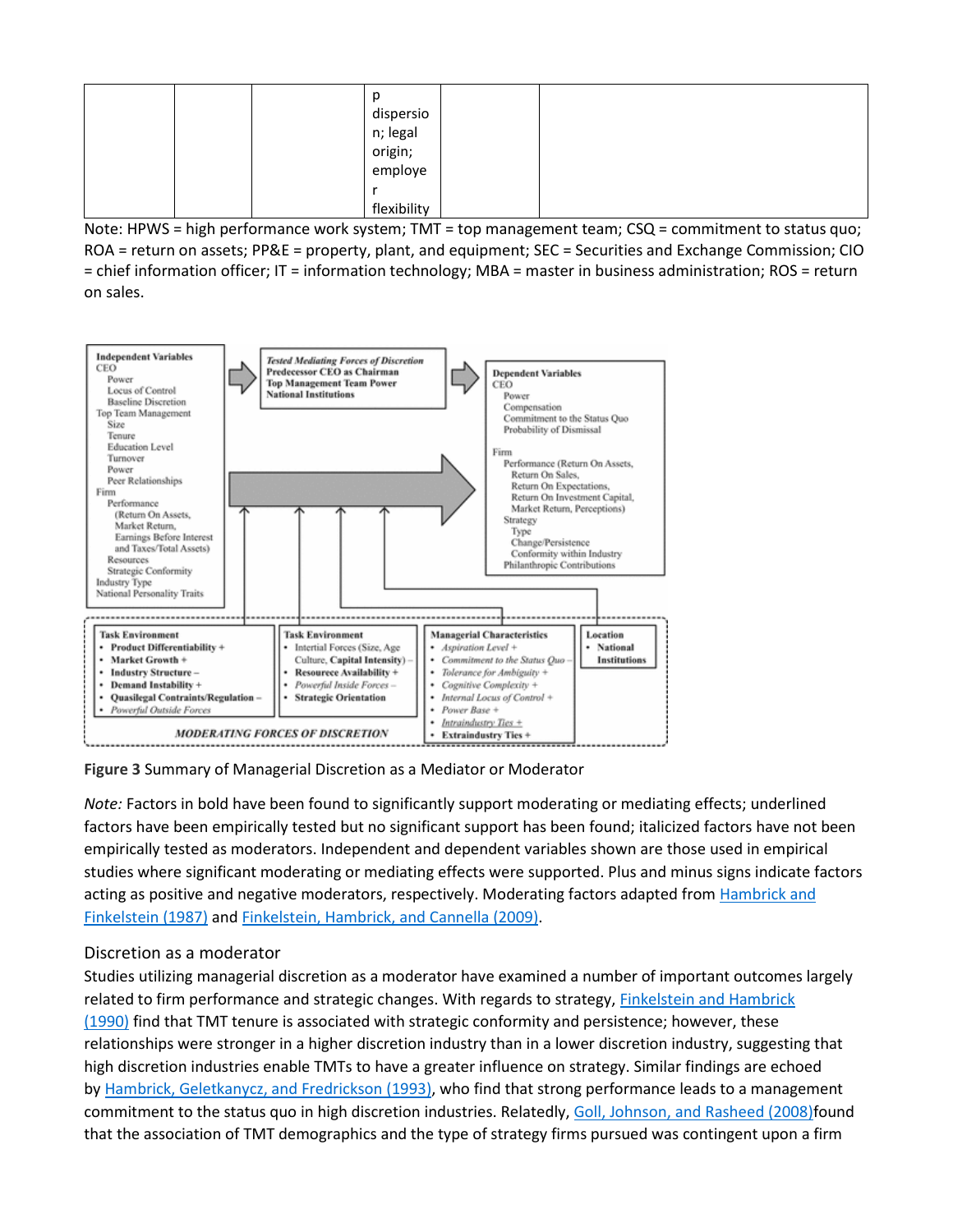being in a high discretion industry. The authors note that in deregulated environments, younger and less tenured managers and TMTs with greater functional diversity emphasized a low-cost strategy during deregulation, while better educated executives emphasized pursuing a differentiation strategy in the deregulated industry.

Discretion can also influence the relationship between management characteristics (or strategy) and firm performance. For instance, [Adams et al. \(2005\),](https://journals.sagepub.com/doi/10.1177/0149206314554214) using [Hambrick and Abrahamson's \(1995\)](https://journals.sagepub.com/doi/10.1177/0149206314554214) industry measures, found that discretion from CEO power has a greater effect on firm performance variability in industries with greater discretion. Furthermore, a CEO's commitment to the status quo is associated with lower accounting firm performance only in high discretion industries [\(McClelland et al., 2010\)](https://journals.sagepub.com/doi/10.1177/0149206314554214). Similar results hold for market performance in a high discretion industry; however, a CEO's commitment to the status quo combined with low discretion industries positively enhances market performance. [Haleblian and Finkelstein \(1993\)](https://journals.sagepub.com/doi/10.1177/0149206314554214) find that CEO dominance and team size were related to firm performance only when discretion was high, while [Messersmith,](https://journals.sagepub.com/doi/10.1177/0149206314554214)  [Lee, Guthrie, and Li \(2013\)](https://journals.sagepub.com/doi/10.1177/0149206314554214) found a significant relationship between TMT turnover and firm performance as moderated by industry growth rate.

Researchers also illustrate discretion's moderating effects on CEO dismissal [\(Crossland & Chen, 2013\)](https://journals.sagepub.com/doi/10.1177/0149206314554214), CEO compensation [\(Magnan & St. Onge, 1997\)](https://journals.sagepub.com/doi/10.1177/0149206314554214), and abnormal shareholder returns [\(J. T. Campbell et al., 2012\)](https://journals.sagepub.com/doi/10.1177/0149206314554214). One interesting study by [Datta, Guthrie, and Wright \(2005\)](https://journals.sagepub.com/doi/10.1177/0149206314554214) found that three task environment factors positively strengthened the relationship between high performance work systems and labor productivity, suggesting that high performance work systems more strongly influence productivity in high discretion industries. These studies suggest that discretion influences firm-level outcomes and strategic decision making. Future research should continue to use discretion as a contingency moderator to examine factors that enable or constrain strategic decision making and how such factors influence firm outcomes. Furthermore, the majority of research employing discretion as a moderator has examined it using task environment factors, rather than exploring managerial characteristics or internal organization factors.

#### Discretion as a mediator

A relative paucity of work has attempted to use discretion as a mediator. Despite this, the research that has employed measures of discretion as a mediator has identified fruitful findings. [Preston, Chen, and Leidner](https://journals.sagepub.com/doi/10.1177/0149206314554214)  [\(2008\)](https://journals.sagepub.com/doi/10.1177/0149206314554214) examined chief information officer (CIO) decision-making authority as a measure of discretion, finding that CIO decision-making authority mediated the relationship between four measures of the organizational environment and information technology's ability to contribute to firm performance. [Buchholtz, Amason, and](https://journals.sagepub.com/doi/10.1177/0149206314554214)  [Rutherford \(1999\)](https://journals.sagepub.com/doi/10.1177/0149206314554214) examine the effect of resources as a factor in corporate philanthropy. Managerial discretion was found to fully mediate the relationship between firm resources and corporate philanthropy, with the relationship between managerial discretion and corporate philanthropy partially mediated by the values of the TMT. Finally, [Crossland and Hambrick \(2011\)](https://journals.sagepub.com/doi/10.1177/0149206314554214) find that managerial discretion, measured via country-level ratings by an expert panel of academics and analysts, mediates the effects of uncertainty tolerance, individualism, cultural looseness, ownership dispersion, and legal origin on CEO effectiveness.

In sum, research to date has begun to explore questions of how managerial discretion affects a wide variety of outcomes and what contributes to discretion. Despite this, many gaps remain, given the limited number of studies that measure discretion directly. Similar to methodologies employed in examining managerial discretion's consequences, well over half of the studies applying discretion as a moderator or mediator use archival data as a proxy for discretion. Thus, our understanding of how the relationships between executive, firm, and industry antecedents and outcomes (e.g., firm performance, executive compensation, and strategy change) are affected by organizational culture and other inertial forces and a manager's psychological traits is very limited. Additionally, only a limited number of studies attempt to examine firm-level decisions affected by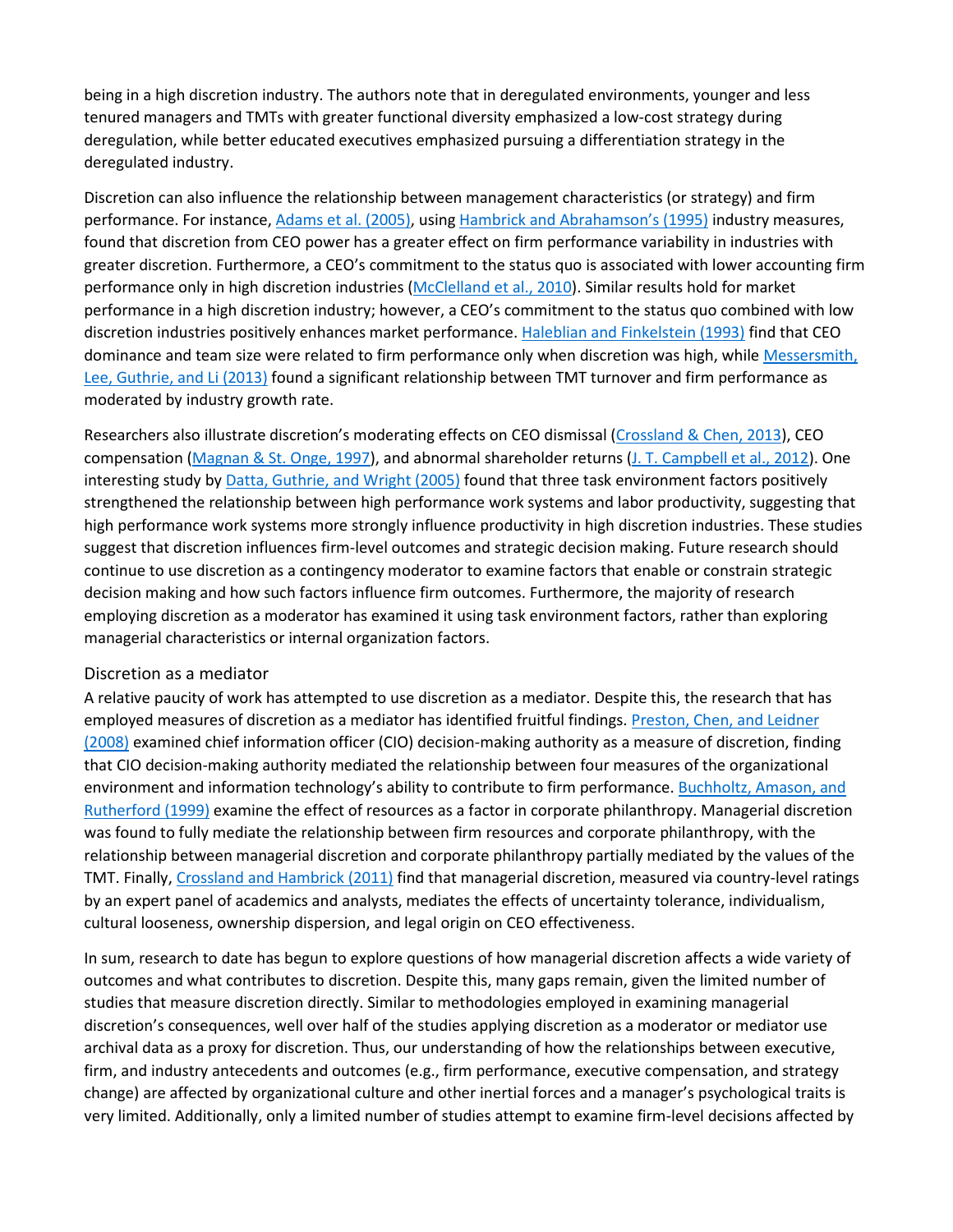discretion, and the role that discretion can play in enhancing the effectiveness of certain actions in certain environments.

# Future Managerial Discretion Research Opportunities

Our review illustrates that since Hambrick [and Finkelstein \(1987\)](https://journals.sagepub.com/doi/10.1177/0149206314554214) formally introduced the concept of managerial discretion, a number of studies have attempted to examine the antecedents and consequences of managerial latitude of action. Despite these studies, however, significant opportunities still exist for researchers to explore how managerial discretion is influenced by a variety of forces, as well as how such forces influence many organizational outcomes, both individually and in combination. In this section, we examine some of the empirical gaps that remain and describe important questions and areas for future research.

## Improving Measures of Managerial Discretion

We see an excessive reliance on archival data in measuring managerial discretion. While there are substantial challenges associated with surveys and interviews of senior executives, and content analysis of annual reports and correspondence with the media, it seems unlikely that we can develop support for many of the human factors that affect discretion without such efforts. Thus, we encourage researchers to devote their creative energy towards methods that will give us a more complete assessment of the managerial discretion construct. Relatedly, we also encourage researchers to seek discretion measures that discriminate the construct from its closely related psychological (e.g., locus of control), organizational (e.g., inertia), and environmental (e.g., market growth) antecedents.<sup>5</sup> Additionally, we call for future research to develop composite measures of discretion. We encourage developing composite measures that appropriately weight the various factors within the internal organization and managerial characteristics forces. Such a composite measure will likely need to use a mix of archival data and data derived from nonarchival methods, but we would encourage researchers to seek to validate all measures and weightings using a variety of methods. Using more sophisticated modeling techniques may allow researchers to create latent constructs related to each discretion force and ultimately an overall construct based on discretion forces identified in research, furthering validation of the construct.

## Assessing Managerial Discretion's Construct Validity

Despite the many studies that rely upon the managerial discretion construct, we identified only four studies that measure discretion as a dependent variable as well as a handful of other studies that use direct measures of managerial discretion. These studies have enhanced our knowledge of what yields discretion, providing support for measures such as locus of control and industry R&D and advertising intensity increasing managerial perceptions of discretion. Despite these findings, many of the original concepts proposed by [Hambrick and](https://journals.sagepub.com/doi/10.1177/0149206314554214)  [Finkelstein \(1987\)](https://journals.sagepub.com/doi/10.1177/0149206314554214) remain untested. Many studies reviewed merely use proxies for discretion proposed by Hambrick and Finkelstein as indicators of discretion without testing their validity.<sup>6</sup>[S](javascript:popRef()tudies that measure task environment discretion with a continuous variable often use variants of [Hambrick and Abrahamson's](https://journals.sagepub.com/doi/10.1177/0149206314554214)  [\(1995\)](https://journals.sagepub.com/doi/10.1177/0149206314554214) calculation of managerial discretion. While this provides some basis for measuring task environment discretion, that study is nearly 20 years old and has never been replicated with its measures validated with other samples.

Prior management research has suggested that "the substantive stream has been relatively overemphasized in strategic management research without corresponding concern for measurement" [\(Venkatraman & Grant,](https://journals.sagepub.com/doi/10.1177/0149206314554214) [1986:](https://journals.sagepub.com/doi/10.1177/0149206314554214) 71). Validating measures provides construct validity and reduces the likelihood that measurement errors, such as random error and method variance, bias results [\(Bagozzi, Yi, & Phillips, 1991\)](https://journals.sagepub.com/doi/10.1177/0149206314554214). Without further research validating many commonly used proxies as indicators of discretion, research has not achieved construct validity for many managerial discretion measures currently employed. Failing to achieve construct validity may yield both Type I and II errors when researchers employ measures designed to represent managerial discretion.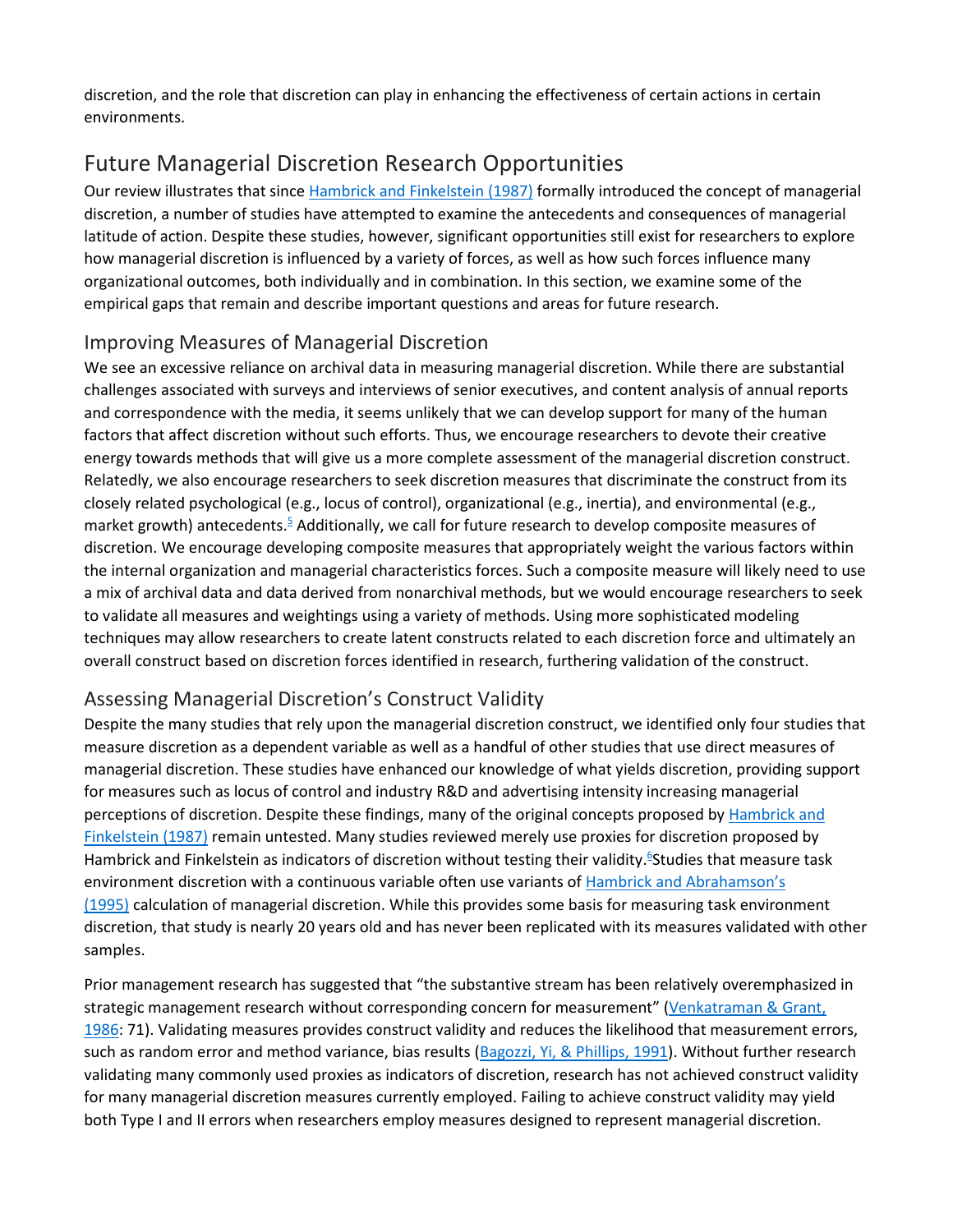Indeed, the limited studies performed to date examining managerial and task environment characteristics on discretion find that not all proposed factors examined yield discretion. Relying upon [Hambrick and Finkelstein's](https://journals.sagepub.com/doi/10.1177/0149206314554214)  [\(1987\)](https://journals.sagepub.com/doi/10.1177/0149206314554214) model as the basis for identifying measures of discretion is not enough to establish construct validity. In order to accomplish this, researchers have several opportunities. First, as described in the previous section, composite measures of discretion across the forces identified by Hambrick and Finkelstein could be evaluated to determine whether managerial discretion serves as a higher order construct based on indicators of the latent variables associated with each force. Second, future research could pilot additional studies with industry experts, academics, and managers to assess the level of discretion in firms, industries, and nations and test the validity of previously employed managerial discretion measures, in accordance with prior construct validation studies. Measuring such variables with expert ratings would allow researchers to determine whether commonly used proxies of discretion still are indicative of discretion. Finally, nonarchival methods, such as surveys, interviews, and content analysis, should be used by researchers studying organizations to seek an in-depth understanding of how discretionary forces influence executive decision making and perceived discretion. A significant opportunity exists for researchers to identify and determine which factors yield discretion and triangulate such proxies with alternative means of measuring discretion.<sup>7</sup>

Beyond an increased focus on methods used to examine managerial discretion, we call for research to further examine causal relationships. For example, [Hambrick and Finkelstein \(1987\)](https://journals.sagepub.com/doi/10.1177/0149206314554214) posited that a CEO's power base influences discretion, yet it is also reasonable to posit a reverse causation. Future research that also seeks to illuminate potential causal paths that are not supported would greatly help disentangle the managerial discretion construct from the psychological constructs that compose the managerial characteristics force.

#### Managerial Characteristics and Perceived Discretion

Our review identifies that significant research attention has been paid to the task environment's influence on managerial discretion, while a paucity of research focuses on managerial characteristics. Literature from psychology provides a number of characteristics that alter how individuals perceive situations and make decisions that would greatly enhance an executive's perceived level of discretion. While gaining access to more fine-grained data on top manager characteristics is a significant challenge for management researchers, a number of important insights could be gained with access to such data. As noted earlier, the psychological microfoundations of the manager can indicate whether he or she acts enabled or constrained. While locus of control and other managerial characteristics detailed in the managerial discretion model may strongly influence managerial discretion, several additional characteristics beyond the model could strongly affect managerial discretion research, including domain-specific self-efficacy, executive confidence, and preference for novelty versus stability.

Domain-specific self-efficacy refers to executives' confidence that they can successfully carry out the tasks of their leadership role, resulting in improved and sustained firm performance [\(Gist & Mitchell, 1992;](https://journals.sagepub.com/doi/10.1177/0149206314554214) [Judge, Bono,](https://journals.sagepub.com/doi/10.1177/0149206314554214)  [Ilies, & Gerhardt, 2002\)](https://journals.sagepub.com/doi/10.1177/0149206314554214). Domain specificity simply focuses [Bandura's \(1977\)](https://journals.sagepub.com/doi/10.1177/0149206314554214) concept of generalized self-efficacy to the executive's sphere of influence. Many of the managerial characteristics related to discretion, such as commitment to the status quo and aspiration levels, are driven by whether executives believe that they can control events and achieve positive outcomes. Furthermore, successful outcomes will increase executives' selfefficacy within the firm and industry and, thus, will increase their perceived discretion [\(Lindsley, Brass, &](https://journals.sagepub.com/doi/10.1177/0149206314554214)  [Thomas, 1995\)](https://journals.sagepub.com/doi/10.1177/0149206314554214), while poor outcomes and performance will ultimately reduce executives' perceived discretion.

An executive's confidence may also affect the degree to which an executive perceives a need for change or believes that actions taken will yield successful results [\(Moore & Healy, 2008\)](https://journals.sagepub.com/doi/10.1177/0149206314554214). More confident CEOs invest in a greater variety of projects [\(Malmendier & Tate, 2005\)](https://journals.sagepub.com/doi/10.1177/0149206314554214). Thus, executives' confidence influences their latitude of action in undertaking certain decisions. Furthermore, insights based on domain-specific self-efficacy may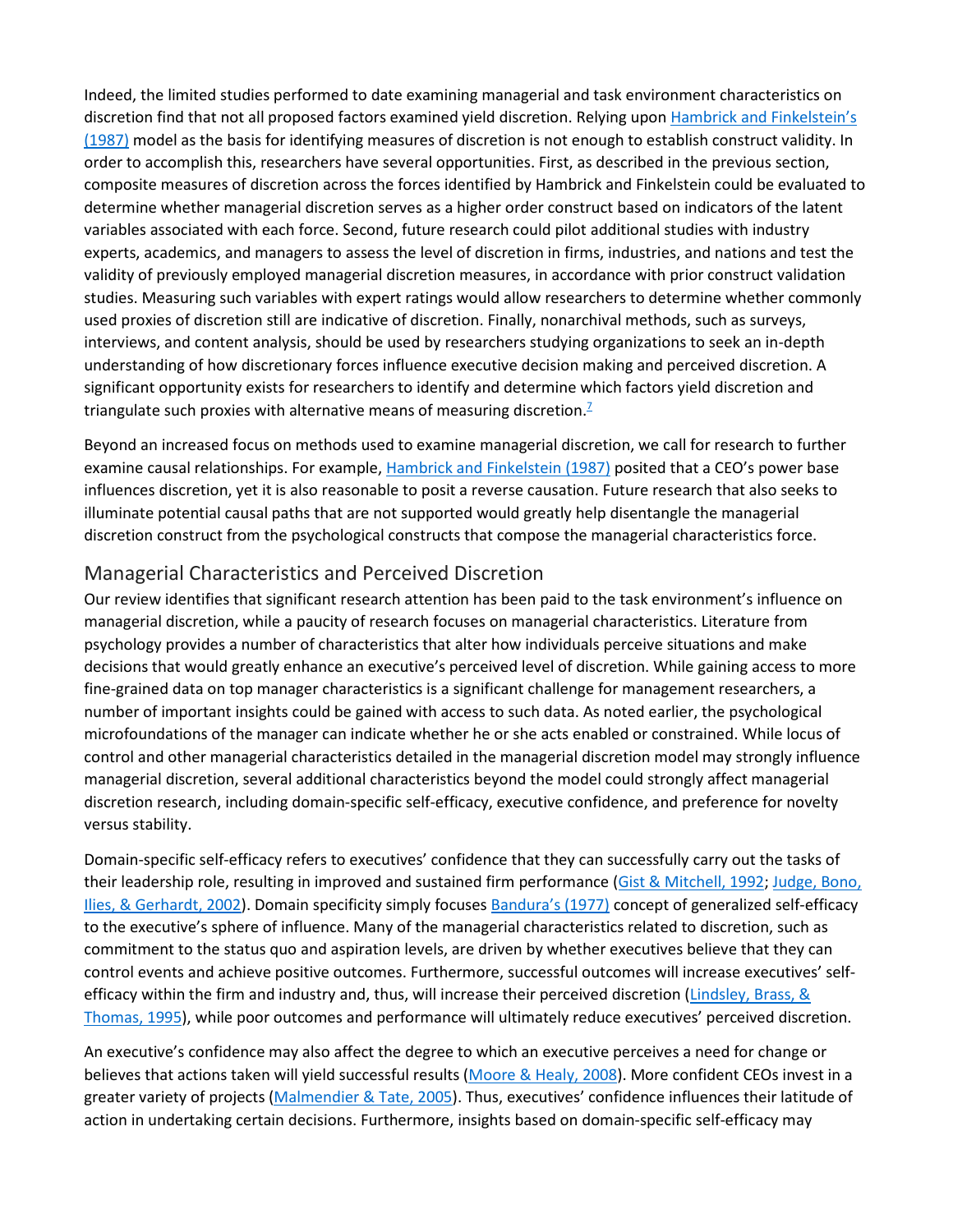indicate that executives' discretion changes over time as they gain confidence in their abilities as a manager, suggesting that a manager's perceived level of discretion may increase, possibly over the course of the manager's tenure in a top executive position [\(Hambrick & Fukutomi, 1991\)](https://journals.sagepub.com/doi/10.1177/0149206314554214). However, a series of poor decision outcomes for a top executive over time may have the opposite effect, reducing his or her self-efficacy and, thus, perceptions of discretion.

A third psychological microfoundation applicable to managerial discretion is a manager's preference for novelty versus stability. [Hambrick and Finkelstein \(1987\)](https://journals.sagepub.com/doi/10.1177/0149206314554214) discuss how executives who are intolerant of ambiguity may simply not consider actions that lack a clear "line of sight" in their execution. Such executives prioritize order over developing new possible strategic directions. Alternatively, executives who embrace novelty are more likely to be more innovative, encourage organizational playfulness, and lead their organization in addressing new opportunities [\(Katsaros & Nicolaidis, 2012;](https://journals.sagepub.com/doi/10.1177/0149206314554214) [Wilkinson, 2006\)](https://journals.sagepub.com/doi/10.1177/0149206314554214).

#### The Institutional Environment and Managerial Discretion

[Crossland and Hambrick \(2007,](https://journals.sagepub.com/doi/10.1177/0149206314554214) [2011\)](https://journals.sagepub.com/doi/10.1177/0149206314554214) illustrate how nation-level institutions affect the degree to which CEOs matter to firm outcomes. This line of inquiry adds an important, fourth force related to managerial discretion: the institutional environment. Insights from sociology on institutional analysis and from political science on comparative political economy provide evidence of how institutions can both constrain and enable the behavior of organizations (for a review, see [J. L. Campbell, 2004:](https://journals.sagepub.com/doi/10.1177/0149206314554214) Chapter 1). While Crossland and Hambrick begin to examine the role of institutions in altering executives' latitude of action, considerable room still exists to examine country-level traits that affect behavior and the role of institutional forces that limit behavior. For instance, [J. L. Campbell \(2007\)](https://journals.sagepub.com/doi/10.1177/0149206314554214) notes that governmental institutions can significantly alter firm behaviors, such as social responsibility through regulation, but such regulations are also likely to have a stronger impact when negotiated between the government and corporations. Furthermore, such regulations are likely to be effective when self-instituted by a set of firms. Thus, either formal or informal norms created through a joint institution of competing firms may limit managerial discretion by indicating a set of appropriate behaviors. Previously used management concepts, such as power distance, openness, and level of referent power, may also significantly influence the level of discretion provided by institutions. Finally, the presence of nongovernmental institutions and third party stakeholders, such as watchdog agencies, may place pressure upon organizations to act in certain manners [\(Schneiberg & Bartley, 2001\)](https://journals.sagepub.com/doi/10.1177/0149206314554214), limiting the latitude of actions available to managers. Future research should consider how such institutional pressures affect the discretion that is afforded to managers independent of the organization's immediate competitive task environment.

#### Managerial Discretion as a Time Varying Construct

Our review further indicates that research has examined managerial discretion as a static construct. Longitudinal analyses on managerial discretion are likely to illustrate a complex interplay of discretion over time. In some cases, events, such as changes in the task environment encountered by all firms in an industry, occur which may alter managerial discretion. For example, the managerial discretion of U.S. airline executives was dramatically constrained after the terrorist attacks of September 11, 2001, shut down the industry for several days and dramatically reduced the demand for air travel, with demand not recovering to pre–9/11 levels for 3 years [\(Notis,](https://journals.sagepub.com/doi/10.1177/0149206314554214) 2005). In the close aftermath of 9/11, managerial discretion was severely reduced at most U.S. airlines to actions primarily focused on avoiding bankruptcy. Such fluctuations in managerial discretion over time have largely been absent from the literature.

Furthermore, changes in internal forces, such as the firm's size, age, and powerful inside forces, such as the composition of the board of directors and turnover of top managers following a CEO succession, may model changes over time in discretion. However, only limited research examines how executives may influence their level of managerial discretion over time. For instance, [Westphal \(1998\)](https://journals.sagepub.com/doi/10.1177/0149206314554214) illustrates how executives use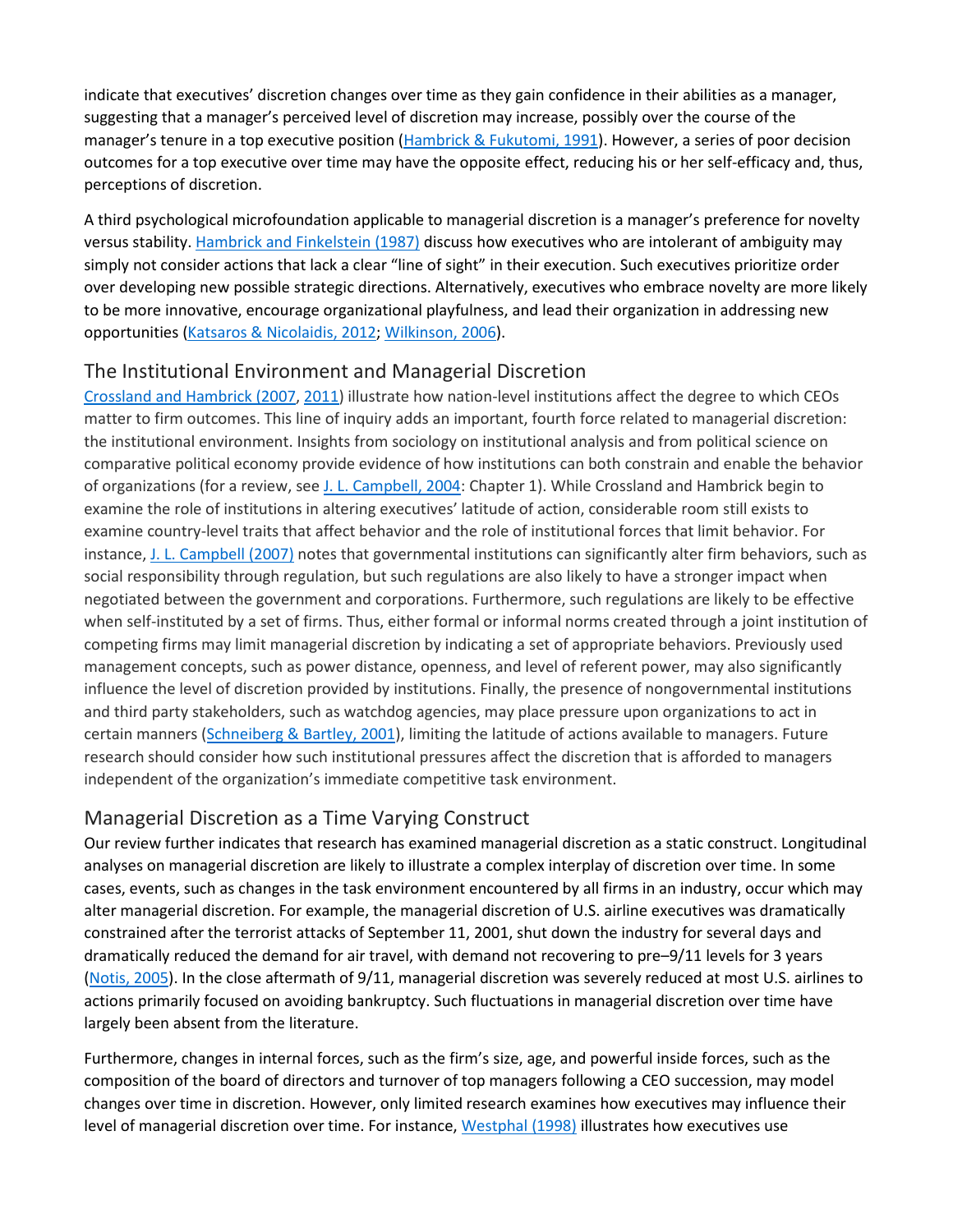ingratiation and persuasion toward board members when the board increases its independence to maintain their influence. The limited work done in this area, however, primarily focuses on how executives employ power and influence tactics against the board to achieve desired outcomes (e.g., [Bebchuk & Fried, 2006;](https://journals.sagepub.com/doi/10.1177/0149206314554214) [Zajac &](https://journals.sagepub.com/doi/10.1177/0149206314554214)  [Westphal, 1996\)](https://journals.sagepub.com/doi/10.1177/0149206314554214). While studies from agency theory explore how CEOs may gain domination of a board using influence and nomination tactics, fewer studies, such as Westphal, have explored in-depth processes related to influence and persuasion. Future studies may explore whether additional factors, such as firm performance or CEO reputation or celebrity, may also enhance CEO discretion. For instance, poor performance may enhance shareholder and board monitoring, reducing the latitude of action CEOs have. Alternatively, higher reputation CEOs may gain more discretion given the positive beliefs regarding their actions.

Finally, as noted earlier, not all managerial characteristics are static. Executives' domain-specific self-efficacy may increase during their tenure as they become more familiar with the new position and learn more about the task environment [\(Hambrick & Fukutomi, 1991;](https://journals.sagepub.com/doi/10.1177/0149206314554214) [Lindsley et al., 1995\)](https://journals.sagepub.com/doi/10.1177/0149206314554214). Therefore, over time, executives' managerial characteristics may enhance their perceived level of discretion. Such arguments would be consistent with prior research, such as [Ocasio \(1994\),](https://journals.sagepub.com/doi/10.1177/0149206314554214) who finds that the level of an executive's power changes during the course of his or her tenure. Research could examine such characteristics that affect the degree to which executives are likely to undertake significant strategic decisions within their firms. Alternatively, research also shows that as executives achieve success, they become committed to an existing course of action or the status quo [\(Audia, Locke, & Smith, 2000\)](https://journals.sagepub.com/doi/10.1177/0149206314554214). Such commitment may reduce executives' perceived level of discretion by limiting the choices the executives perceive to preserve their legacy.

#### Managerial Discretion Forces as Substitutes Versus Complements

Insights and research from corporate governance (e.g., [Rediker & Seth, 1995\)](https://journals.sagepub.com/doi/10.1177/0149206314554214) and transactional governance (e.g., [Poppo & Zenger, 2002\)](https://journals.sagepub.com/doi/10.1177/0149206314554214) suggest that mechanisms designed to control behavior may serve as complementary forces or substitutes. From the substitution perspective, for example, significant monitoring behavior by the board may be unnecessary if high-powered incentives align the interests of self-interested managers with shareholders. A significant opportunity exists for managerial discretion scholars to examine whether and under what conditions the forces identified as constraining or enabling discretion serve as complements or substitutes or whether these forces complement or substitute for other firm activities. For instance, when the task environment is highly regulated, overly competitive, and/or lacks product differentiation, discretion is likely to be limited. In such cases, is it necessary for boards to closely monitor managerial behavior to ensure managers do not act opportunistically? Alternatively, further managerial discretion research may yield insights to corporate governance research by suggesting that when discretion is high, corporate governance mechanisms may be more necessary and beneficial. Whether discretionary forces serve as complements or substitutes has interesting implications for both organizations and individuals.

#### Organizational consequences

Research from corporate governance suggests that organizations perceive governance mechanisms as complements [\(Schepker & Oh, 2013\)](https://journals.sagepub.com/doi/10.1177/0149206314554214). With regard to discretion, multiple forces may complement each other to enhance discretion or serve as substitutes, with limited forces needed only to constrain such discretion. If discretion forces serve as complements, executives are likely to have greatest control when their characteristics, the internal organization, and the task environment provide greater discretion. In these situations, outcomes would be expected to be highly variable with managers receiving greater compensation. Furthermore, such firms may be more likely to lack strategic conformity and commitment to the status quo. Alternatively, discretion may be most limited when managerial characteristics, internal forces, and the task environment all constrain discretion, likely leading to strategic persistence and few strategic choices undertaken. If forces serve as complements, future research could illustrate how these forces work together to further alter variability of outcomes.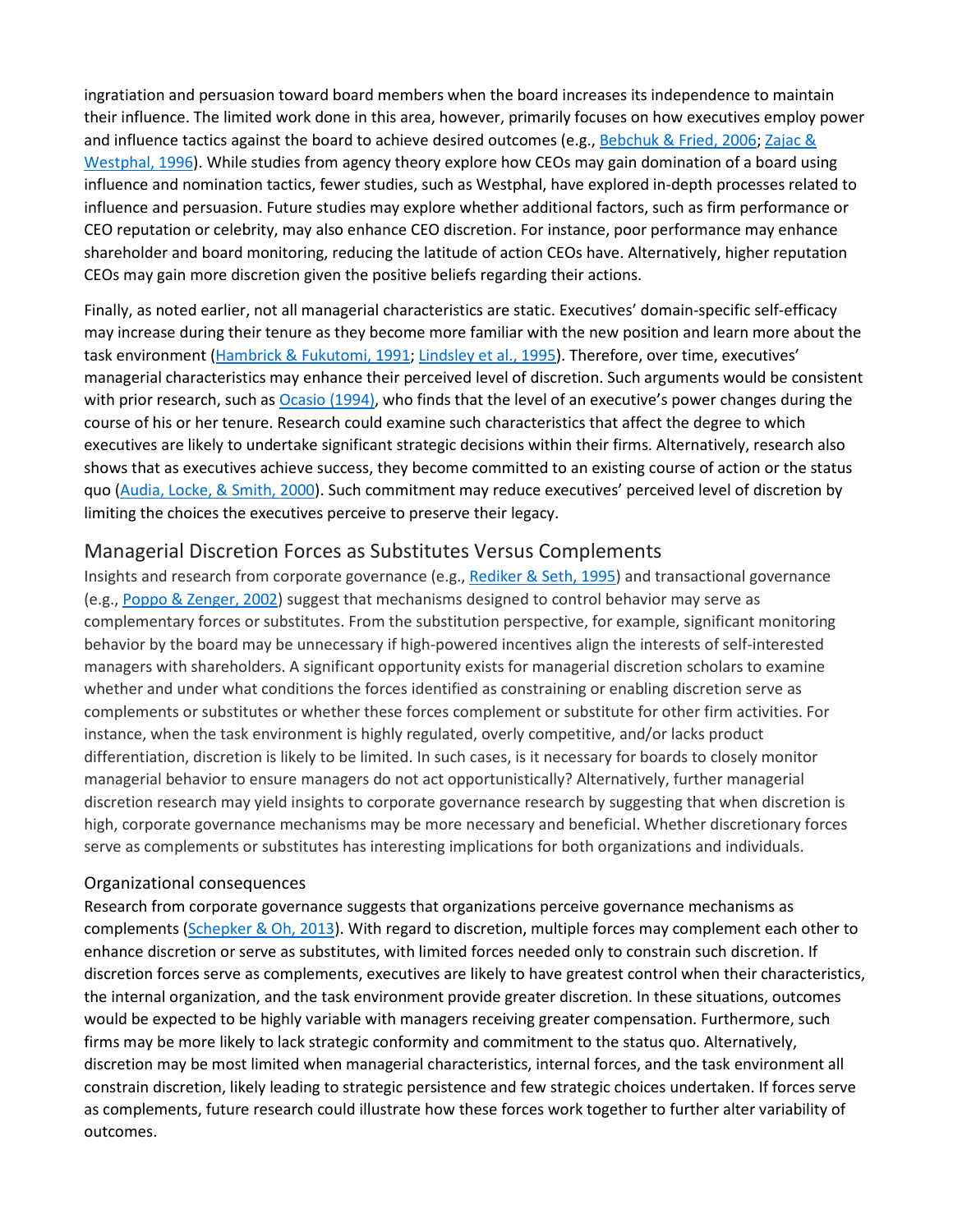If managerial discretion forces serve as substitutes, a different story arises. For instance, powerful inside forces may not limit managerial discretion when other discretionary forces, such as the manager's characteristics or the institutional environment, limit perceived discretion. Consistent with perspectives on governance mechanisms as substitutes, powerful monitoring by inside forces may yield only costs to the organization without any additional benefits. From an agency theory perspective, governance mechanisms may be less necessary when the manager's characteristics or the task environment constrain discretion. Alternatively, firms may need to be more conscious of the need for strong monitoring when managers' characteristics lead managers to perceive greater discretion and/or when the task environment yields discretion. Discretion may inform agency theory research on corporate governance such that corporate governance mechanisms may be most necessary and beneficial when discretion is high, as executives have the greatest ability to pursue their own self-interests. Failure to appropriately monitor behavior may exacerbate potential problems related to discretion.

A final situation may arise where an executive's characteristics lead to him or her lacking (having) discretion at the individual level while operating in a high (low) discretion environment. In such situations, the individual may undertake or fail to undertake decisions that are consistent with the environment in which the executive's firm operates, thus either destroying value or failing to capture value creating opportunities. Additionally, if the environment in which the firm operates or various organizational forces constrain executives' latitude of action associated with strategic decisions, such as product development and marketing, the executives (driven by their psychological traits) may focus on other areas where they feel they can have a greater influence. Indeed, executives may have significant discretion towards some types of organizational decisions and outcomes while having little in other types. Future research should consider what types of organizational actions discretion limits and whether all actions are affected by discretion or whether only certain types of organizational actions may be affected. In short, organizations, executives, and boards of directors should be aware of and understand how each of the four discretion forces affects their organizations and account for them appropriately. Future research can examine the interplay between different levels of discretion to understand how each type of discretion differentially and interactively affects executive decision making across the firm's operational and strategic domains and firm-level outcomes. Research on discretion could greatly benefit from a discussion of which discretionary forces complement and substitute each other and under which conditions. This line of inquiry could have significant implications for researchers in additional fields, such as corporate governance.

#### Individual outcomes

Discretion has primarily been examined from an organizational perspective with research failing to examine how perceptions of discretion influence individual managers. Microresearch may reveal psychological and career consequences for managers affected by different levels of managerial discretion. First, psychology research notes that the fit between an individual and his or her environment is an important consideration "that necessarily includes one's compatibility with multiple systems in the work environment" (Kristof-Brown, Jansen, [& Colbert, 2002:](https://journals.sagepub.com/doi/10.1177/0149206314554214) 985). Thus, choosing an appropriate organization and environment for an individual is an important concern for individuals [\(Rynes & Cable, 2003\)](https://journals.sagepub.com/doi/10.1177/0149206314554214). Aligning an individual with his or her organization is related to job performance, organizational citizenship behavior, turnover, job satisfaction, and commitment [\(Hoffman & Woehr, 2006;](https://journals.sagepub.com/doi/10.1177/0149206314554214) [Kristof-Brown, Zimmerman, & Johnson, 2005\)](https://journals.sagepub.com/doi/10.1177/0149206314554214).

An important consideration for executives is whether they are placed in a situation where they can exercise the appropriate amount of discretion for their own satisfaction. For instance, an executive with an internal locus of control may feel hampered when placed in an older firm with an established, resistant culture. The executive may feel that efforts to change the organization are thwarted and may experience negative personal outcomes, such as job dissatisfaction or greater intentions to quit. Firms should understand that selecting high discretion executives in a low discretion environment may yield greater turnover, which may lead to major consequences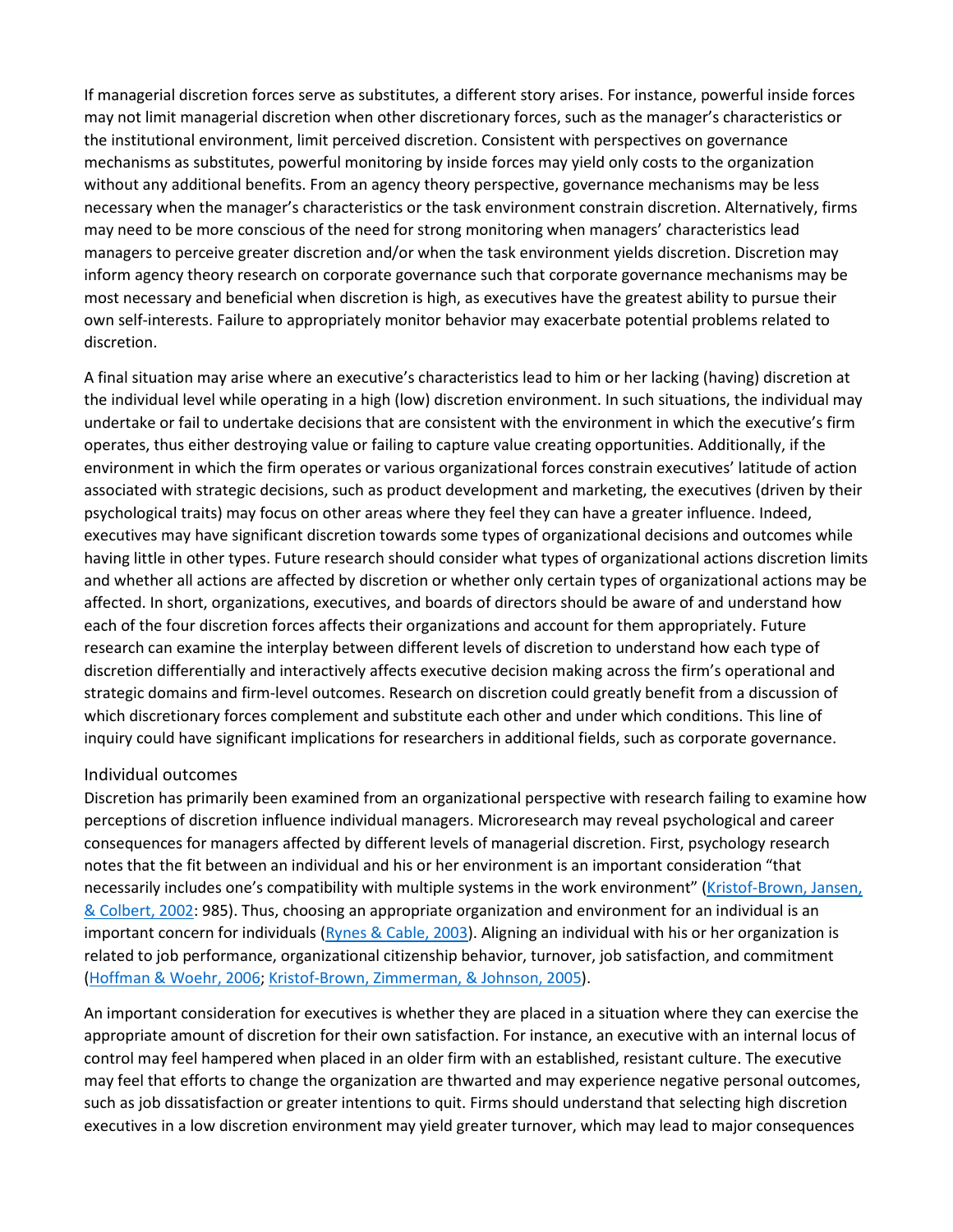for the firm as it cycles through executives. Such frustration is also likely to increase stress and anxiety, while low discretion managers in high discretion environments are likely to face greater perceived job demands [\(Hambrick,](https://journals.sagepub.com/doi/10.1177/0149206314554214)  [Finkelstein, & Mooney, 2005\)](https://journals.sagepub.com/doi/10.1177/0149206314554214). Future research could examine the role that fit between a potential executive and the firm's environment plays in selecting the appropriate executive. Furthermore, research should examine how mismatches in the executive's personal discretion and the organization and environment's afforded discretion influence negative outcomes for executives, including stress and anxiety. For instance, Jex and Beehr [\(1991\)](https://journals.sagepub.com/doi/10.1177/0149206314554214) note that organizational constraints increase the level of stress experienced. Their research further illustrates that such stress leads to strains, which affect employee health and well-being. Discretion researchers may be able to utilize such research to examine the effects of such strain in executives who fail to fit in their organization or environment. Failure to consider such outcomes may yield both poor strategic outcomes and poor individual outcomes.

Applying the managerial discretion construct to other management disciplines can provide greater meaning and understanding to those disciplines. For instance, researchers might examine the value of constructs such as organizational commitment, organizational identity, and organizational citizenship behaviors in high discretion industries (e.g., foods/beverages) versus low discretion industries (e.g., public utilities). While such employee traits and behaviors may always be highly desirable, understanding their value in different industry environments may provide a greater grasp of when and how resources should be used to develop and enhance these traits and behaviors. Additionally, while one study has shown that the effectiveness of high performance work systems is enhanced in industries with higher discretion [\(Datta et al., 2005\)](https://journals.sagepub.com/doi/10.1177/0149206314554214), additional research should examine whether discretion has implications for how employees are managed, developed, and rewarded.

### Managerial Discretion Within the Organization

Our review also indicates the role that managerial discretion plays at the organizational level with regard to outcomes such as firm performance variability, commitment to a defined course of action, or even CEO compensation. Absent from research, however, is the level of discretion that middle managers within an organization perceive. The role of organizational members outside of the TMT, such as middle managers, in influencing internal outcomes is also important. Studies on change management and strategy implementation suggest that middle-level managers are important conduits for explaining changes in strategy and ensuring that strategy is implemented appropriately. Effective strategy implementation is likely to require discretion at all levels of the organization to implement actions that are consistent with the strategy composed by the organization's leaders. For instance, prior research identifies five antecedents to middle-level manager entrepreneurial behavior: (1) management support, (2) work discretion and autonomy, (3) rewards and reinforcement, (4) time availability, and (5) organizational boundaries [\(Kuratko, Ireland, Covin, & Hornsby,](https://journals.sagepub.com/doi/10.1177/0149206314554214)  [2005\)](https://journals.sagepub.com/doi/10.1177/0149206314554214). In short, research provides evidence that organizations can promote behavior by middle managers that leads to positive outcomes. Failure to provide discretion to managers hampers their ability to implement the strategy without effectively seeking approval and limits the speed at which strategy may be implemented. Future research should continue to further consider the role of discretion directly on internal strategy implementation and the role that middle managers play in implementing strategy.

## Conclusion

Strategy studies have long considered the ability of executives to affect organizational strategic decision making. However, upon the publication of [Hambrick and Finkelstein's \(1987\)](https://journals.sagepub.com/doi/10.1177/0149206314554214) discussion of managerial discretion, research began more thoroughly examining the forces that affect managerial latitude of actions, leading executives to have stronger effects. While this research has extended our knowledge of how and when executives matter, there are many important and challenging questions that remain open for researchers. As research on managerial discretion continues to grow, it is important to ensure we have a strong understanding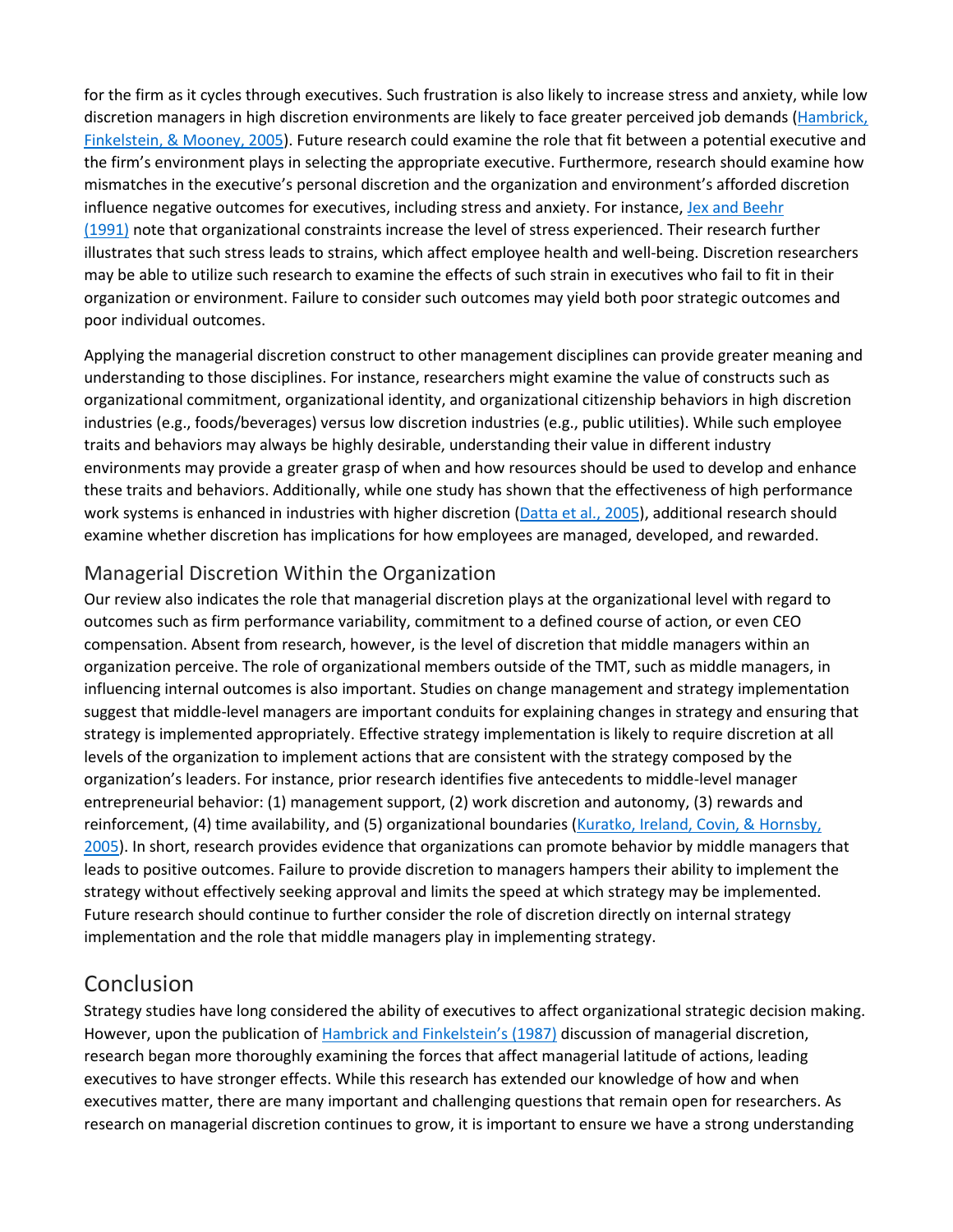of what yields discretion. Additionally, work is needed to develop more robust ways to measure discretion and how it can change over time. Furthermore, significant questions still abound with regard to how executive characteristics and internal factors affect the level of discretion managers perceive. Finally, understanding how these factors interact to further affect executive decision making remains a strong avenue for researchers to consider.

## Acknowledgements

The authors thank Associate Editor Annette Ranft and two anonymous reviewers for their helpful comments on previous versions of this paper. Also, we thank Mark Maltarich, Sherry Thatcher, Clint Chadwick, Karl Kammerer, and Zheng Cheng for useful insights. However, all errors or omissions are the authors' responsibility alone. This investigation was partially supported by the University of Kansas General Research Fund Allocation 2301704.

## Notes

- 1. Hambrick and Finkelstein (1987) also posited that powerful internal stakeholders may be extraordinarily confident as a result of past successes [\(March & Simon, 1958\)](https://journals.sagepub.com/doi/10.1177/0149206314554214) or may have tremendous zeal for traditional prioritization of actions [\(Peters & Waterman, 1982\)](https://journals.sagepub.com/doi/10.1177/0149206314554214).
- 2.The following journals were considered "top journals" in our literature review: *Academy of Management Journal, Academy of Management Review, Administrative Science Quarterly, Journal of Applied Psychology, Journal of International Business Studies, Journal of Management, Journal of Management Studies, Strategic Management Journal, Management Science*, and *Organization Science*.
- 3.Google's Web site ranks articles for relevance in the following manner:
- Google Scholar aims to rank documents the way researchers do, weighing the full text of each document, where it was published, who it was written by, as well as how often and how recently is has been cited in other scholarly literature. [\(http://scholar.google.com/intl/en-US/scholar/about.html\)](http://scholar.google.com/intl/en-US/scholar/about.html)
- While Google does not release their specific ranking algorithm, we feel strongly that these are richer criteria than citations since it reduces the potential of missing more recent articles. Furthermore, since Google Scholar's algorithm accounts for journal quality, recent articles in high quality journals are likely to be higher on the relevance list.
- 4.During our review process, we felt that several articles prior to 1987 strongly operationalized forces in the [Hambrick and Finkelstein \(1987\)](https://journals.sagepub.com/doi/10.1177/0149206314554214) model (e.g., [Lieberson & O'Connor, 1972;](https://journals.sagepub.com/doi/10.1177/0149206314554214) [Miller et al., 1982\)](https://journals.sagepub.com/doi/10.1177/0149206314554214).
- 5.We are grateful to one reviewer for suggesting the need for future research that discriminates the managerial discretion construct from closely related psychological antecedents.
- 6.Proxies for task environment–provided discretion include comparing industries selected for research described as either being high or low in managerial discretion. In some cases, industry selections in studies are justified by researchers using qualitative descriptions of the industry as either providing high or low latitude of action to industry top managers. In other studies, researchers may corroborate an industry selection as having either high or low discretion on the basis of quantitative differences with other industries on variables theorized to affect managerial discretion, such as capital intensity, regulation, or industry growth.
- 7. For exemplars in management research in attempting to assess construct validity, see Bagozzi et al. [\(1991\)](https://journals.sagepub.com/doi/10.1177/0149206314554214) and [Hoskisson, Hitt, Johnson, and Moesel \(1993\).](https://journals.sagepub.com/doi/10.1177/0149206314554214)

## References

- Abrahamson, E., Hambrick, D. C. 1997. Attentional homogeneity in industries: The effect of discretion. Journal of Organizational Behavior, 18: 513-532.
- Adams, R. B., Almeida, H., Ferreira, D. 2005. Powerful CEOs and their impact on corporate performance. Review of Financial Studies, 18: 1403-1432.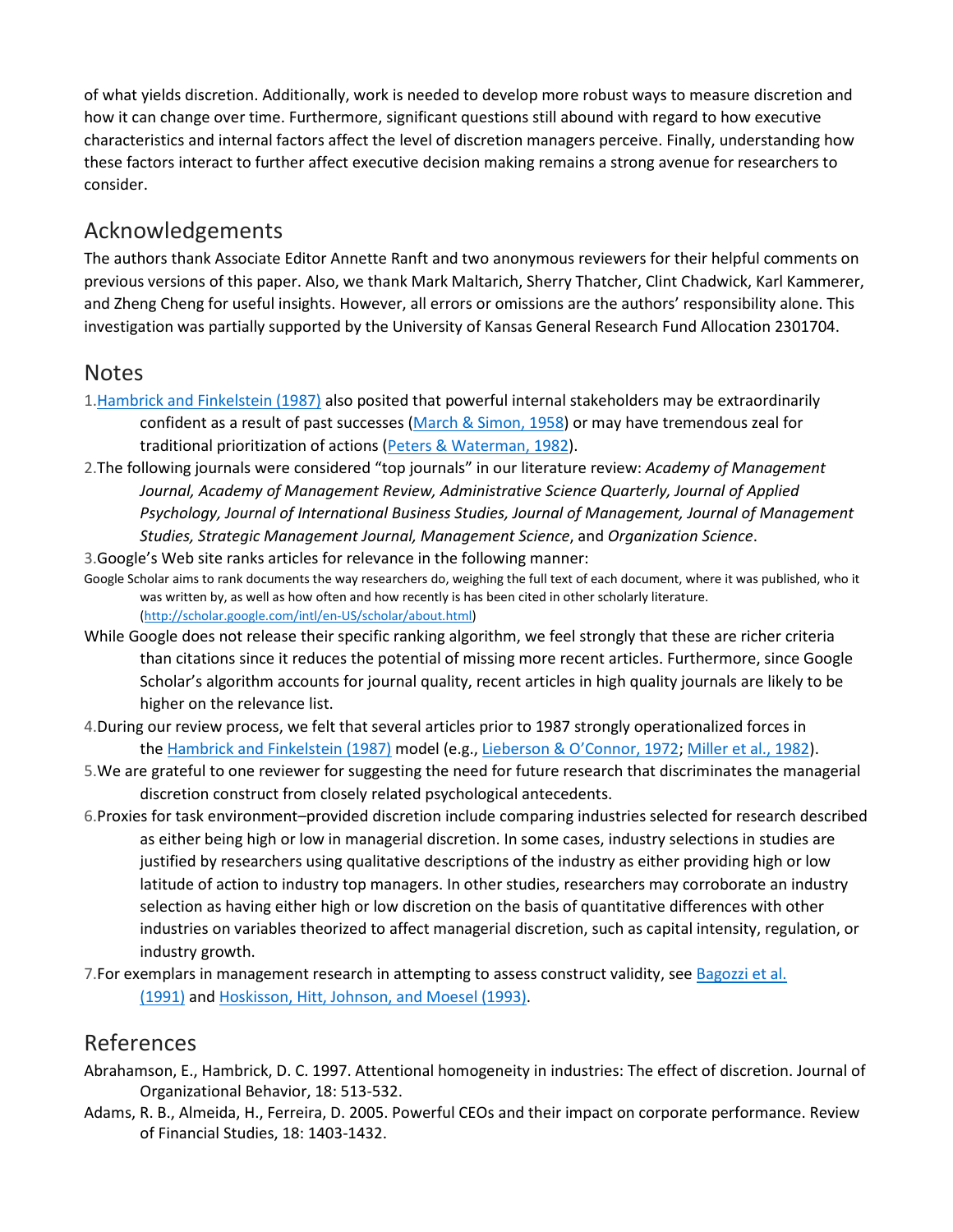Andrews, K. 1971. The concept of corporate strategy. Homewood, IL: R. D. Irwin.

- Audia, P. G., Locke, E. A., Smith, K. G. 2000. The paradox of success: An archival and a laboratory study of strategic persistence following radical environmental change. Academy of Management Journal, 43: 837-853.
- Bagozzi, R. P., Yi, Y., Phillips, L. W. 1991. Assessing construct validity in organizational research. Administrative Science Quarterly, 36: 421-458.
- Bandura, A. 1977. Self-efficacy: Toward a unifying theory of behavioral change. Psychological Review, 84: 191- 215.
- Barker, V. L., Patterson, P. W., Mueller, G. C. 2001. Organizational causes and strategic consequences of the extent of top management team replacement during turnaround attempts. Journal of Management Studies, 38: 235-270.
- Bebchuk, L. A., Fried, J. M. 2006. Pay without performance: Overview of the issues. Academy of Management Perspectives, 20(1): 5-24.
- Boeker, W. 1997. Strategic change: The influence of managerial characteristics and organizational growth. Academy of Management Journal, 40: 152-170.
- Boyd, B. K., Gove, S. 2006. Managerial constraint: The intersection between organizational task environment and discretion. Research Methodology in Strategy and Management, 3: 57-95.
- Boyd, B. K., Salamin, A. 2001. Strategic reward systems: A contingency model of pay system design. Strategic Management Journal, 22: 777-792.
- Buchholtz, A. K., Amason, A. C., Rutherford, M. A. 1999. Beyond resources: The mediating effect of top management discretion and values on corporate philanthropy. Business & Society, 38: 167-187.
- Campbell, J. L. 2004. Institutional change and globalization. Princeton, NJ: Princeton University Press.
- Campbell, J. L. 2007. Why would corporations behave in socially responsible ways? An institutional theory of corporate social responsibility. Academy of Management Review, 32: 946-967.
- Campbell, J. T., Campbell, T. C., Sirmon, D. G., Bierman, L., Tuggle, C. S. 2012. Shareholder influence over director nomination via proxy access: Implications for agency conflict and stakeholder value. Strategic Management Journal, 33: 1431-1451.
- Carpenter, M. A., Golden, B. R. 1997. Perceived managerial discretion: A study of cause and effect. Strategic Management Journal, 18: 187-206.
- Chandler, A. D. 1962. Strategy and structure. Cambridge, MA: MIT Press.
- Child, J. 1972. Organizational structure, environment and performance: The role of strategic choice. Sociology, 6: 1-22.
- Child, J. 1997. Strategic choice in the analysis of action, structure, organizations and environment: Retrospect and prospect. Organization Studies, 18: 43-76.
- Crossland, C., Chen, G. 2013. Executive accountability around the world: Sources of cross-national variation in firm performance–CEO dismissal sensitivity. Strategic Organization, 11: 78-109.
- Crossland, C., Hambrick, D. C. 2007. How national systems differ in their constraints on corporate executives: A study of CEO effects in three countries. Strategic Management Journal, 28: 767-789.
- Crossland, C., Hambrick, D. C. 2011. Differences in managerial discretion across countries: How nation-level institutions affect the degree to which CEOs matter. Strategic Management Journal, 32: 797-819.
- Cyert, R. M., March, J. G. 1963. A behavioral theory of the firm. Englewood Cliffs, NJ: Prentice-Hall.
- Datta, D. K., Guthrie, J. P., Wright, P. M. 2005. Human resource management and labor productivity: Does industry matter? Academy of Management Journal, 48: 135-145.
- Datta, D. K., Rajagopalan, N. 1998. Industry structure and CEO characteristics: An empirical study of succession events. Strategic Management Journal, 19: 833-852.
- Dess, G. G., Beard, D. W. 1984. Dimensions of organizational task environments. Administrative Science Quarterly, 29: 52-73.
- Dollinger, M. J., Golden, P. A., Saxton, T. 1997. The effect of reputation on the decision to joint venture. Strategic Management Journal, 18: 127-140.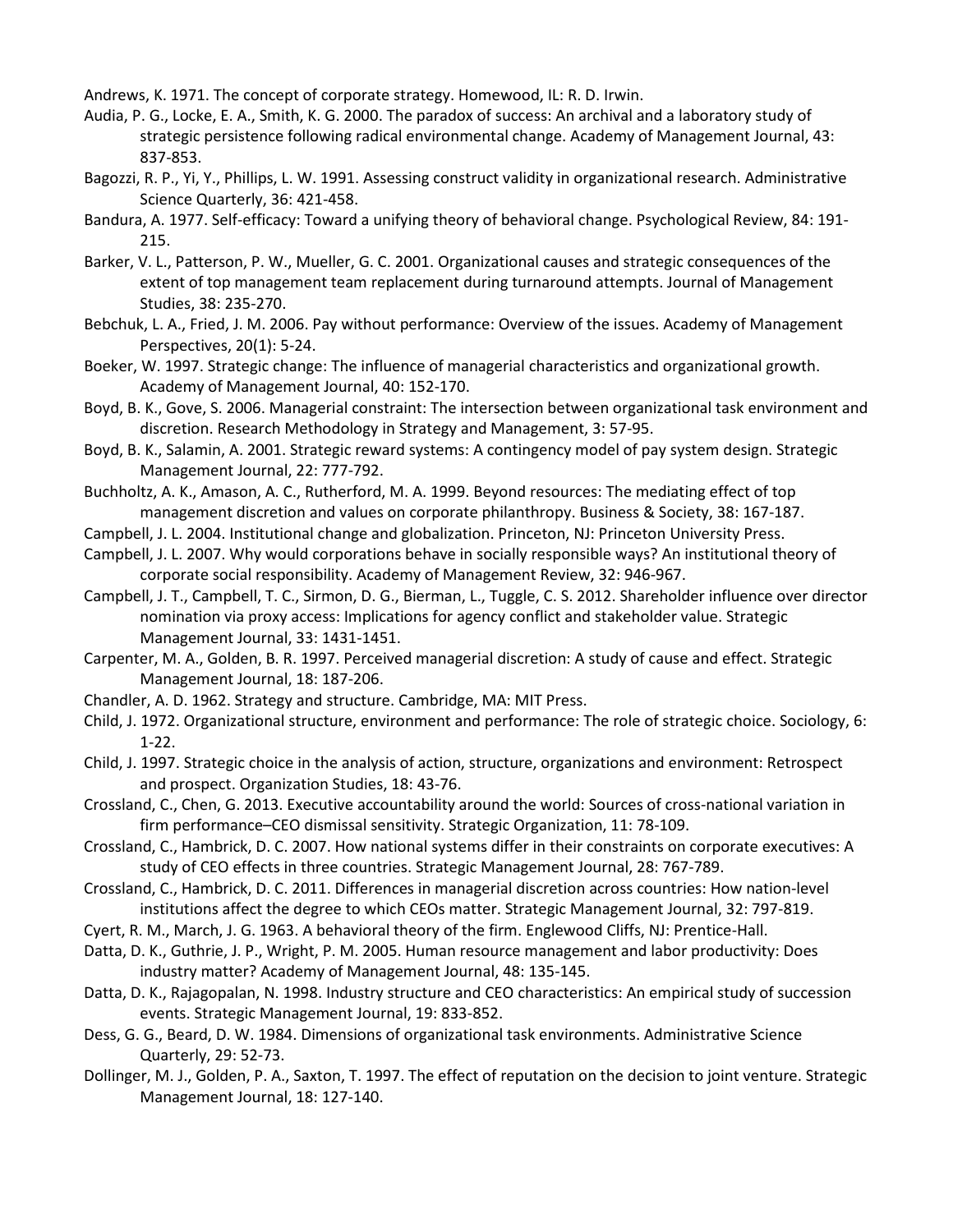- Finkelstein, S. 2009. Why is industry related to CEO compensation? A managerial discretion explanation. Open Ethics Journal, 3: 42-56.
- Finkelstein, S., Boyd, B. K. 1998. How much does the CEO matter? The role of managerial discretion in the setting of CEO compensation. Academy of Management Journal, 41: 179-199.
- Finkelstein, S., Hambrick, D. C. 1990. Top-management-team tenure and organizational outcomes: The moderating role of managerial discretion. Administrative Science Quarterly, 35: 484-503.
- Finkelstein, S., Hambrick, D., Cannella, A. 2009. Strategic leadership: Theory and research on executives, top management teams, and boards. New York: Oxford University Press.
- French, J. R., Raven, B. 1959. The bases of social power. In Cartwright, D., Zander, A. (Eds.), Group dynamics: 607-623. New York: Harper & Row.
- Gedajlovic, E. R., Shapiro, D. M. 1998. Management and ownership effects: Evidence from five countries. Strategic Management Journal, 19: 533-553.
- Geletkanycz, M. A., Hambrick, D. C. 1997. The external ties of top executives: Implications for strategic choice and performance. Administrative Science Quarterly, 42: 654-681.
- Gist, M. E., Mitchell, T. R. 1992. Self-efficacy: A theoretical analysis of its determinants and malleability. Academy of Management Review, 17: 183-211.
- Goll, I., Johnson, N. B., Rasheed, A. A. 2008. Top management team demographic characteristics, business strategy, and firm performance in the US airline industry: The role of managerial discretion. Management Decision, 46: 201-222.
- Graffin, S. D., Carpenter, M. A., Boivie, S. 2011. What's all that (strategic) noise? Anticipatory impression management in CEO succession. Strategic Management Journal, 32: 748-770.
- Guest, R. H. 1962. Organizational change: The effect of successful leadership: Homewood, IL: Dorsey Press.
- Haleblian, J., Finkelstein, S. 1993. Top management team size, CEO dominance, and firm performance: The moderating roles of environmental turbulence and discretion. Academy of Management Journal, 36: 844-863.
- Hambrick, D. C., Abrahamson, E. 1995. Assessing managerial discretion across industries: A multimethod approach. Academy of Management Journal, 38: 1427-1441.
- Hambrick, D. C., Finkelstein, S. 1987. Managerial discretion: A bridge between polar views of organizational outcomes. Research in Organizational Behavior, 9: 369-406.
- Hambrick, D. C., Finkelstein, S., Cho, T. S., Jackson, E. M. 2004. Isomorphism in reverse: Institutional theory as an explanation for recent increases in intraindustry heterogeneity and managerial discretion. Research in Organizational Behavior, 26: 307-350.
- Hambrick, D. C., Finkelstein, S., Mooney, A. C. 2005. Executive job demands: New insights for explaining strategic decisions and leader behaviors. Academy of Management Review, 30: 472-491.
- Hambrick, D. C., Fukutomi, G. D. 1991. The seasons of a CEO's tenure. Academy of Management Review, 16: 719-742.
- Hambrick, D. C., Geletkanycz, M. A., Fredrickson, J. W. 1993. Top executive commitment to the status quo: Some tests of its determinants. Strategic Management Journal, 14: 401-418.
- Hambrick, D. C., Macmillan, I. C. 1985. Efficiency of product R&D in business units: The role of strategic context. Academy of Management Journal, 28: 527-547.
- Hambrick, D. C., Quigley, T. J. 2014. Toward more accurate contextualization of the CEO effect on firm performance. Strategic Management Journal, 35: 473-491.
- Hannan, M. T., Freeman, J. 1977. The population ecology of organizations. American Journal of Sociology, 82: 929-964.
- Hannan, M. T., Freeman, J. 1984. Structural inertia and organizational change. American Sociological Review, 49: 149-164.
- Hoffman, B. J., Woehr, D. J. 2006. A quantitative review of the relationship between person–organization fit and behavioral outcomes. Journal of Vocational Behavior, 68: 389-399.
- Hoskisson, R. E., Hitt, M. A., Johnson, R. A., Moesel, D. D. 1993. Construct validity of an objective (entropy) categorical measure of diversification strategy. Strategic Management Journal, 14: 215-235.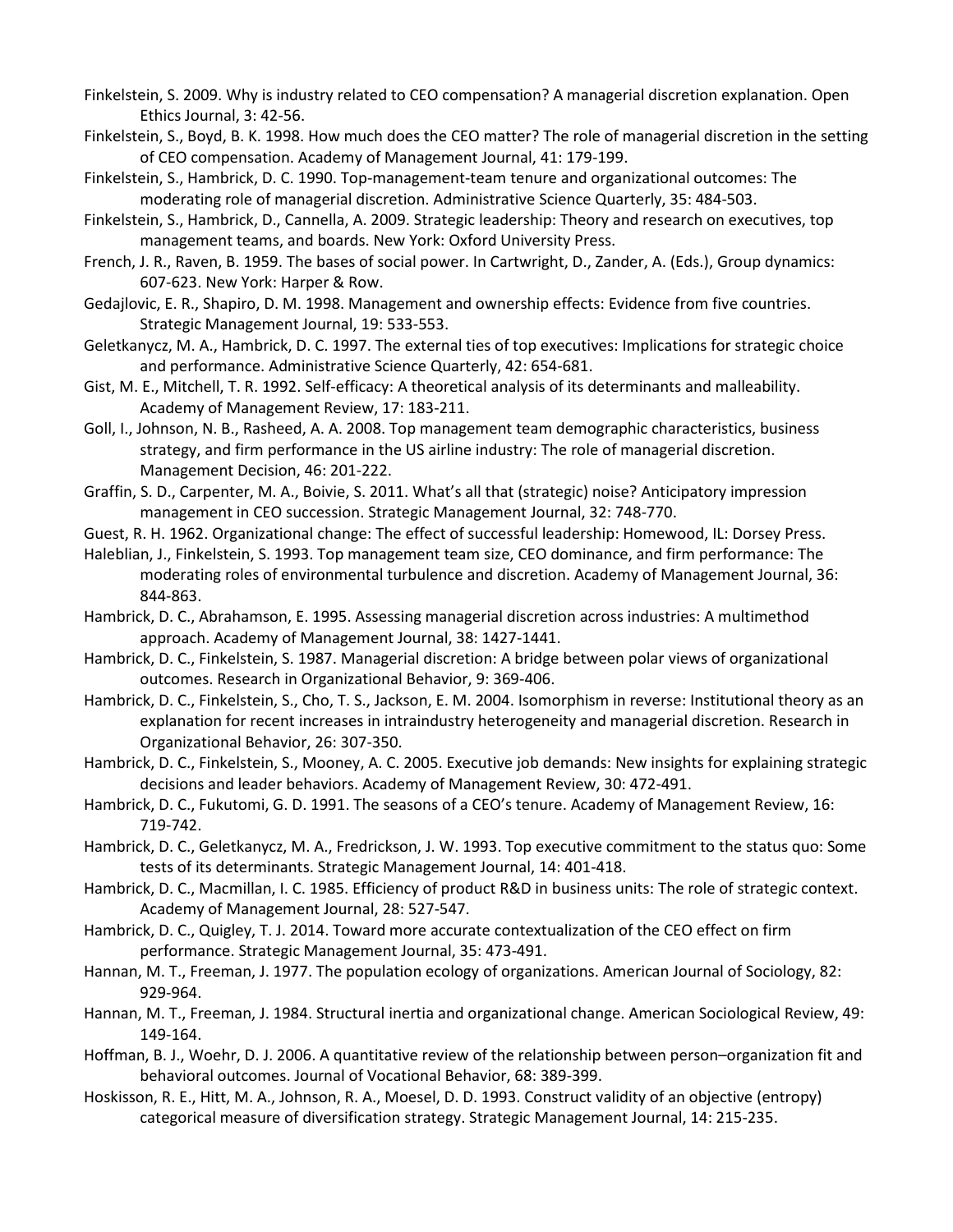- Jex, S. M., Beehr, T. A. 1991. Emerging theoretical and methodological issues in the study of work-related stress. In Ferriss, G. R., Rowland, K. M. (Eds.), Research in personnel and human resources management, vol. 9: 311-365. Greenwich, CT: JAI Press.
- Judge, T. A., Bono, J. E., Ilies, R., Gerhardt, M. W. 2002. Personality and leadership: A qualitative and quantitative review. Journal of Applied Psychology, 87: 765-780.
- Katsaros, K. K., Nicolaidis, C. S. 2012. Personal traits, emotions, and attitudes in the workplace: Their effect on managers' tolerance of ambiguity. The Psychologist-Manager Journal, 15: 37-55.
- Keegan, J., Kabanoff, B. 2008. Indirect industry- and subindustry-level managerial discretion measurement. Organizational Research Methods, 11: 682-694.
- Kelly, D., Amburgey, T. L. 1991. Organizational inertia and momentum: A dynamic model of strategic change. Academy of Management Journal, 34: 591-612.
- Key, S. 2002. Perceived managerial discretion: An analysis of individual ethical intentions. Journal of Managerial Issues, 14: 218-233.
- Kim, E. H. 2013. Deregulation and differentiation: Incumbent investment in green technologies. Strategic Management Journal, 34: 1162-1185.
- Kristof-Brown, A. L., Jansen, K. J., Colbert, A. E. 2002. A policy-capturing study of the simultaneous effects of fit with jobs, groups, and organizations. Journal of Applied Psychology, 87: 985-993.
- Kristof-Brown, A. L., Zimmerman, R. D., Johnson, E. C. 2005. Consequences of individuals' fit at work: A metaanalysis of person-job, person-organization, person-group, and person-supervisor fit. Personnel Psychology, 58: 281-342.
- Kuratko, D. F., Ireland, R. D., Covin, J. G., Hornsby, J. S. 2005. A model of middle-level managers' entrepreneurial behavior. Entrepreneurship Theory and Practice, 29: 699-716.
- Lieberson, S., O'Connor, J. F. 1972. Leadership and organizational performance: A study of large corporations. American Sociological Review, 37: 117-130.
- Lindsley, D. H., Brass, D. J., Thomas, J. B. 1995. Efficacy-performing spirals: A multilevel perspective. Academy of Management Review, 20: 645-678.
- Magnan, M. L., St. Onge, S. 1997. Bank performance and executive compensation: A managerial discretion perspective. Strategic Management Journal, 18: 573-581.
- Makhija, M. V., Stewart, A. C. 2002. The effect of national context on perceptions of risk: A comparison of planned versus free-market managers. Journal of International Business Studies, 33: 737-756.
- Malmendier, U., Tate, G. 2005. CEO overconfidence and corporate investment. Journal of Finance, 60: 2661- 2700.
- March, J. G., Simon, H. A. 1958. Organizations. New York: Wiley.
- McClelland, P. L., Liang, X., Barker, V. L. 2010. CEO commitment to the status quo: Replication and extension using content analysis. Journal of Management, 36: 1251-1277.
- Messersmith, J., Lee, J., Guthrie, J. P., Li, J. 2013. Turnover at the top: Executive team departures and firm performance. Organization Science, 25: 776-793.
- Miller, D., Kets De Vries, M. F. R., Toulouse, J.-M. 1982. Top executive locus of control and its relationship to strategy-making, structure, and environment. Academy of Management Journal, 25: 237-253.
- Mintzberg, H. 1978. Patterns in strategy formation. Management Science, 24: 934-948.
- Moore, D. A., Healy, P. J. 2008. The trouble with overconfidence. Psychological Review, 115: 502-517.
- Notis, K. 2005. Airline travel since 9/11. Issue brief no. 13, Bureau of Transportation Statistics, Washington, DC.
- Nutt, P. C. 1989. Selecting tactics to implement strategic plans. Strategic Management Journal, 10: 145-161.
- Ocasio, W. 1994. Political dynamics and the circulation of power: CEO succession in US industrial corporations, 1960-1990. Administrative Science Quarterly, 39: 285-312.
- Papadakis, V., Bourantas, D. 1998. The chief executive officer as corporate champion of technological innovation: An empirical investigation. Technology Analysis & Strategic Management, 10(1): 89-110.
- Peteraf, M., Reed, R. 2007. Managerial discretion and internal alignment under regulatory constraints and change. Strategic Management Journal, 28: 1089-1112.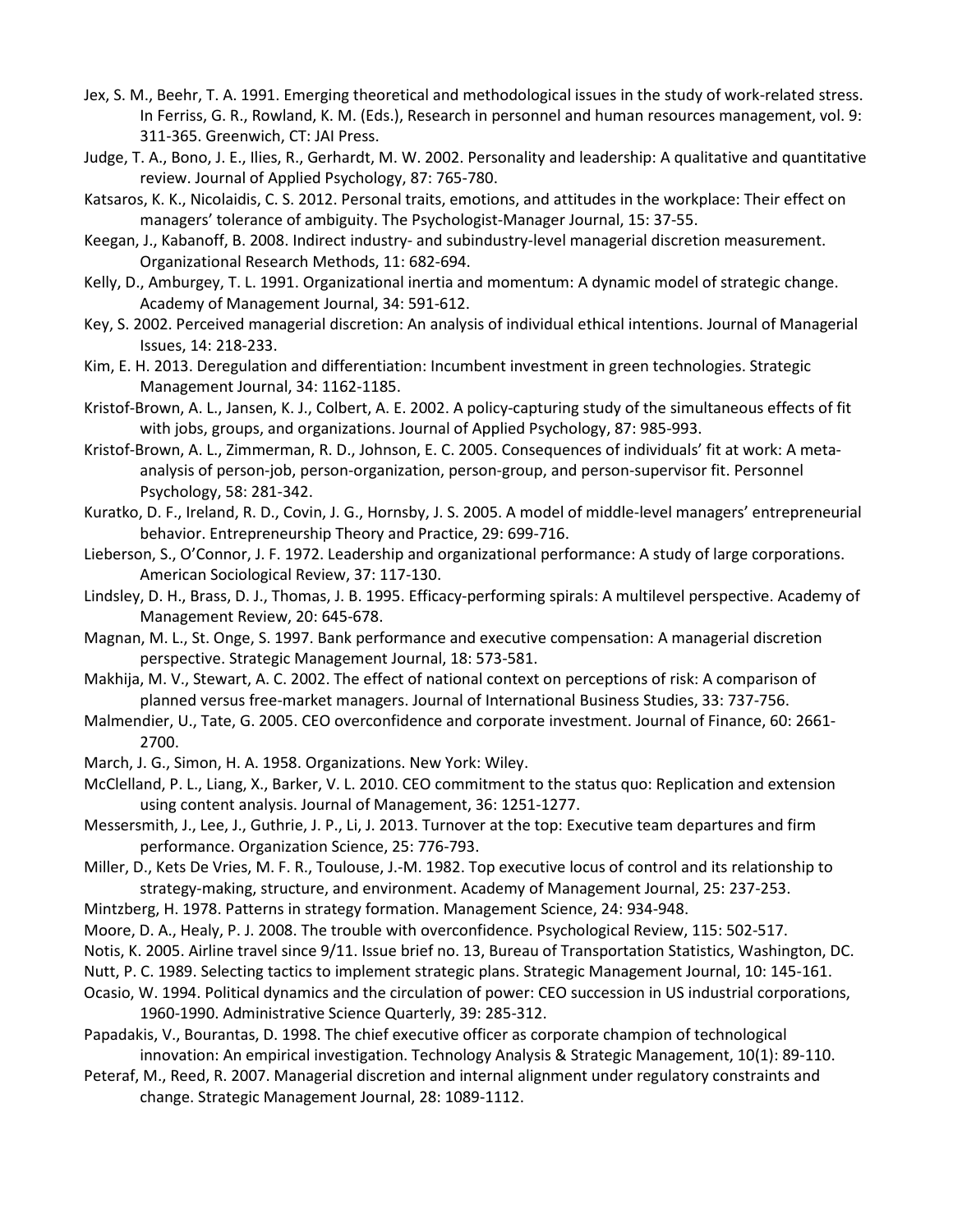- Peters, T. J., Waterman, R. H. 1982. In search of excellence: Lessons from America's best-run companies. New York: Harper & Row.
- Pfeffer, J., Salancik, G. R. 1978. The external control of organizations: A resource dependence perspective. New York: Harper & Row.
- Poppo, L., Zenger, T. 2002. Do formal contracts and relational governance function as substitutes or complements? Strategic Management Journal, 23: 707-725.
- Porter, M. E. 1980. Competitive strategy: Techniques for analyzing industries and competitors. New York: Free Press.
- Preston, D. S., Chen, D., Leidner, D. E. 2008. Examining the antecedents and consequences of CIO strategic decision-making authority: An empirical study. Decision Sciences, 39: 605-642.
- Quigley, T. J., Hambrick, D. C. 2012. When the former CEO stays on as board chair: Effects on successor discretion, strategic change, and performance. Strategic Management Journal, 33: 834-859.
- Quinn, R. E., Cameron, K. 1983. Organizational life cycles and shifting criteria of effectiveness: Some preliminary evidence. Management Science, 29: 33-51.
- Rajagopalan, N. 1997. Strategic orientations, incentive plan adoptions, and firm performance: Evidence from electric utility firms. Strategic Management Journal, 18: 761-785.
- Rajagopalan, N., Finkelstein, S. 1992. Effects of strategic orientation and environmental change on senior management reward systems. Strategic Management Journal, 13(S1): 127-141.
- Rediker, K. J., Seth, A. 1995. Boards of directors and substitution effects of alternative governance mechanisms. Strategic Management Journal, 16: 85-99.
- Roth, K. 1992. Implementing international strategy at the business unit level: The role of managerial decisionmaking characteristics. Journal of Management, 18: 769-789.
- Roth, K., O'Donnell, S. 1996. Foreign subsidiary compensation strategy: An agency theory perspective. Academy of Management Journal, 39: 678-703.
- Rotter, J. B. 1966. Generalized expectancies for internal versus external control of reinforcement. Psychological Monographs: General and Applied, 80(1, Whole no. 609): 1-28.
- Rynes, S. L., Cable, D. M. 2003. Recruitment research in the twenty-first century. In Weiner, I. B. (Ed.), Handbook of psychology: 55-76. Hoboken, NJ: Wiley & Sons, Inc.
- Sahaym, A., Treviño, L. J., Steensma, H. K. 2012. The influence of managerial discretion, innovation and uncertainty on export intensity: A real options perspective. International Business Review, 21: 1131- 1147.
- Salancik, G. R., Pfeffer, J. 1977. Who gets power—And how they hold on to it. Organizational Dynamics, 5: 3-21.
- Schepker, D. J., Oh, W.-Y. 2013. Complementary or substitutive effects? Corporate governance mechanisms and poison pill repeal. Journal of Management, 39: 1729-1759.
- Schneiberg, M., Bartley, T. 2001. Regulating American industries: Markets, politics, and the institutional determinants of fire insurance regulation. American Journal of Sociology, 107: 101-146.
- Singh, H., Harianto, F. 1989. Management-board relationships, takeover risk, and the adoption of golden parachutes. Academy of Management Journal, 32: 7-24.
- Thompson, J. D. 1967. Organizations in action: Social science bases of administrative theory. New York: McGraw-Hill.
- Tushman, M., Romanelli, E. 1985. Organisational evolution: A metamorphosis model of convergence and reorientation. Research in Organizational Behavior, 8: 177-222.
- Venkatraman, N., Grant, J. H. 1986. Construct measurement in organizational strategy research: A critique and proposal. Academy of Management Review, 11: 71-87.
- Wasserman, N., Anand, B., Nohria, N. 2010. When does leadership matter? A contingent opportunities view of CEO leadership. In Nohria, N., Khurana, R. (Eds.), Handbook of leadership theory and practice: 27-63. Boston, MA: Harvard Business Press.
- Werner, S., Tosi, H. L. 1995. Other people's money: The effects of ownership on compensation strategy and managerial pay. Academy of Management Journal, 38: 1672-1691.